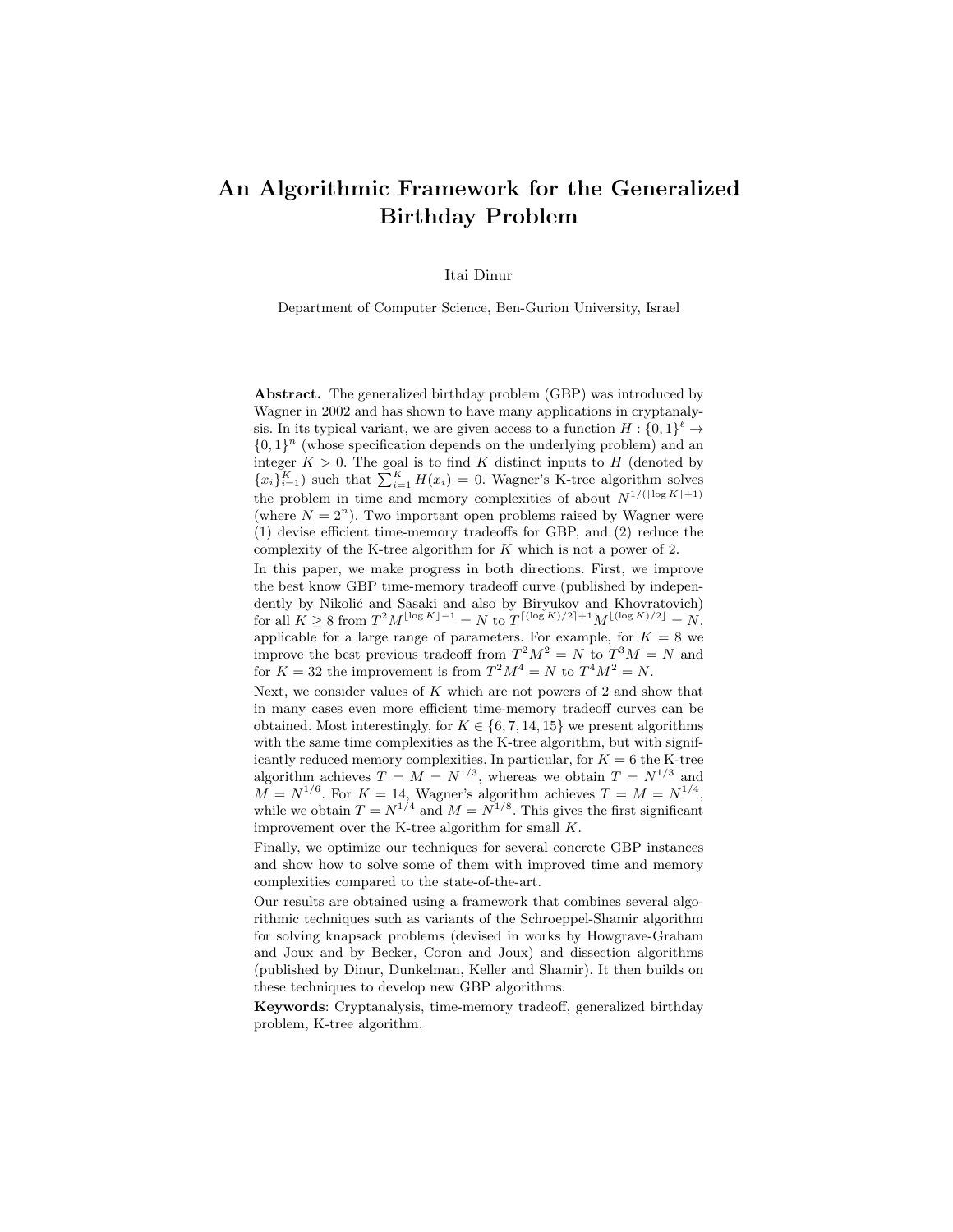### 1 Introduction

The generalized birthday problem (GBP) is a generalization of the classical birthday problem of finding a collision between two elements in two lists, introduced by Wagner in 2002 [19]. Since its introduction, Wagner's K-tree algorithm for GBP has become a widely applicable tool used in cryptanalysis of code-based cryptosystems [3] (that are important designs in post-quantum cryptography), hash functions (such as FSB [5]) and stream ciphers, where it is used as a procedure in fast correlation attacks [9, 14]. Furthermore, it is an important component in improved algorithms for hard instances of the knapsack problem  $[2, 13]$ . The K-tree algorithm is also closely related to the BKW algorithm for the learning parity with noise (LPN) problem [7], and the BKW extension to the learning with errors (LWE) problem [1].

We consider the most relevant GBP variant in cryptanalysis. For integer parameters  $K > 0$  and  $0 \le \ell \le n$ , we are given access to a function H :  $\{0,1\}^{\ell} \to \{0,1\}^n$ , and the goal is to find K distinct inputs to H,  $\{x_i\}_{i=1}^K$ , such that  $\sum_{i=1}^{K} H(x_i) = 0$ . For simplicity, we assume that addition is performed bitwise over  $GF(2)$ , but our algorithms easily extend to work with addition over  $GF(2<sup>n</sup>)$ . We further assume that  $K \ll n$  and treat it as a constant. We view H as a random oracle whose outputs are selected independently and uniformly at random from  $\{0,1\}^n$ . The number of K-tuples over  $\ell$ -bit words is about  $2^{K\ell}$ , and as the problem places an  $n$ -bit constraint on the solution, the expected number of solutions is  $2^{K\ell-n}$ . In particular, we expect a solution only if  $K\ell \geq n$ . For  $K \geq 2$ , the problem can be solved in time  $2^{n/2}$  using a simple collision search. Wagner's observation was that for values of  $K \geq 4$ , the problem can be solved much more efficiently assuming that the number of expected solutions is sufficiently large.

Wagner's K-tree algorithm for  $K = 2<sup>k</sup>$  (where k is a positive integer) receives as input K lists  $\{L_i\}_{i=1}^K$ , each containing about  $2^{n/(k+1)}$  strings of n bits, which are assumed to be uniform in  $\{0,1\}^n$ . The algorithm returns a K-tuple  $\{y_i\}_{i=1}^K$ , where  $y_i \in L_i$  such that  $\sum_{i=1}^K y_i = 0$ . The algorithm can be used to solve GBP assuming that  $\ell \geq n/(k+1)$  by initializing the lists  $\{L_i\}_{i=1}^K$  with elements of the form  $y = H(x)$  for arbitrary values of  $x \in \{0,1\}^{\ell}$ .

At a high level, the K-tree algorithm merges its  $2^k$  inputs lists in a full binary tree structure with  $k$  layers. In each layer, the lists are merged in pairs, where each merged pair gives a new list that is input to the next layer and contains words with a larger zero prefix. Finally, the last layer yields a zero word which can be traced back to a K-tuple  $\{x_i\}_{i=1}^K$  such that  $\sum_{i=1}^K H(x_i) = 0$ as required. The time and memory complexities of the K-tree algorithm are about  $2^{n/(k+1)} = N^{1/(\log K + 1)}$  (up to constants and small multiplicative factors in  $n, K$ , as detailed in Section 3. Since any GBP algorithm for a certain value of K can be extended with the same complexity to any  $K' > K$ , the time and memory complexities of the K-tree algorithm for general K are  $N^{1/(\log K+1)}$ , where  $\log K$  is rounded down to the nearest integer.

Due to the high memory consumption of the K-tree algorithm, an important challenge (already pointed out by Wagner) is to investigate time-memory tradeoff algorithms for GBP, which optimize the time complexity T given only  $2^m = M$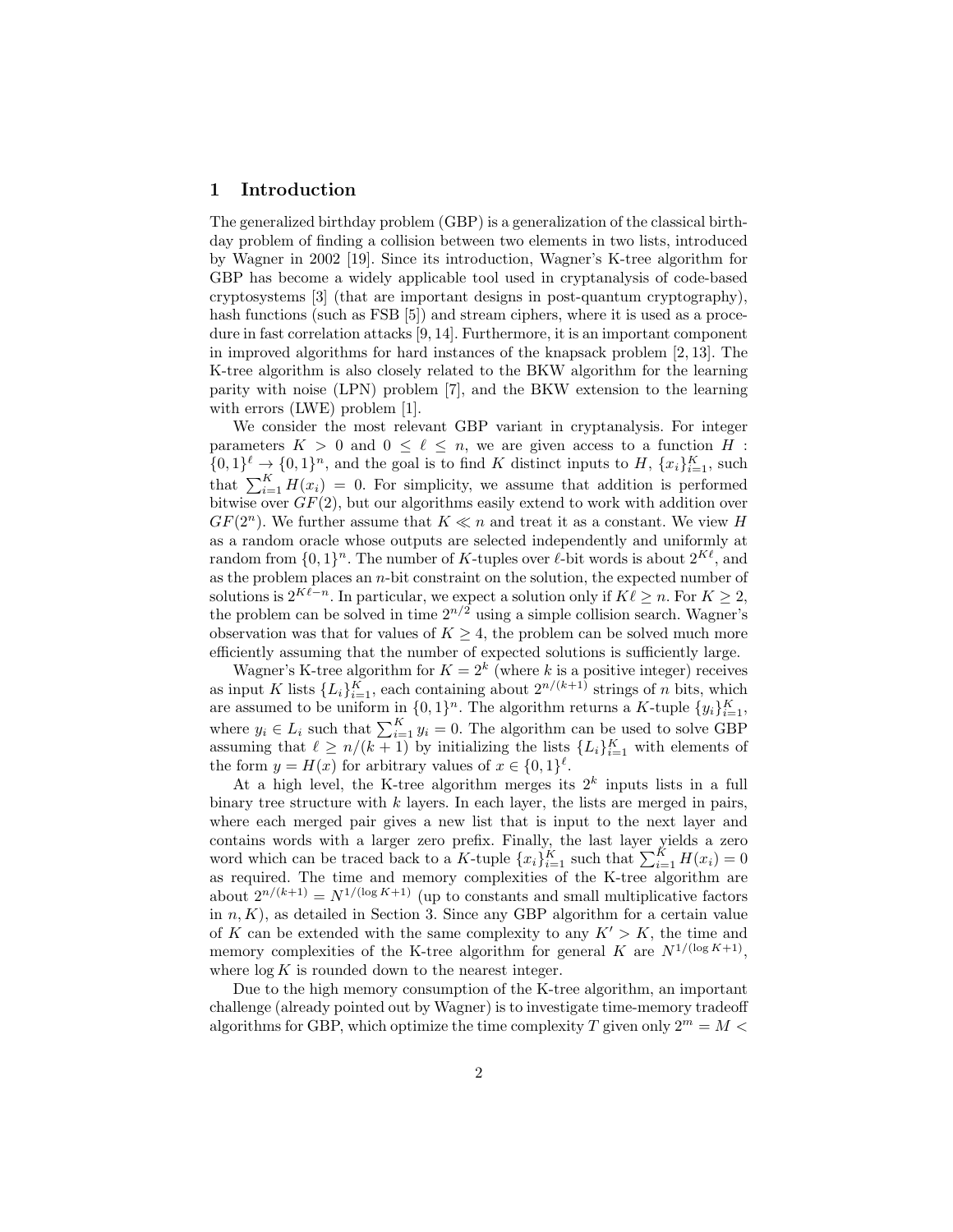$2^{n/(k+1)}$  memory. The trivial time-memory tradeoff algorithm repeatedly builds K lists of size M from arbitrary inputs to  $H$  and executes the K-tree algorithm until a solution is found. Simple analysis shows that this algorithm achieves a tradeoff of  $TM^{\log K} = N$ , which is very inefficient even when K is moderately large, as the time complexity T increases sharply for memory  $M < N^{1/(\log K + 1)}$ .

Improved tradeoffs were first published in [4, 5] (by Bernstein and Bernstein et al., respectively), where the main idea is to execute (what we call) a preparation phase before running the K-tree algorithm. This phase iterates over a portion of the domain space and builds lists that are input to the K-tree algorithm (rather than building them arbitrarily), thus increasing its probability to find a solution. A different approach to the preparation phase based on partial collisions in  $H$  was published independently by Nikolić and Sasaki [16] and by Biryukov and Khovratovich [6]. This technique gives the currently best known GBP time-memory tradeoff of  $T^2M^{\log K-1} = N$ .

Another challenge for GBP is the improve the K-tree algorithm for values of  $K$  that are not powers of 2. While it is known how to achieve small (polynomial in n) savings in the GBP time complexity for some values of  $K$  (e.g., see [16]), obtaining exponential improvements in  $n$  remains an open problem.

In an additional practical setting, the domain size  $L = 2^{\ell}$  of H is limited and the K-tree algorithm cannot be directly applied. The best known algorithm for such cases is an extension of the K-tree algorithm, published by Minder and Sinclair [15]. In this context, we also mention the recent work of Both and May [8] which analyzed GBP instances generated by the *parity check problem*, which is an important problem in stream cipher cryptanalysis that can be reduced to GBP. Both and May developed a specific optimization technique for the parity check problem and used it to improve upon the extended K-tree algorithm for several GBP instances with values of  $K$  that are not powers to 2.

In this paper, we improve the state-of-the-art with respect to the aforementioned challenges. Some of our results are summarized at a high level below, while our full tradeoff curves for  $K \in \{8, 16, 32, 6, 14\}$  are plotted in Appendix F.

- 1. We devise a sub-linear<sup>1</sup> time-memory tradeoff  $T^{[(\log K)/2]+1}M^{[(\log K)/2]}$  = N for GBP with  $K \geq 8$ . This improves upon the currently best known tradeoff  $T^2M^{\log K-1} = N$  for all  $K \geq 8$ . Our tradeoff is applicable whenever  $T^{1/2} \leq M \leq T$ . For the range  $1 < M \leq T^{1/2}$ , we also improve upon the best known tradeoff for  $K \geq 8$ , but our curve formula becomes more complex as K grows. We further improve these tradeoffs for values of  $K$  that are not powers of 2. Some examples are described below.
- 2. We devise the tradeoff  $T^2M^2 = N$  for  $K = 6$  (and  $K = 7$ ), which improves upon the currently best tradeoff of  $T^2M = N$  (obtained by the formula  $T^2M^{\log K-1} = N$  using  $K = 4$ ) for the full range  $1 < M \leq T^{1/2}$ .
- 3. In particular, for  $K = 6$  (and  $K = 7$ ) we achieve  $T = N^{1/3}$ ,  $M = N^{1/6}$ , reducing to a square root the memory complexity of the best GBP algorithm, which obtains  $T = M = N^{1/3}$  using the K-tree algorithm for  $K = 4$ .

<sup>&</sup>lt;sup>1</sup> In a sub-linear time-memory tradeoff, the exponent of  $T$  is larger than the exponent of M.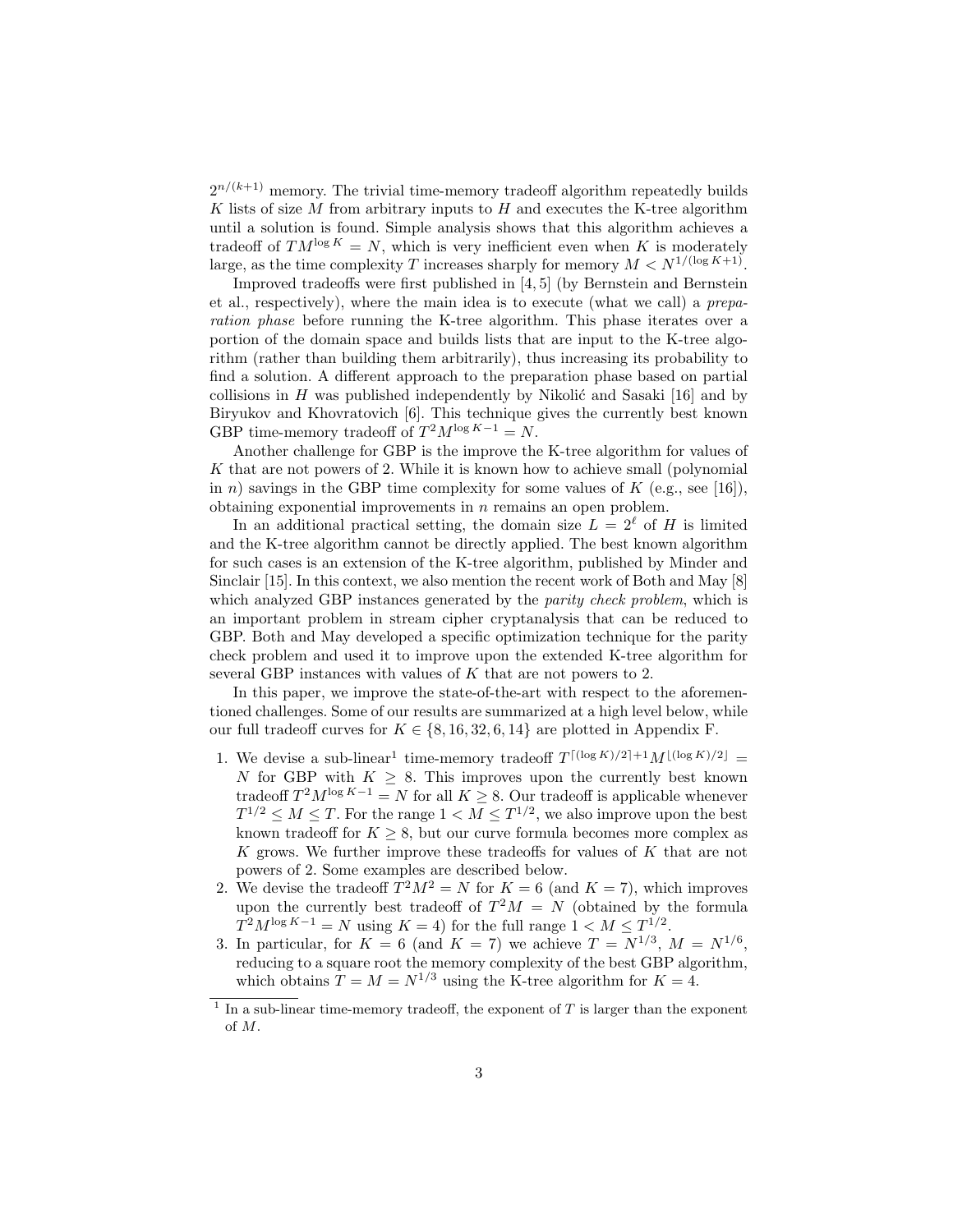- 4. We devise the tradeoff  $T^3M^2 = N$  for  $K = 14$  (and  $K = 15$ ), which improves upon the currently best tradeoff of  $T^2M^2 = N$  (obtained by the formula  $T^2M^{\log K-1} = N$  using  $K = 8$ ) for the range  $T^{1/4} \leq M \leq T^{1/2}$ . We also obtain the improved tradeoff  $T^2M^6 = N$  for the range  $1 \leq M \leq T^{1/4}$ .
- 5. In particular, for  $K = 14$  (and  $K = 15$ ) we achieve  $T = N^{1/4}$ ,  $M = N^{1/8}$ , reducing to a square root the memory complexity of the best GBP algorithm which obtains  $T = M = N^{1/4}$  using the K-tree algorithm for  $K = 8$ .
- 6. We consider concrete GBP instances with a limited domain size  $L$ , recently analyzed by Both and May [8] and show how to solve some (but not all) of them more efficiently, improving both the time and memory complexities. Unlike Both and May's technique (which is specific to the parity check problem) our algorithms can be applied to any GBP instance, achieving improvements over the extended K-tree algorithm [15] for many values of K that are not powers to 2.

As noted above, previous time-memory tradeoffs applied a preparation phase to initialize several lists and search for a solution among them in (what we call) a list sum phase. In these works the focus was placed on the preparation phase, while the list sum phase applied the K-tree algorithm. In contrast, we focus on the list sum phase and develop algorithms that are superior to the straightforward application of the K-tree algorithm when the available memory is limited. We then carefully combine these algorithms with previous preparation phase techniques to obtain improved time-memory tradeoffs for GBP.

We begin by considering a *list sum problem* whose input consists of  $K$  sorted lists  $\{L_i\}_{i=1}^K$  of *n*-bit words and the goal is to find a certain number of K-tuples  ${y_i}_{i=1}^K$ , where  $y_i \in L_i$  such that  $\sum_{i=1}^K y_i = 0$ . There are several exhaustive list sum memory-efficient algorithms known for this problem that output all solutions. These algorithms are the starting points of the framework we develop in this paper. Our framework transforms such an exhaustive list sum algorithm into an efficient GBP algorithm for a given amount of memory. Obviously, an exhaustive list sum algorithm can be directly applied to solve GBP (after initializing  ${L_i}_{i=1}^K$  accordingly), as the goal is to find only one out of all solutions. However, this trivial application is inefficient since it does not exploit the fact that we only search for a single solution and moreover, it does not use a preparation phase.

Our framework consists of three main parts. First, we transform a given exhaustive list sum algorithm to efficiently output a limited number of solutions, obtaining a basic list sum algorithm, optimized for a specific value of  $K = P$ .

There are two classes of exhaustive memory-efficient list sum algorithms relevant to this work: the first class consists of variants of the Schroeppel-Shamir algorithm for solving knapsacks, devised by Howgrave-Graham and Joux [13] (which focused on  $K = 4$ ) and by Becker, Coron and Joux [2] (which applied a recursive variant for  $K = 16$ ). The second class consists of dissection algorithms [10], published by Dinur et al. and used to efficiently solve certain search problems with limited amount of memory.

In general, both classes of exhaustive list sum algorithms partition the problem on K lists into smaller subproblems, solve these subproblems and merge the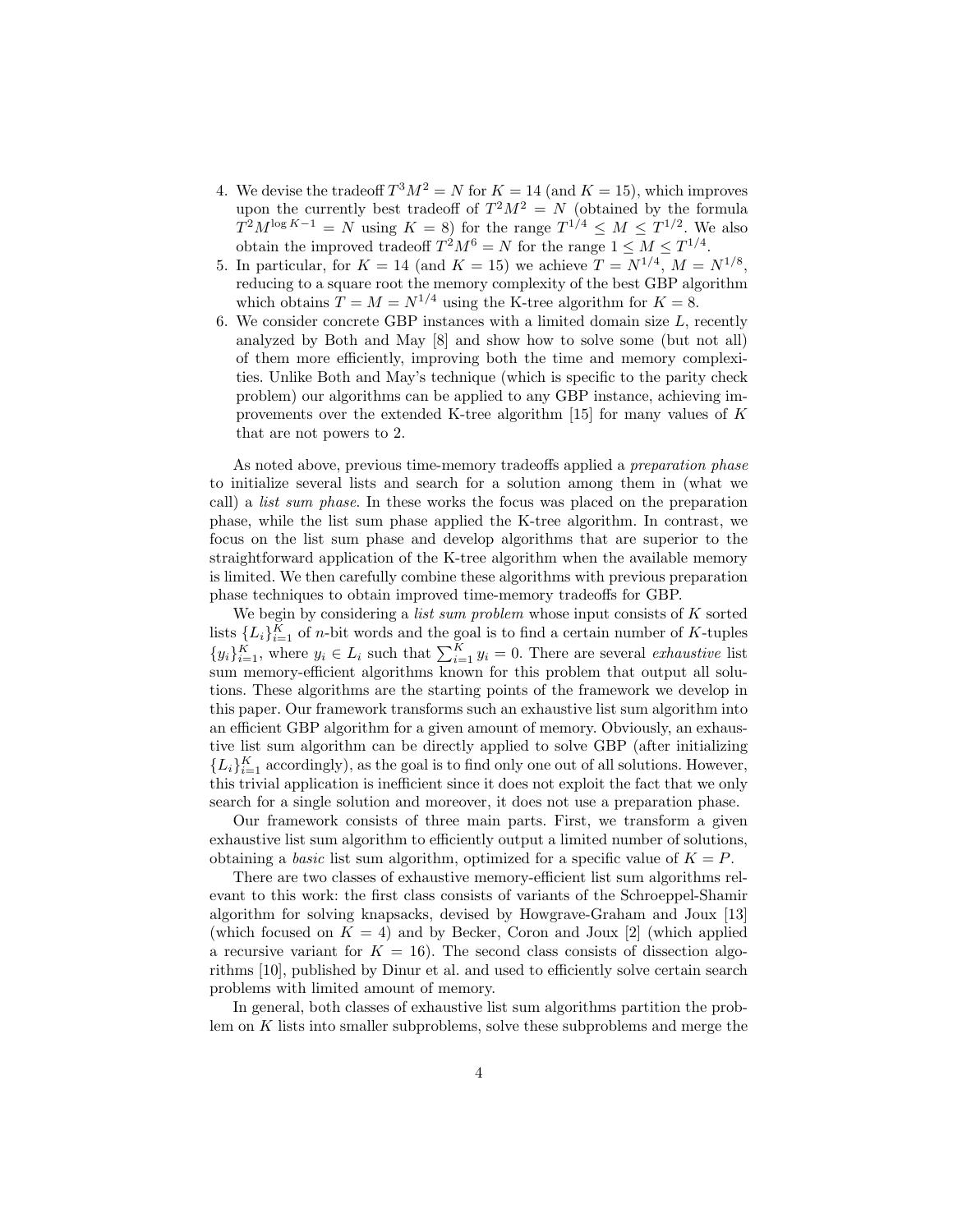solutions to solve the original problem. The difference between the classes is in the way the problem is partitioned: while Schroeppel-Shamir variants partition problem symmetrically into subproblems of equal sizes, dissection algorithms partition the problem asymmetrically into smaller and larger subproblems. Thus, Schroeppel-Shamir variants work best on values of  $K$  which are powers of 2, while dissection works best on "magic numbers" of  $K$  (which are not necessarily powers of 2) such as 7 and 11 that exhibit ideal asymmetric partitions.

While the first part of the framework builds basic list sum algorithms for specific values of  $K = P$ , the second part composes basic algorithms in a *layered* tree structure. This gives optimized list sum algorithms for values of  $K = P^k$ (and additional values) where  $k$  is a positive integer. Finally, after optimizing the list sum phase, we combine it with a preparation phase to obtain a memoryefficient GBP algorithm. Methodologically, we make the following contributions:

- 1. We generalize and tie together several existing algorithmic techniques in a consistent framework: Section 2 introduces new algorithmic classification and notation and Section 3 presents prior work in a very structured way based on this classification. While these are preliminary sections, they already contain a non-trivial contribution that allows to construct new list sum algorithms in the subsequent parts of this paper in a relatively simple manner.
- 2. We transform the (symmetric) exhaustive Schroeppel-Shamir variants of [2, 13] to basic list sum algorithms for all values of  $K$  that are powers of 2. This generalizes the transformation for  $K = 4$  by Howgrave-Graham and Joux.
- 3. We devise new algorithms that extend the dissection framework to GBP. We further highlight the subtle differences in the ways that symmetric and asymmetric exhaustive list sum algorithms are transformed to solve GBP. Prior to this work dissection algorithms could not be efficiently applied to GBP as their complexity was at least  $2^{n/2}$ , which is a substantial limitation.
- 4. Analytically, we derive formulas that allow comparing competing list sum (and consequently GBP) algorithms for various parameter values.

Even though the focus of this work is on memory-efficient GBP algorithms, for many concrete instances our techniques yield improvements in both time and memory complexities compared to the extended K-tree algorithm [15] (which is the current state-of-the-art). This occurs for values of  $K$  which are not powers of 2 (such as  $K = 7$ ), where our new algorithms extend the dissection framework. Such an improvement is surprising as standard dissection algorithms are timememory tradeoffs which cannot improve the best time complexity of solving a problem given unlimited memory. The time complexity improvement is due to the fact that symmetric algorithms round the value of  $K$  down to the nearest power of 2 and ignore many of the possible solutions. On the other hand, the efficiency of GBP algorithms depends on their ability to find one out of many solutions, and ignoring a large fraction of them in advance is a suboptimal approach. This further highlights the contribution of our third item above.

Finally, as a first important future research direction, our framework can be adapted to the (increasingly relevant) quantum computation model by combining it with Grover's algorithm [12]. Here, time complexity of search algorithms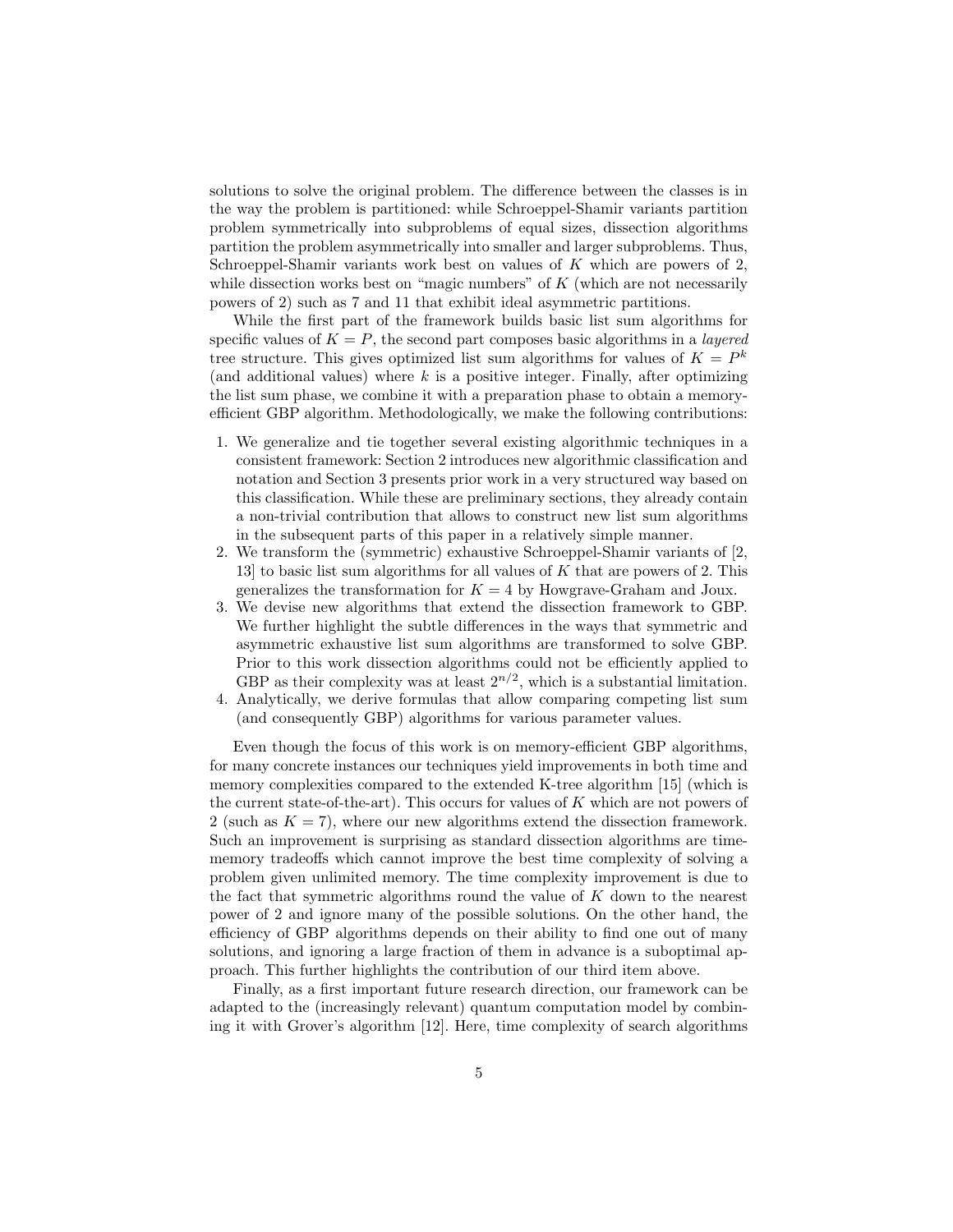can be substantially reduced, whereas memory complexity remains unchanged. This gives yet another advantage to our time-memory tradeoff curves (particularly to points such as  $T = M^2$  over the classical memory-consuming K-tree algorithm. Second, our framework can be extended to solve the LPN and LWE problems that are closely related to GBP. Preliminary analysis suggests that it improves several LPN time-memory tradeoffs recently obtained in [11]. Moreover, this work opens the door for efficient application of asymmetric (dissection-like) algorithms to LPN, whereas their complexity was previously too high to be competitive.

The rest of the paper is organized as follow. In Section 2 we introduce our notations and conventions, and describe preliminaries and previous work in Section 3. The first part of our framework that transforms exhaustive list sum algorithms to basic ones is introduced in Section 4, while the second part that constructs new layered algorithms is described in Section 5. In Section 6 we focus on the third part of the framework that combines preparation and list sum phase algorithms to solve GBP. Finally, in Section 7 we apply our new algorithms to concrete GBP instances and conclude the paper in Section 8.

## 2 Notations and Conventions

Given an *n*-bit string x, we label its bits as  $x[1], x[2], \ldots, x[n]$  (where  $x[1]$  is the least significant bit or LSB). Given integers  $1 \le a \le b \le n$ , we denote by  $x[a-b]$ the  $(b - a + 1)$ -bit string  $x[a], x[a + 1], \ldots, x[b]$ .

Let  $F: \{0,1\}^{\ell} \to \{0,1\}^n$ , be a function for  $\ell \leq n$ . Given parameters  $\ell' \leq \ell$  and  $n' \leq n$ , define the *truncated function*  $F_{\lvert \ell',n'} : \{0,1\}^{\ell'} \to \{0,1\}^{n'}$  as  $F_{\lbrack \ell',n'}(x') = F(x)[1-n']$  (where the  $\ell$ -bit string x is constructed by appending  $\ell - \ell'$  zero most significant bits to the  $\ell'$ -bit string x').

The generalized birthday problem  $(GBP)$ . GBP with parameter  $K$  is given oracle access a function  $H: \{0,1\}^{\ell} \to \{0,1\}^n$  for  $\ell \leq n$ , and the goal is to find a Ktuple  $\{x_i\}_{i=1}^K$ , where  $x_i \in \{0,1\}^{\ell}$  are distinct (i.e.,  $x_i \neq x_j$  for  $i \neq j$ ) such that  $\sum_{i=1}^{K} H(x_i) = 0$ . The addition is performed bitwise over  $GF(2)$ .

We assume in this paper that  $H$  is a pseudo-random function. Our goal is to optimize the time complexity  $T$  of solving GBP with parameters  $K$  and  $\ell$ , given  $M = 2^m$  words of memory, each of length n bit. In some settings (such as in [5]) each  $x_i$  in the output K-tuple needs to come from a different domain. This can be modeled using K functions  $\{H_i\}_{i=1}^K$ . The adaptation of the algorithms we consider to this setting is mostly straightforward.

Typically, GBP algorithms evaluate the function  $H$  in a preparation phase in order to set up an instance of the list sum problem.

The list sum problem. Given K sorted lists  $\{L_i\}_{i=1}^K$ , each of  $M = 2^m$  words (chosen uniformly at random) of length at least  $n$ , the goal is to find  $S$  (one, several, or all) K-tuples  $\{y_i\}_{i=1}^K$ , where  $y_i \in L_i$  such that  $(\sum_{i=1}^K y_i)[1-n] = 0$ . The number of required solutions  $S$  is a parameter to the problem. We note that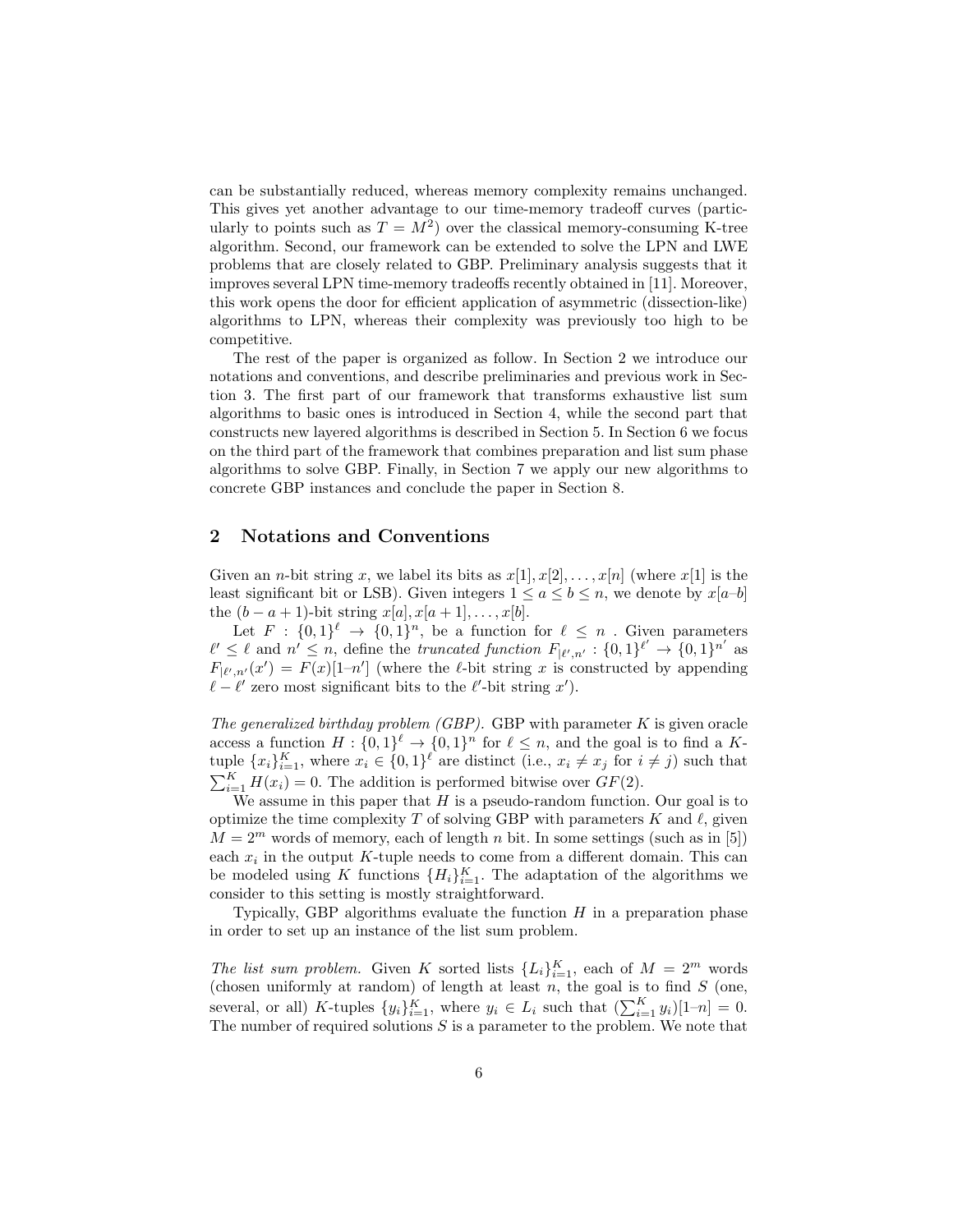in our framework list sum algorithms use about  $M = 2^m$  memory (which is the input size, up to the constant  $K$ ).<sup>2</sup>

The list sum problem is related to the well-known K-SUM problem, which searches for a single solution  $\sum_{i=1}^{K} y_i = 0$  in one input set, as opposed to several lists. Moreover, typically the distribution of words in the input set of the K-SUM problem is arbitrary and it is a worst case problem (whereas we are interested in average case complexity).

Naming Conventions and Notations for List Sum Algorithms An algorithm that finds all solutions to the list sum problem is called an exhaustive list sum algorithm. Otherwise, we name algorithms that output a limited number of solutions (with a bound on  $S$ ) according to their internal structure: in general we have *basic* algorithms and *layered* algorithms that compose basic algorithms in a tree structure (similarly to the K-tree algorithm).

We refer to a list sum algorithm that solves the list sum problem for a specific value of K as a K-way list sum algorithm. However, when referring to specific list sum algorithms we mostly need more refined notation that distinguishes them according to the values of  $K$  and  $S$  (the number of required solutions) and also the type of basic algorithms composed in layered algorithms (which determine the arity of the tree). These parameters are sufficient to uniquely identify each list sum algorithm considered in this paper.

The (unique) non-layered list sum algorithm with parameters  $K, S$  is denoted by  $A_{K,S}$ , where S is the number of solutions it produces. In case the algorithm is exhaustive (outputs all solutions), we simply write  $A_K$ . For example,  $A_4$  is an exhaustive 4-way list sum algorithm, while  $A_{4,1}$  produces only a single solution (and hence can be naturally used to solve GBP with  $K = 4$ ).<sup>3</sup> In general, we will be interested in exhaustive  $A_K$  algorithms, basic  $A_{K,1}$  algorithms that output a single solution and basic  $A_{K,2^m}$  algorithms that produce  $S = 2^m$  solutions, allowing to compose basic algorithms and form layered ones.

The (unique) layered list sum algorithm with  $S = 1$  and arity P is denoted by  $A_K^P$  (we do not consider layered algorithms with  $S > 1$  in this paper). For example, the K-tree algorithm is denoted by  $A_K^2$ , as it merges its input lists in pairs. We note that layered algorithms can be uniquely distinguished by their arity  $P$ , while  $K$  is left is symbolic form (unlike basic algorithms). We also remark that for any specific value of K, the algorithm  $A_K^K$  has a single layer and is actually the basic algorithm  $A_{K,1}$  (which is our preferred notation).

When composing basic list sum algorithms in layers, the LSBs of the words in the input lists to the algorithms may already be zeroed by a previously applied

<sup>2</sup> This definition does not capture algorithms (such as Minder and Sinclair's algorithm [15]) that merge the initial lists into larger ones. However, the restriction typically does not result in loss of generality, as an initial merge can be considered as a preparation phase algorithm by defining the function  $H$  appropriately.

<sup>&</sup>lt;sup>3</sup> When the number of expected solutions to the list sum problem is  $S$ , then  $A_{K,S}$  typically coincides with  $A_K$ . The more interesting case is when the number of expected solutions is greater than S and  $A_{K,S}$  could potentially be more efficient than  $A_K$ .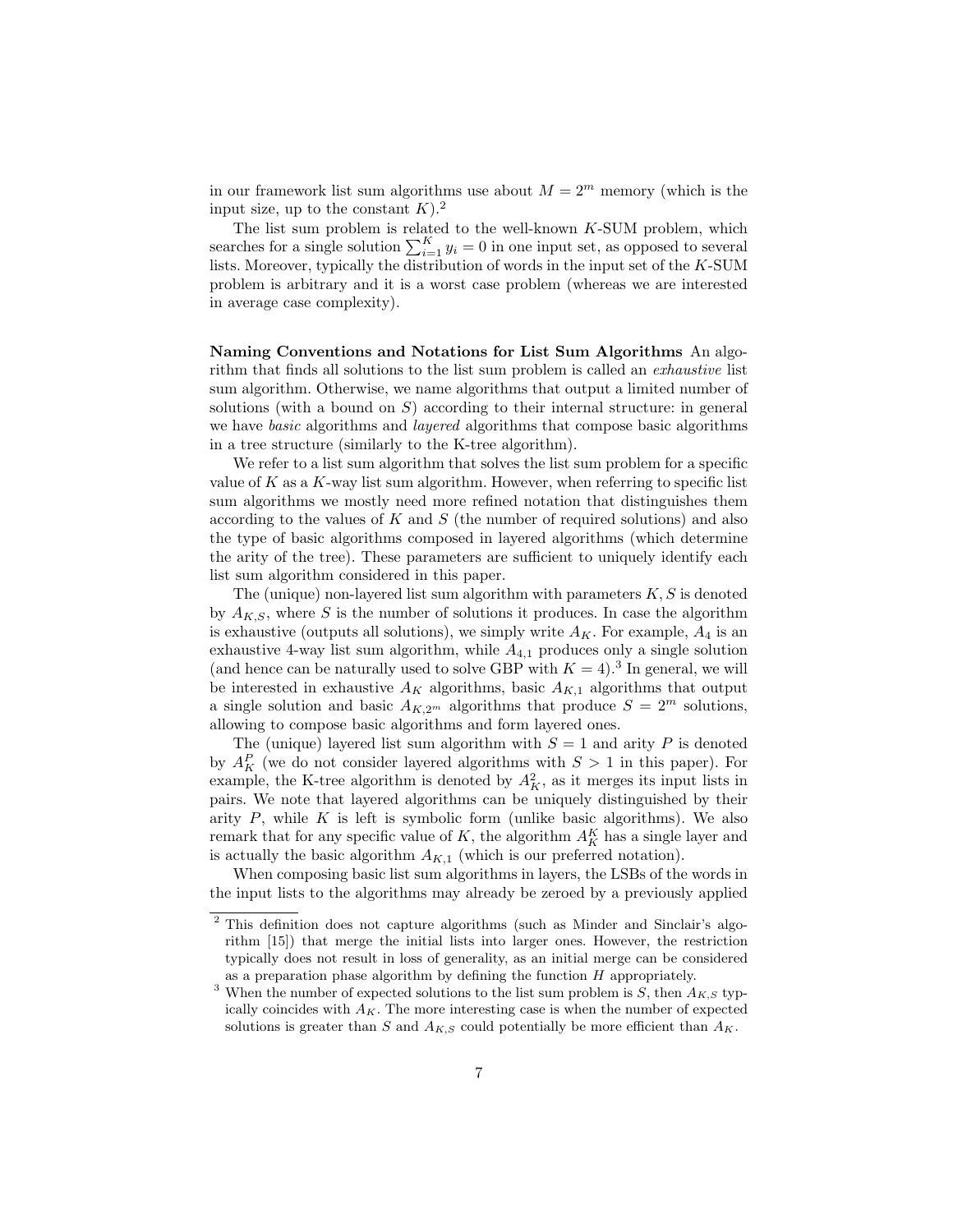basic algorithm and the task of the succeeding basic algorithm is to output solutions where the next sequence of bits is nullified. In such cases, we can ignore the zero LSBs in the input lists, resulting in a problem that complies with the above definition of list merge problem (which requires nullifying LSBs).

Complexity Evaluation The time and memory complexities of our algorithms are functions of the parameters n and K (and also  $L = 2^{\ell}$  for some GBP instances). We assume that  $K \ll n$  and treat it as a constant. In the complexity analysis, we ignore multiplicative polynomial (and constant) factors in  $n$  and  $K$ , which is common practice in exponential-time algorithms. Nevertheless, we note that these factors are relatively small for the algorithms considered.

On the other hand, when evaluating the complexity of our algorithms on concrete GBP instances in Section 7, we multiply both of their time and memory complexities by K in order to allow fair comparison to previous work.

## 3 Preliminaries and Previous Work

The literature relevant to this work is vast. In this section we summarize it constructively so we can build upon it in the rest of this paper. We first describe general properties of list sum algorithms in Subsection 3.1. Then, we describe previous exhaustive list sum algorithms  $A_K$ : in Subsection 3.2 we focus on exhaustive symmetric Schroeppel-Shamir variants for several values of K which are powers of 2 ( $K \in \{4, 16\}$  and the basic  $K = 2$ ), while in Subsection 3.3 we deal with asymmetric exhaustive dissection algorithms. In Subsection 3.4, we show how exhaustive algorithms for  $K = 2$  and  $K = 4$  were efficiently adapted to basic algorithms that output a limited number of solutions. In Subsection 3.5, we describe the (layered) K-tree algorithm. Next, in Subsection 3.6 we focus on the preparation phase algorithms parallel collision search (PCS) and clamping through precomputation (CTP). We end this section by summarizing the currently best known time-memory tradeoff for GBP in Subsection 3.7.

#### 3.1 General Properties of List Sum Algorithms

From a combinatorial viewpoint, the number of K-tuples  $\{y_i\}_{i=1}^K$  in the K lists input to the list sum problem is  $2^{Km}$ . Since the problem imposes an *n*-bit restriction on them, the number of expected solutions is  $2^{Km-n}$ . Hence the list sum problem is interesting only if  $m \geq n/K$ . If we impose an additional b-bit constraint on the tuples (e.g., by requiring that  $(y_1 + y_2)[1-b] = c$  for an arbitrary bbit value c), then the number of expected solutions drops<sup>4</sup> to  $S = 2<sup>s</sup> = 2<sup>K<sub>m</sub>-b-n</sup>$ . In this paper, we mostly use an equivalent statement, where we view  $n$  as a parameter: if we search for  $S = 2<sup>s</sup>$  solutions to the problem and set an additional

<sup>&</sup>lt;sup>4</sup> Our algorithms will also assume that the number of solutions has low variance, hence such constraints have to be set carefully for this to hold.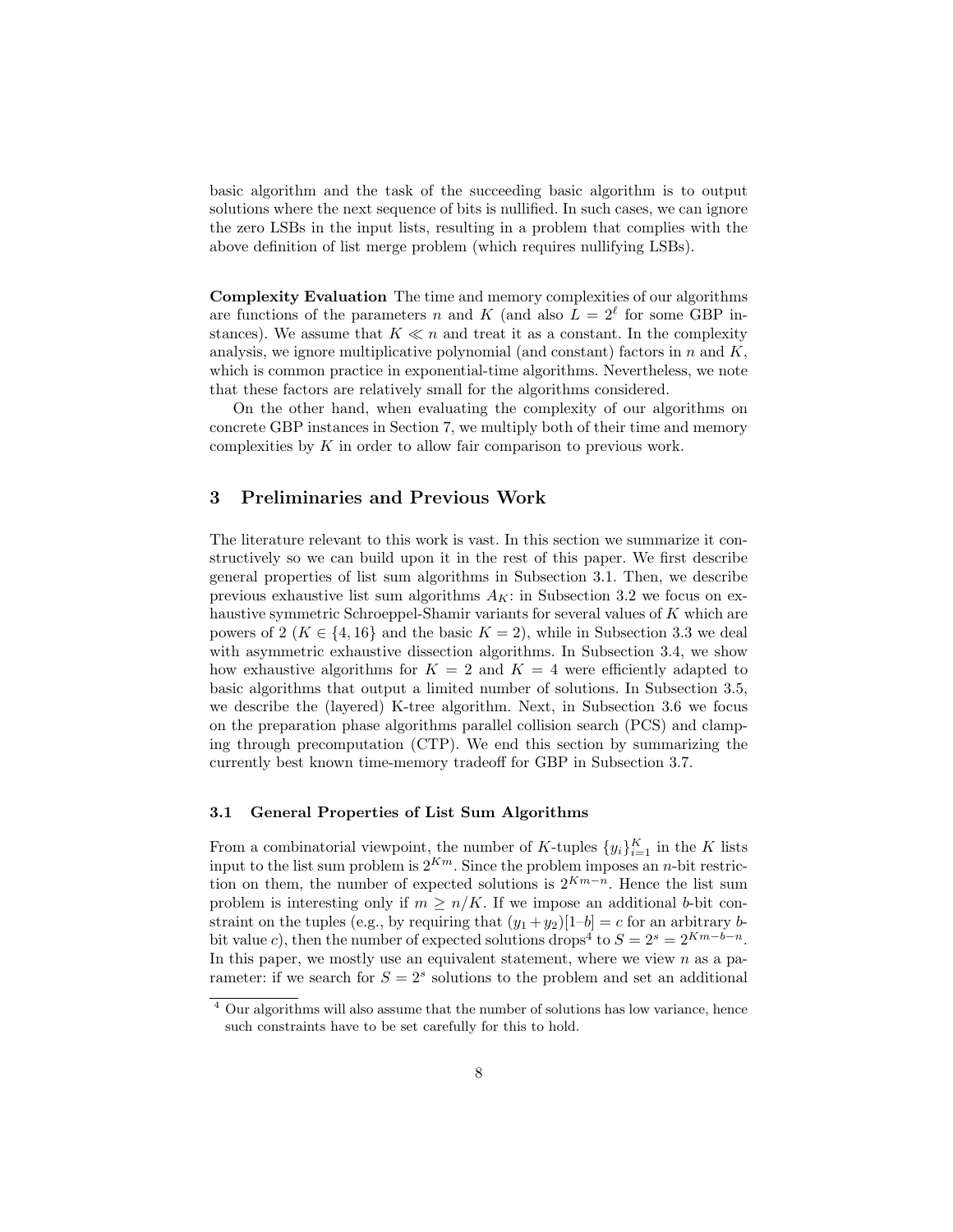b-bit constraint on the solutions, then the number of bits we can nullify is

$$
n = Km - b - s.\tag{1}
$$

By default, a list sum algorithm is given the *n*-bit *target value* 0, but it can easily be adapted and applied with similar complexity to an arbitrary  $n$ -bit target value w, such that it outputs K-tuples  $\{y_i\}_{i=1}^K$  where  $\sum_{i=1}^K y_i[1-n] = w$ . This can be done by XORing  $w$  to the all the words in  $L_1$ , resorting it and solving the problem with a target of 0.

A basic list sum algorithm that searches for a single solution  $S = 1$  for a certain K value using M memory (such that  $m \geq n/K$ ) can be applied with the same complexity to any  $K' > K$ . This is done by considering an arbitrary  $(K' -$ K)-tuple  $\{y_i\}_{i=K+1}^{K'}$  from lists  $\{L_i\}_{i=K+1}^{K'}$ , and applying the given algorithm with input lists  $\{L_i\}_{i=1}^K$  and target value  $\sum_{i=K+1}^{K'} y_i[1-n]$ . Hence the list sum problem for  $S = 1$  does not become harder as K grows, in contrast to exhaustive list sum problems that require all solutions.

We now describe exhaustive list sum algorithms of type  $A_K$  for several values of K. We denote by  $T = 2^{\tau_K m}$  (for a parameter  $\tau_K$ ) the time complexity of  $A_K$ .

## 3.2 Exhaustive Symmetric List Sum Algorithms  $A_K$  for  $K = 2^k$

 $A_2$  The standard list sum algorithm  $A_2$  looks for all matches on n bits between two sorted lists of size  $2^m$ . There are  $2^{2m-n}$  possible solutions to the problem and  $A_2$  finds them in time  $T = 2^m$  ( $\tau_2 = 1$ ) assuming that their number is at most  $2^m$ , namely,  $2^{2m-n} \leq 2^m$  or  $m \leq n$ .

 $A_4$  [13] This algorithm was devised in [13] by Howgrave-Graham and Joux as a practical variant of the Schroeppel-Shamir's algorithm [17].

1. For all  $2^m$  possible values of the *m*-bit word *c*:

- (a) Apply  $A_2$  to the sorted lists  $L_1, L_2$  with the m-bit word c as the target value. Namely, look for pairs  $(y_1, y_2) \in L_1 \times L_2$  such that  $(y_1 +$  $y_2$ [1–m] = c. Store the expected number of  $2^{2m-m} = 2^m$  output sums  $y_1 + y_2$  in a new sorted list  $L'_1$ , along with the corresponding  $(y_1, y_2) \in L_1 \times L_2.$
- (b) Apply  $A_2$  to the sorted lists  $L_3, L_4$  with c as the target value and build the sorted list  $L'_2$ .
- (c) Apply  $A_2$  to the sorted lists  $L'_1, L'_2$  with target value 0.<sup>a</sup> Trace the output pairs  $(y'_1, y'_2)$  back to solutions to the list sum problem:  $(y_1, y_2, y_3, y_4) \in L_1 \times L_2 \times L_3 \times L_4$  where  $(y_1 + y_2 + y_3 + y_4)[1-n] = 0$ .

<sup>*a*</sup> Note that for any  $y'_1 \in L'_1$  and  $y'_2 \in L'_2$  we have  $(y'_1 + y'_2)[1-m] = 0$ , hence it remains to nullify bits  $[m+1-n]$ .

The  $A_4$  algorithm enumerates all possible  $2^{4m-n}$  solutions (in expectation), as any specific solution  $y_1 + y_2 + y_3 + y_4 = 0$  is output when the value of c is set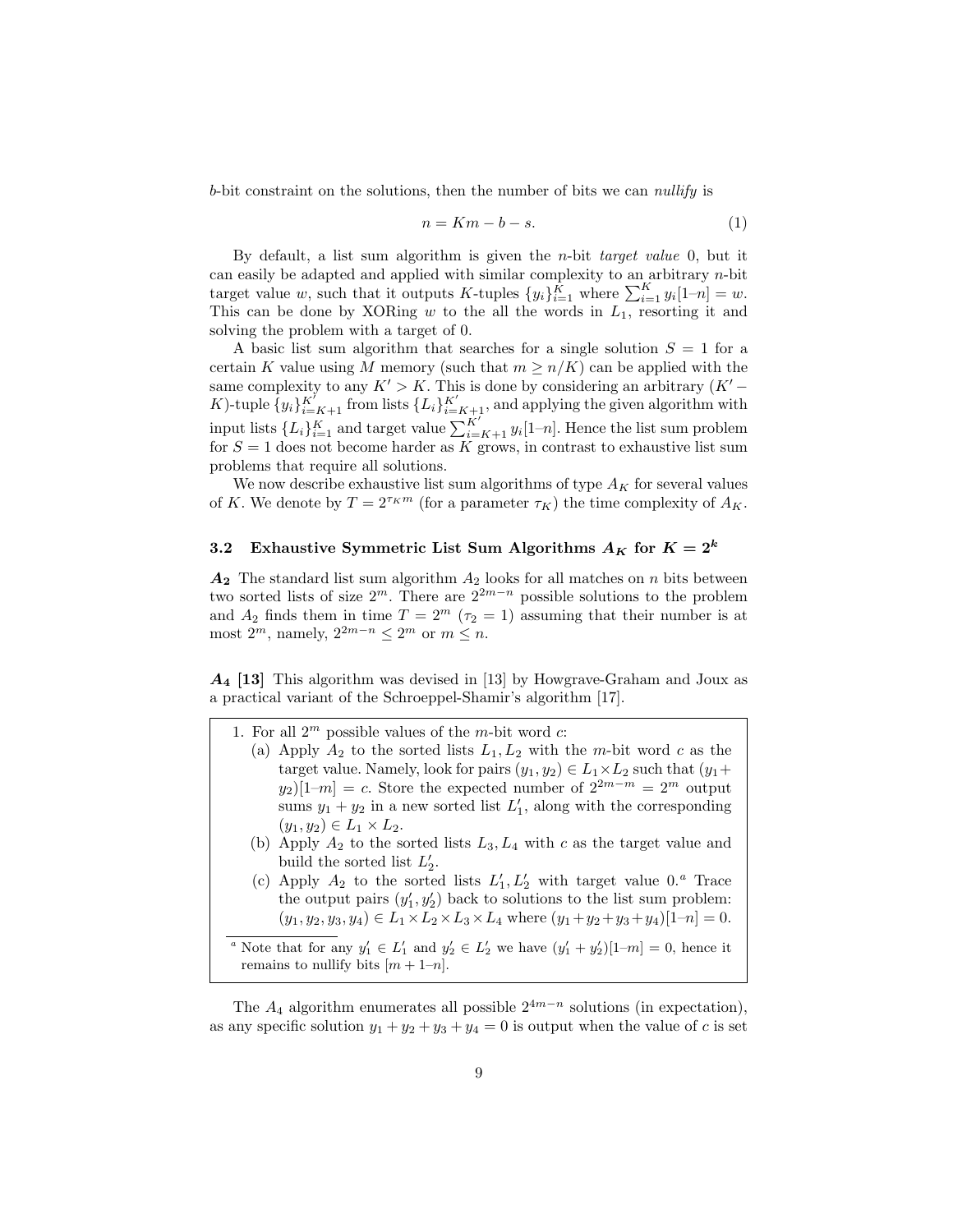to  $(y_1 + y_2)[1-m]$ . Assuming that the number of solutions is not larger than  $2^{2m}$ (i.e.,  $2^{4m-n} \leq 2^{2m}$  or  $m \leq n/2$ ), then its time complexity is  $T = 2^{2m}$ , namely  $\tau_4 = 2$  (since the time complexity of the loop for each value of c is  $2^m$ ).

The algorithm may produce up to  $2^{2m}$  solutions, but its memory complexity is only  $2^m$ . This is possible since we not required to store the solutions, but may stream them to another algorithm that will process them on-the-fly. This is an important property that holds for all list sum algorithms described in this paper.

 $A_{16}$  [2] An extension of the  $A_4$  algorithm will allow us to construct algorithms that find a single solution  $(S = 1)$  for a limited range of the memory parameter M. An extension of the  $A_{16}$  algorithm below will yield algorithms that find a single solution for a broader range of memory complexities. The exhaustive  $A_{16}$  algorithm is a recursive variant of the previous  $A_4$  algorithm, published by Becker et al. [2].

- 1. For all  $2^{9m}$  possible values of the four 3m-bit words  $c_1, c_2, c_3, c_4$  that satisfy  $c_1 + c_2 + c_3 + c_4 = 0$ :
	- (a) Apply the 4-way list sum algorithm  $A_4$  four times to lists  $\{L_i\}_{i=1}^4$ ,  ${L_i}_{i=5}^8$ ,  ${L_i}_{i=9}^{12}$  and  ${L_i}_{i=13}^{16}$ , with  $c_1, c_2, c_3, c_4$  as the 3*m*-bit target values, respectively. Store the outcomes of these algorithms in four sorted lists  $L'_1, L'_2, L'_3, L'_4$ , each of expected size  $2^{4m-3m} = 2^m$ .
	- (b) Apply the 4-way list sum algorithm  $A_4$  to  $L'_1, L'_2, L'_3, L'_4$  (nullifying bits  $[3m+1-n]$  and from each output 4-tuple, derive a corresponding 16-tuple as a solution to the problem.

We iterate over all possible solutions in time  $T = 2^{9m+2m} = 2^{11m} (\tau_{16} = 11)^5$ assuming the number of solutions satisfies  $2^{16m-n} \leq 2^{11m}$  or  $m \leq n/5$ .

### 3.3 Exhaustive Asymmetric List Sum Algorithms  $A_K$  [10]

Dissection algorithms [10] in our context can be viewed as memory-efficient asymmetric list sum algorithms of class  $A_K$ .

Given a  $A_{K'}$  algorithm, it can be trivially utilized as a  $A_K$  algorithm for  $K > K'$  (with no additional memory) by enumerating all the  $2^{m(K - K')}$  possible tuples in the first  $K - K'$  lists, and applying  $A_{K'}$  on the remaining K' lists (with the target sum set to be the sum of the current  $(K - K')$ -tuple). However, for certain values of  $K$  we can do better than this trivial algorithm, and dissection algorithms define a sequence of values of  $K$  for which this efficiency gain occurs.

The first dissection algorithm is defined for  $K = 2$  (namely  $A_2$ ), and it looks for matches in its 2 sorted input lists. The next number in the sequence is  $K = 4$ and this dissection algorithm essentially coincides with  $A_4$  described above. Next is the 7-way dissection algorithm, which utilizes the 3-way list sum algorithm  $A_3$  described below.

<sup>5</sup> We note that [2] extended this algorithm to a time-memory tradeoff. However, as it uses memory larger than  $2^m$  (the size of the input lists), we do not consider it in this paper.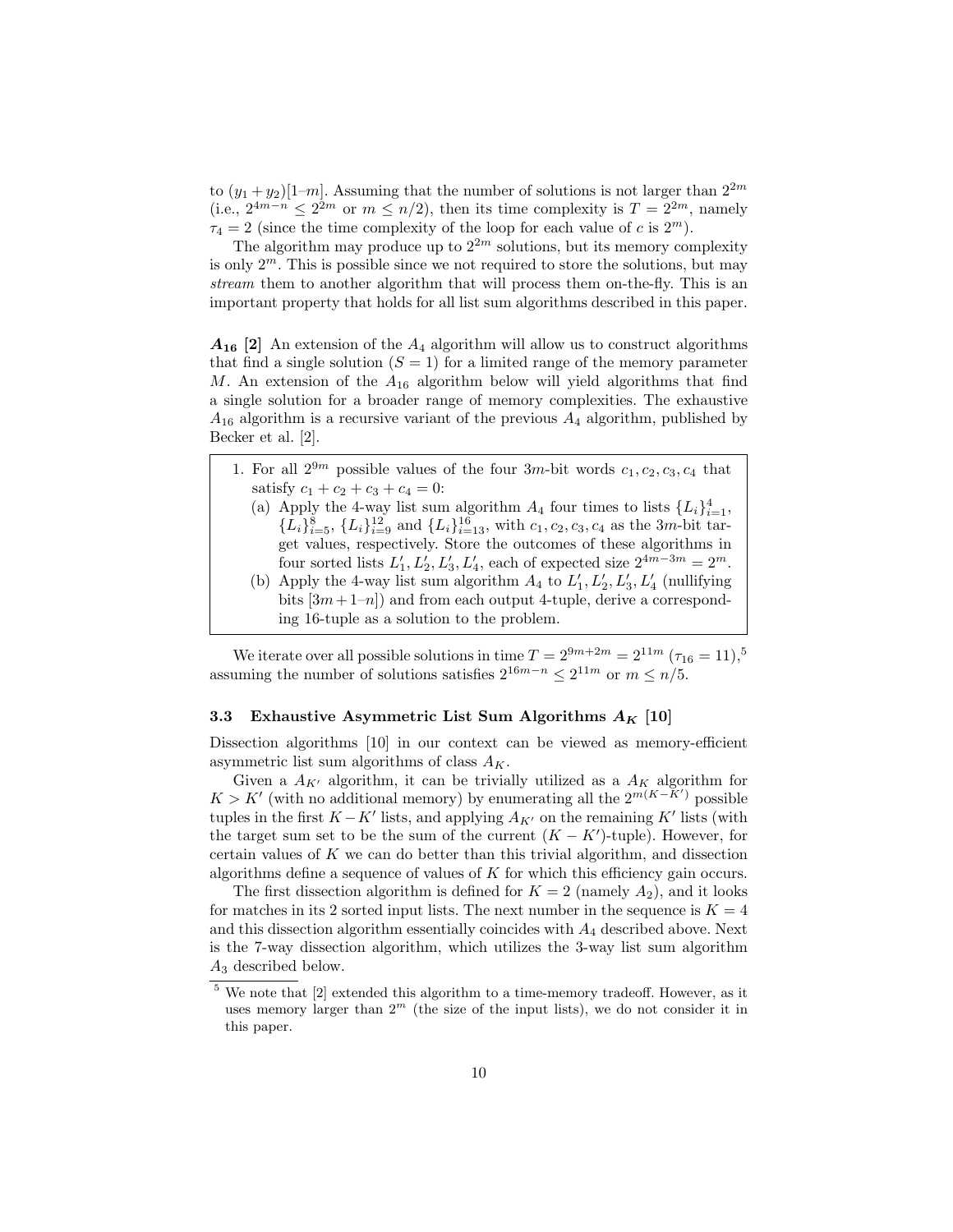For each pair  $(y_1, y_2) \in L_1 \times L_2$ , compute  $y_1 + y_2$ , and search for a match  $y_3 \in L_3$  such that  $y_3[1-n] = (y_1 + y_2)[1-n]$ . For each match found, output the triplet  $(y_1, y_2, y_3)$ .

The algorithm enumerates over all  $2^{3m-n}$  solutions in time  $T = 2^{2m}$  ( $\tau_3 = 2$ ) assuming  $m \leq n$ .

 $A_7$  For  $K \geq 7$ , the asymmetry in dissection algorithms becomes more apparent, as they partition the problem of size  $K$  into two *subproblems* of different sizes. We begin by describing the  $K = 7$  algorithm.

- 1. For each possible value of the  $2m$ -bit word  $c$ :
	- (a) Apply the  $A_3$  algorithm to  $L_1, L_2, L_3$  with the 2m-bit target value c, and store the expected number of  $2^{3m-2m} = 2^m$  outputs (whose  $2m$  LSBs equal to c) in a new sorted list  $L'$ . Each word is stored along with the corresponding triplet of indexes in  $L_1 \times L_2 \times L_3$ .
	- (b) Apply the  $A_4$  algorithm of Section 3.2 to  $L_4, L_5, L_6, L_7$  with the 2m-bit target c. For each obtained solution quartet,  $(y_4, y_5, y_6, y_7) \in$  $L_4 \times L_5 \times L_6 \times L_7$  (such that  $(y_4 + y_5 + y_6 + y_7)[1-2m] = c$ ), search L' for matches on  $(y_4 + y_5 + y_6 + y_7)[2m + 1-n]$  and output the corresponding 7-tuples.

The algorithm enumerates all possible  $2^{7m-n}$  solutions (in expectation) to the problem, since each solution can be decomposed as above. The time complexity of each 3-way and 4-way list sum steps in the loop is  $2^{2m}$ , while we iterate over  $2^{2m}$  possible values of c. Hence the expected time complexity is  $T = 2^{4m} (\tau_7 = 4)$ as long as the expected number of solutions is at most  $2^{4m}$ , namely, we require  $7m - n \leq 4m$  or  $m \leq n/3$ .

We also note that the algorithm splits the problem on 7 lists into 2 subproblems of respective sizes 3, 4, while the size 4 problem itself is internally split into two subproblems of sizes 2, 2 by the  $A_4$  algorithm. Altogether, the problem of size 7 is split into 3 subproblems of respective sizes 3, 2, 2.

General Dissection The details and analysis of general dissection algorithms are given in Appendix A. For a value of  $i = 0, 1, 2, \ldots$ , this appendix shows how to construct a  $K_i$ -way list sum algorithm that runs in time  $\tau_{K_i}$  such that  $K_i =$  $1+i(i+1)/2$  and  $\tau_{K_i} = 1+i(i-1)/2$ . In particular, after  $A_7$  which corresponds to  $K_3 = 7, \tau_7 = 4$ , we have  $K_4 = 11$  and  $\tau_{11} = 7$ , i.e. the  $A_{11}$  dissection algorithm has time complexity  $2^{7m}$ . Internally,  $A_{K_i}$  recursively splits the problem of size  $K_i = 1 + i(i + 1)/2$  into i subproblems of sizes  $i, i - 1, i - 2, ..., 3, 2, 2$  and applies the algorithms  $A_i, A_{i-1}, \ldots, A_3, A_2, A_2$ , respectively, for various choices of intermediate target values (such as the 2m-bit word c in  $A_7$ ).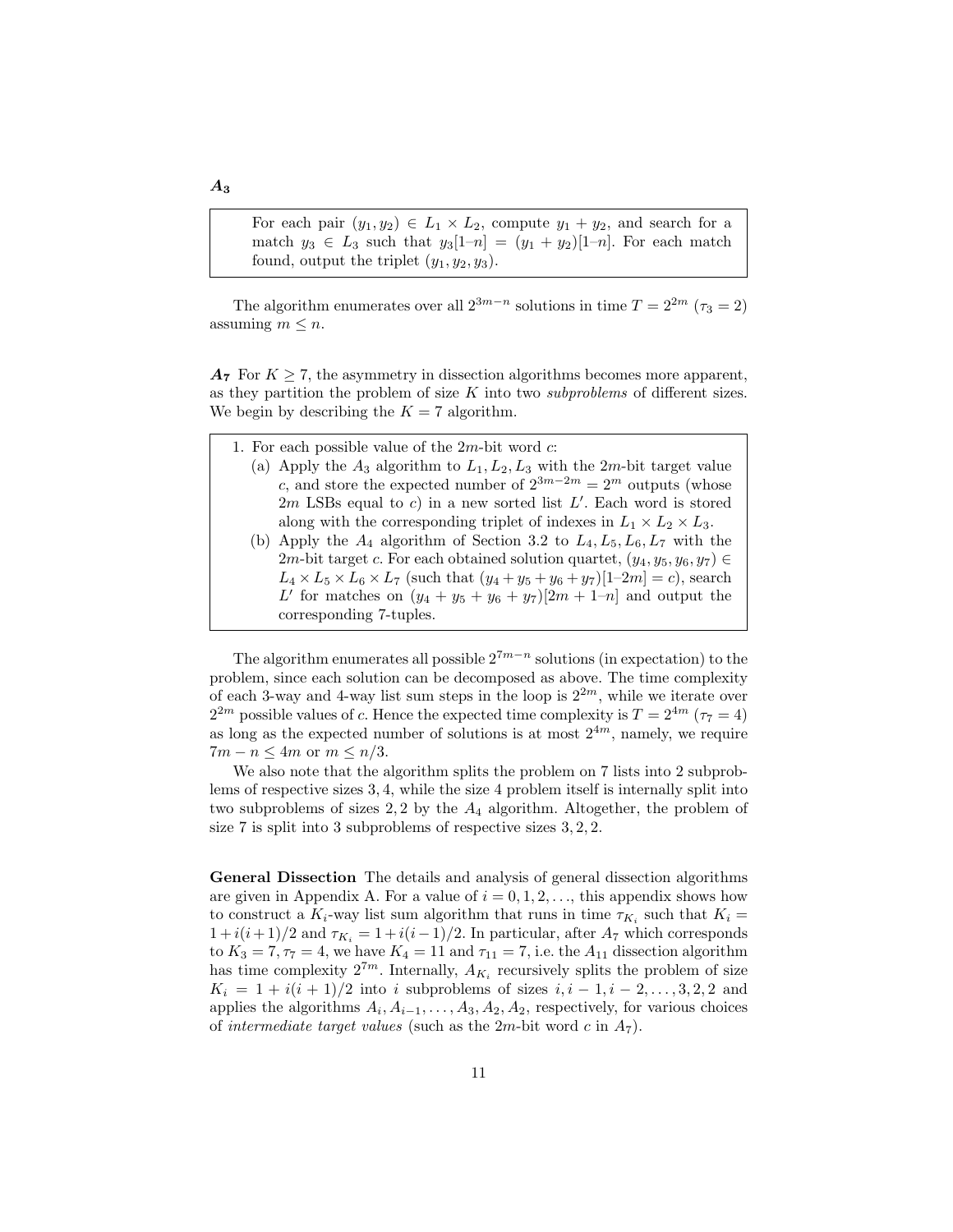#### 3.4 Basic List Sum Algorithms

 $A_{2,1}$  and  $A_{2,2^m}$  The  $A_{2,1}$  algorithm is an extension of the  $A_2$  algorithm of Section 3.2. It searches for a single solution  $(S = 2<sup>s</sup> = 1)$  to the problem by looking for an *n*-bit match in the two lists. According to  $(1)$ ,  $A_{2,1}$  can nullify  $n = 2m$  bits in time  $T = 2^m$ .

For  $A_{2,2^m}$ , instead of matching and nullifying 2m bits using  $A_{2,1}$  with  $S=1$ , we require  $S = 2^m$  solutions, or  $s = m$ . Plugging  $K = 2, b = 0, s = m$  into (1), we conclude that we match and nullify  $n = m$  bits (in time complexity  $T = 2^m$ ).

 $A_{3,1}$  This algorithm extends the  $A_3$  algorithm of Section 3.3. It searches for a single solution to the problem and hence can nullify  $n = 3m$  bits in time  $2^{2m}$ .

 $A_{4,1}$  and  $A_{4,2^m}$  [13] The  $A_{4,1}$  algorithm is an extension of the  $A_4$  algorithm of Section 3.2, also described in [13]. When we search for a limited number of solutions to the list sum problem, we can enumerate over fewer values of the mbit *intermediate target value*  $c$  in the  $A_4$  algorithm. This is equivalent to placing another constraint on the 4-tuple solutions: for  $0 \le v \le m$ , we place a  $(m - v)$ bit constraint by only enumerating over  $2^v$  values of c. Setting  $v = 0$  places an m-bit constraint and reduces the time complexity of the algorithm to  $2^m$ , while nullifying  $n = 4m - m = 3m$  bits (according to (1)). In general, we can nullify  $n = 4m - (m - v) = 3m + v$  bits in time  $T = 2^{m+v}$ , giving the tradeoff

$$
TM^2 = 2^{m+v} \cdot 2^{2m} = 2^{3m+v} = 2^n = N.
$$

The tradeoff is only applicable for  $0 \le v \le m$  or  $T^{1/2} \le M \le T$ .

For  $A_{4,2^m}$  we apply a similar algorithm, but (according to (1)) since s is increased by m then n is reduced by m. Denote by  $n'$  the parameter of  $A_{4,1}$ , then  $n = n' - m$ . Using the tradeoff formula above, we obtain  $TM^2 = 2^{n'} =$  $2^{n+m} = NM$  or  $TM = N$ , applicable once again for  $T^{1/2} \leq M \leq T$ .

## 3.5 The K-Tree Algorithm:  $A_K^2$  [19]

The K-tree algorithm for  $K = 2^k$  is a  $A_K^2$  algorithm that works in k layers as summarized next. For more details, refer to [19].

For any integer  $0 \leq j \leq k-1$ , the input to layer j consists of  $K/2^j$  sorted input lists, where for each word in each list the  $j \cdot m$  LSBs are zero. At layer  $0 \leq j \leq k-1$  the algorithm merges the lists in pairs by applying  $A_{2,2^m}$  and outputting  $K/2^{j+1}$  new lists, each containing  $2^m$  words whose  $(j+1) \cdot m$  LSBs are zero (as  $A_{2,2^m}$  nullifies m bits). These lists are input to the next layer  $j+1$ .

Finally, the input to layer  $j = k - 1$  consists of  $K/2^{k-1} = 2$  lists of expected size  $2^m$  containing words whose  $(k-1) \cdot m$  LSBs are zero. The K-tree algorithm then applies  $A_{2,1}$  to obtain the final solution, nullifying additional  $2m$  bits. Altogether,  $n = (k + 1) \cdot m$  bits are nullified in  $T = 2^m = 2^{n/(k+1)} = N^{1/(\log K + 1)}$ time and  $M = 2^m = N^{1/(\log K + 1)}$  memory.

Note that  $A_{4,1}$  above for  $M=T$  is, in fact, the  $A_4$ <sup>2</sup> algorithm. Indeed, when  $M = T$ ,  $A_{4,1}$  is composed of 2 layers of 2-way list sum algorithms.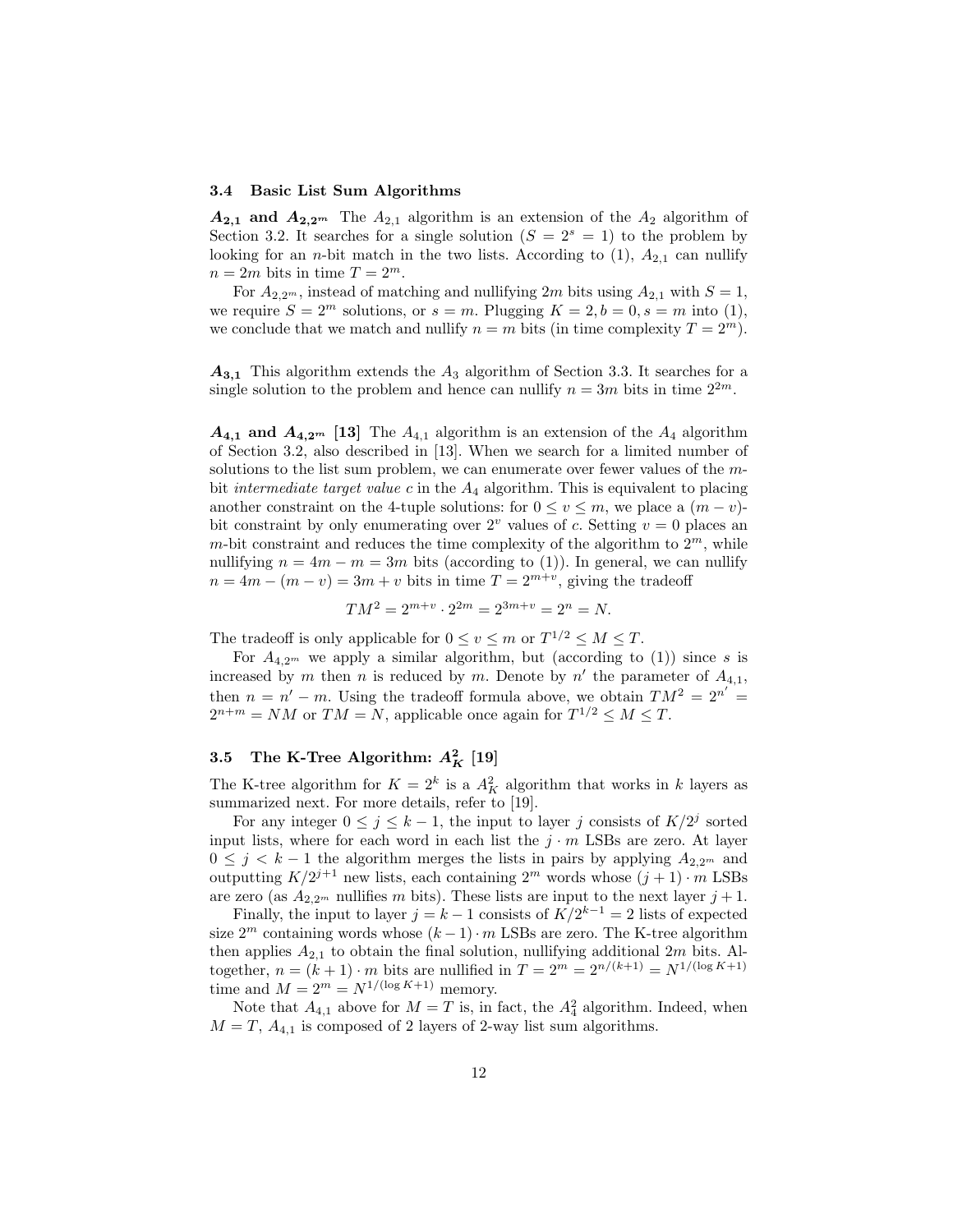#### 3.6 Preparation Phase Algorithms

Parallel Collision Search [18] The parallel collision search (PCS) algorithm was published by van Oorschot and Wiener [18] as a memory-efficient technique for finding collisions in an r-bit function  $F: \{0,1\}^r \to \{0,1\}^r$ . The details of the algorithm are given in Appendix B. It shows that given  $2^m \leq 2^r$  words of memory, PCS finds  $2<sup>m</sup>$  collisions in time complexity

$$
T = 2^{(r+m)/2}.
$$

Parallel Collision Search in Expanding Functions [18] Assume that our goal is to find  $2^m$  collisions using  $2^m$  memory in the expanding function  $F$ :  $\{0,1\}^{\ell} \rightarrow \{0,1\}^r$ , where  $(r+m)/2 \leq \ell \leq r$  (ensuring that  $2^m$  collisions indeed exist in  $F$ ). PCS in expanding functions achieves this goal in time complexity of

 $T = 2^{r + (m-\ell)/2},$ 

as shown in Appendix B.

Clamping through Precomputation [4, 5] The goal here is to find  $2^m$  values  $x_i$  such that  $F(x_i)[1-r] = 0$  for a parameter r, given a function  $F: \{0,1\}^{\ell} \to$  $\{0,1\}^n$  (for  $m + r \leq \ell \leq n$ ). This can be done by using clamping through precomputation (CTP) [4, 5] which simply exhausts about  $T = 2^{m+r}$  values of  $x_i$  and collects the expected number of  $2^{m+r-r} = 2^m$  values that satisfy the condition  $F(x_i)[1-r] = 0$ .

## 3.7 Previous GBP Tradeoff Algorithms for  $K = 2^k$  [6, 16]

The best known time-memory tradeoff algorithm for GBP was published independently by Nikolić and Sasaki [6, 16] and also by Biryukov and Khovratovich [6]. The algorithm is described and analyzed in Appendix C and it gives the time-memory tradeoff

$$
T^2 M^{\log K - 1} = N.
$$

This algorithm uses PCS in the preparation phase and the K-tree algorithm as the list sum algorithm that outputs the GBP solution. However, the two steps of the algorithm are not balanced, as the time complexity of PCS is larger than the complexity of the K-tree algorithm. In Section 6 we show how to improve this tradeoff for  $K \geq 6$  by replacing the K-tree algorithm with our new list sum algorithms.

### 4 Construction of New Basic List Sum Algorithms

The first part of our framework transforms exhaustive list sum algorithms (of type  $A_K$ ) into basic ones of types  $A_{K,1}$  and  $A_{K,2^m}$  (that are useful for devising layered algorithms). In this section we transform both exhaustive symmetric and asymmetric algorithms described in sections 3.2 and 3.3, respectively. The most relevant basic list sum algorithms obtained in this section and in [13] are summarized in Table 1.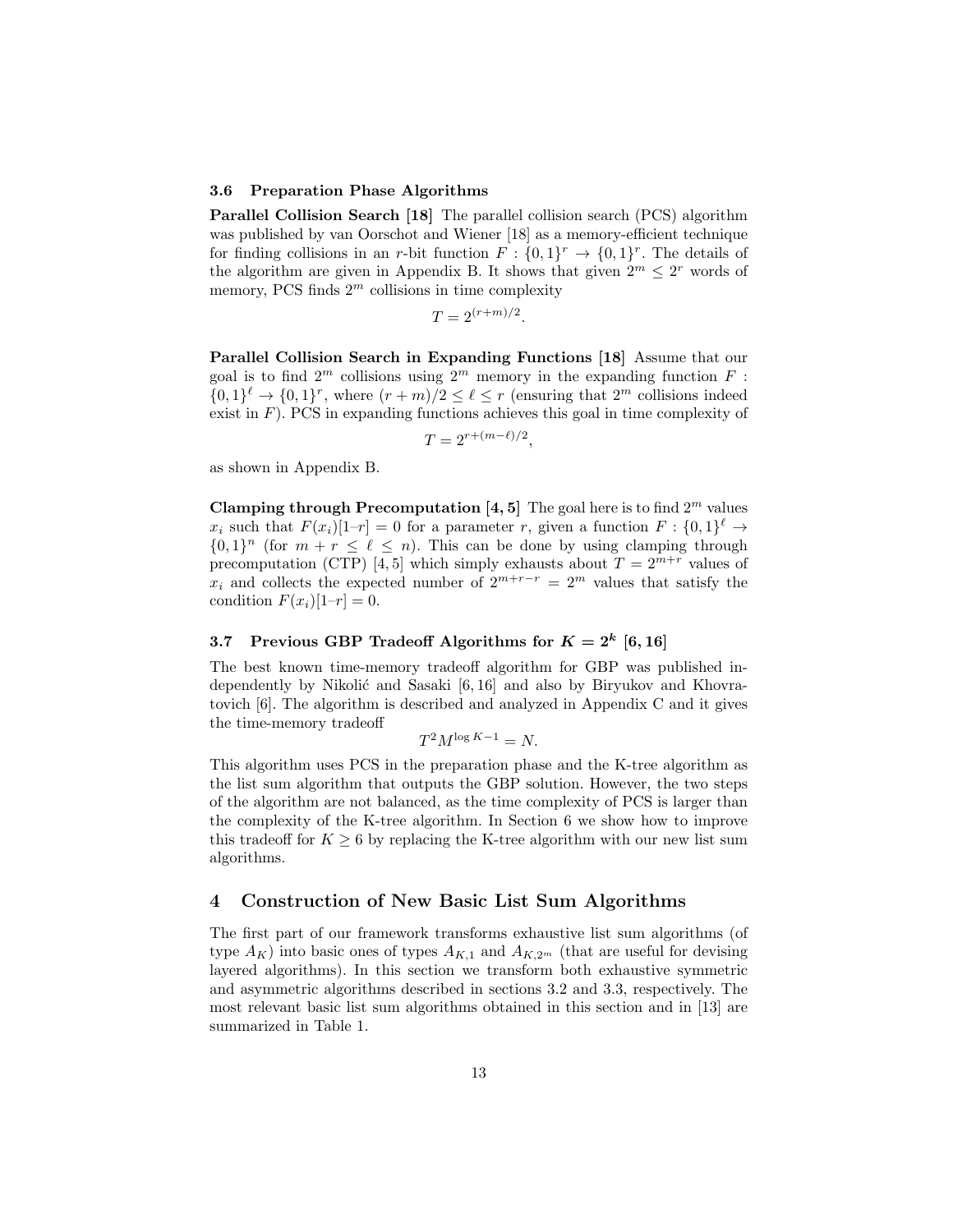Table 1. Basic List Sum Algorithms

|            | Algorithm Time-Memory Tradeoff Range $(M \text{ vs. } T)$ Range $(M \text{ vs. } N)$ Reference |                                                                 |                   |
|------------|------------------------------------------------------------------------------------------------|-----------------------------------------------------------------|-------------------|
| $A_{4,1}$  | $TM^2=N$                                                                                       | $T^{1/2} \leq M \leq T$ $\mid N^{1/4} \leq M \leq N^{1/3} \mid$ | $\left[13\right]$ |
| $A_{7,1}$  | $TM^3=N$                                                                                       | $T^{1/4} < M < T^{1/2}$   $N^{1/7} < M < N^{1/5}$               | New               |
| $A_{11.1}$ | $TM^4=N$                                                                                       | $T^{1/7} < M < T^{1/2}  N^{1/11} < M < N^{1/6} $                | New               |
| $A_{16.1}$ | $TM^5=N$                                                                                       | $ T^{1/11} < M < T^{1/2} N^{1/16} < M < N^{1/7} $               | New               |

### 4.1 Preliminary Construction and Analysis of Basic List Sum Algorithms

Recall that we denote the time complexity of  $A_K$  by  $2^{\tau_K m}$  for a parameter  $\tau_K$ . As we show next, the time-memory tradeoff for  $A_{K,1}$  is of the form  $TM^{\alpha_K} = N$ for  $\alpha_K = K - \tau_K$ .

The basic idea generalizes the one used to construct  $A_{4,1}$  in Section 3.4. We deal with an algorithm  $A_K$  that partitions the problem of size K into several smaller subproblems, solves each one for various choices of intermediate target values and for each such choice, merges the outputs, hopefully obtaining a final solution. When we iterate over a subset that contains a  $2^{-b}$  fraction of the possible intermediate target values we essentially set an additional b-bit constraint on the returned solutions. Ideally, this allows to reduce the time complexity of the algorithm by a factor of  $2^b$  to  $2^{r_K m - b}$  at the expense of nullifying less bits: recall from  $(1)$  that by setting a b-bit constraint on the solutions, we can nullify  $n = Km - b - s = Km - b$  bits (as  $s = 0$  for  $A_{K,1}$ ). Therefore, we obtain a tradeoff of

$$
TM^{K-\tau_K} = N.
$$
\n<sup>(2)</sup>

Indeed, after setting the b-bit constraint, we hope to reduce the time complexity to  $T = 2^{\tau_K m - b}$  and obtain  $TM^{K-\tau_K} = 2^{\tau_K m - b + m(K-\tau_K)} = 2^{Km-b} = 2^n =$ N. We stress that this is an ideal formula which cannot always be achieved using a concrete algorithm. We carefully design such algorithms below, aiming to apply the ideal formula to the widest range of parameters possible. This will be relatively simply for symmetric list sum algorithms, but requires deeper insight for asymmetric algorithms.

As deduced above in (2), ideally the tradeoff curve of a basic list sum algorithm of type  $A_{K,1}$  is of the form

$$
TM^{\alpha_K} = N \tag{3}
$$

for a constant  $\alpha_K = K - \tau_K$ . When considering the variant  $A_{K,2^m}$ , we require  $2<sup>m</sup>$  solutions and the number of bits that can be nullified is reduced from n to  $n - m$ . Consequently, the tradeoff becomes  $TM^{\alpha_K} = N'$  for  $N' = 2^{n-m}$ , giving

$$
TM^{\alpha_K - 1} = N.\t\t(4)
$$

As a result, we do not need to analyze  $A_{K,2^m}$  separately.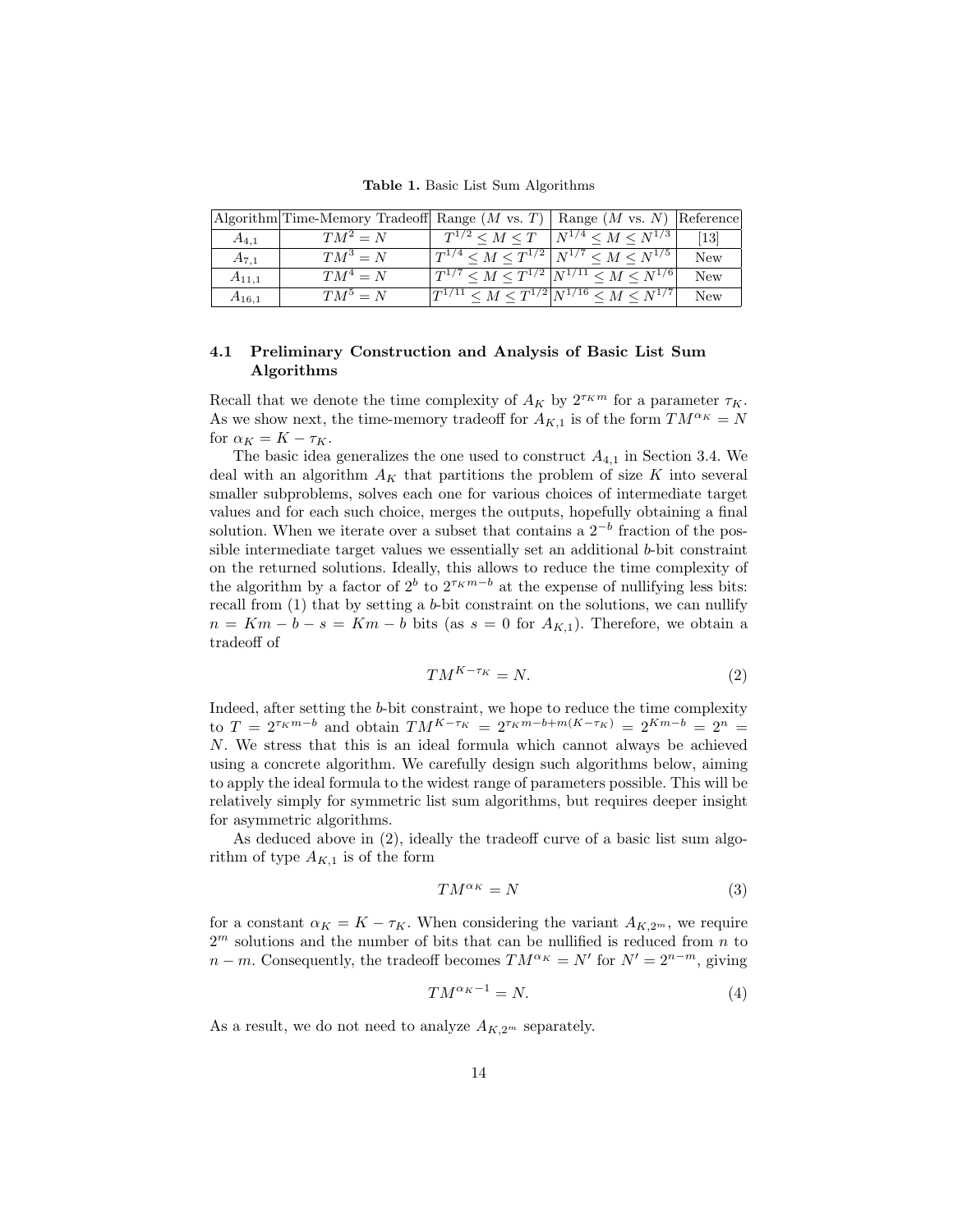#### 4.2 Basic Symmetric List Sum Algorithms

The algorithms  $A_{4,1}$  and  $A_{4,2^m}$  for  $K = 4$  (that are applicable in the range  $T^{1/2} \leq M \leq T$ ) were already constructed in Section 3.4, where we showed that indeed  $\alpha_4 = 4 - \tau_4 = 2$ . We continue with  $K = 16$ .

 $A_{16,1}$  and  $A_{16,2^m}$  Following the general approach above, we extend the 16-way list sum algorithm  $A_{16}$  of Section 3.2. Since the time complexity of  $A_{16}$  is  $2^{11m}$ , we have  $\tau_{16} = 11$  and  $\alpha_{16} = 16 - \tau_{16} = 5$  as given by (2) and (3). Below, we perform this computation in more detail and calculate the range for which this tradeoff is applicable.

If we fix all the words  $c_1, c_2, c_3, c_4$  in  $A_{16}$  (such that their sum is 0), we cast a constraint of 9m bits on the 16-tuples and can nullify  $n = 16m - 9m = 7m$  bits in time complexity  $2^{2m}$  (which is the time complexity of the  $A_4$  algorithms).

More generally, when we vary  $2^v$  times the value of  $c_1, c_2, c_3, c_4$ , we cast a  $(9m-v)$ -bit constraint on the 16-tuples and nullify  $n = 16m-(9m-v) = 7m+v$ bits in time complexity  $T = 2^{2m+v}$ , giving a tradeoff of

$$
TM^5=N,
$$

namely  $\alpha_{16} = 5$  as expected. Since we can choose any  $0 \le v \le 9m$ , the tradeoff is applicable for  $T^{1/11} \leq M \leq T^{1/2}$ .

Beyond 16-Way List Sum Algorithms In order to extend the tradeoff curve of  $A_{4,1}$  to smaller memory ranges of  $M \leq T^{1/2}$  we squared K. We can continue to extend the curve to very small memory values in a similar way by defining  $A_K$  for  $K = 16^2 = 256$  and transforming it to  $A_{K,1}$ . For even smaller memory ranges, we use  $K = 256^2 = 2^{16}$  and so forth.

#### 4.3 Basic Asymmetric List Sum Algorithms

 $A_{7,1}$  and  $A_{7,2^m}$  We extend the 7-way dissection  $A_7$  of Section 3.3, whose time complexity is  $2^{\tau_{7}m} = 2^{4m}$  to  $A_{7,1}$ . According to the preliminary analysis above, we have  $\alpha_7 = 7 - \tau_7 = 3$ , as obtained in more detail below.

If we fix the 2m-bit value c in the loop of  $A_7$ , we set a 2m-bit constraint and can nullify  $7m - 2m = 5m$  bits in time  $2^{4m-2m} = 2^{2m}$ . In general, when we vary  $2^v$  times the value of c, we nullify  $n = 5m + v$  bits in time  $T = 2^{2m+v}$ , giving

$$
TM^3=N,
$$

namely  $\alpha_7 = 3$  as obtained above. Since we can choose any  $0 \le v \le 2m$ , the tradeoff is applicable for  $T^{1/4} \leq M \leq T^{1/2}$ . The algorithm for the specific parameters  $M = 2^{n/5}, T = 2^{2n/5}$  is sketched in Figure 1.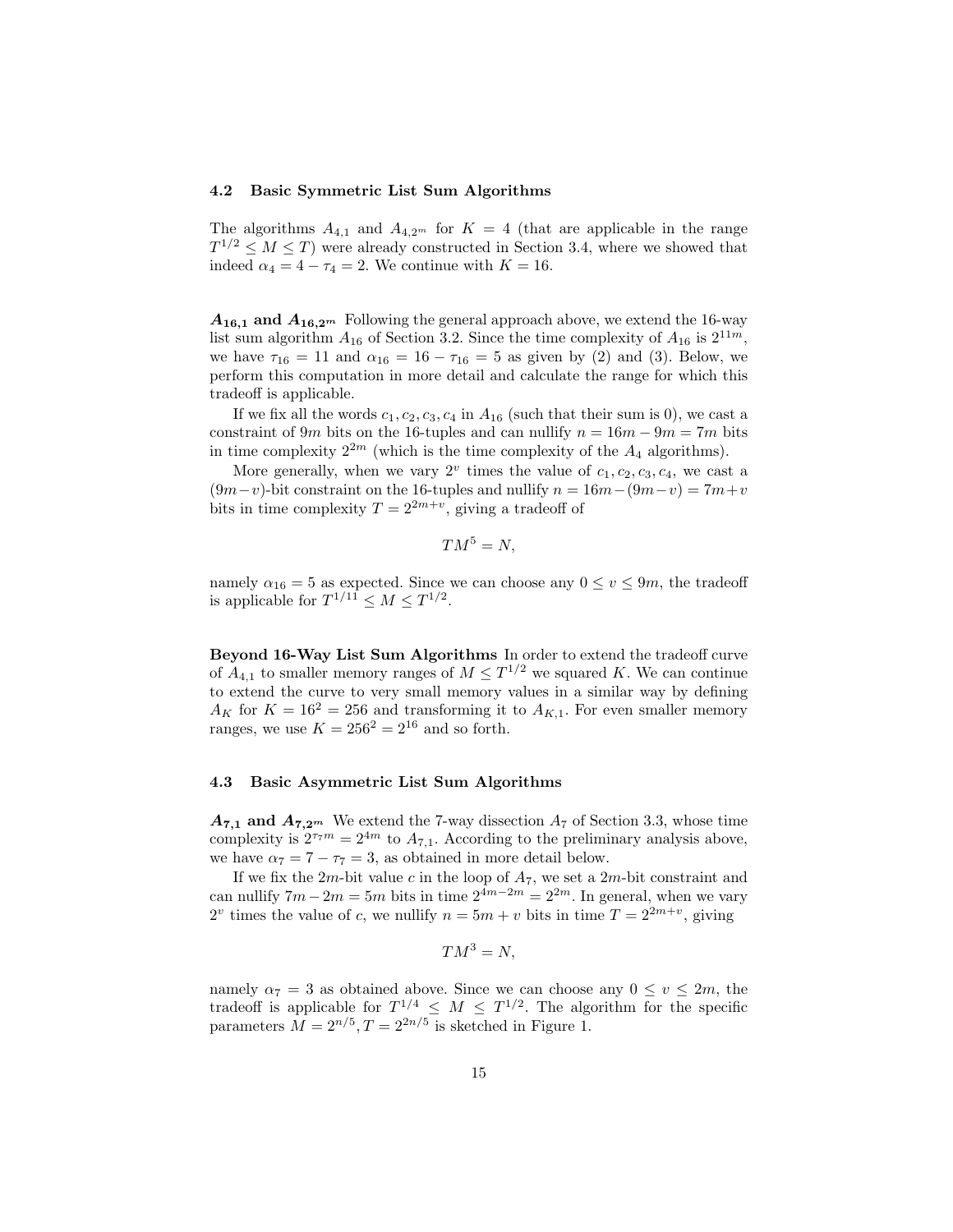

 $a_1$  (along with  $a_2$ ) varies while c is fixed.

**Fig. 1.**  $A_{7,1}$  with  $M = 2^{n/5}, T = 2^{2n/5}$ 

is crucial when the number of solutions is large. Below, we describe the algo- $A_{11,1}$  and  $A_{11,2^m}$  We consider the next value of  $K = 11$  in the dissection sequence described in Section 3.3, which has time complexity of  $T = 2^{7m}$  (nullifying 11m bits), i.e.,  $\tau_{11} = 7$ . The main loop of  $A_{11}$  splits the problem into subproblem of sizes 4 and 7, while iterating over  $3m$  intermediate target values. To construct  $A_{11,1}$ , we can easily fix these 3m values which reduces the time complexity to  $2^{4m}$  (nullifying only 8m bits). In general, we obtain the tradeoff  $TM^4 = N (\alpha_{11} = 11 - \tau_{11} = 4)$  for  $T^{1/7} \leq M \leq T^{1/4}$ . Interestingly, we can recursively fix more values and extend this tradeoff to  $T^{1/7} \leq M \leq T^{1/2}$ , which rithm for  $M = T^{1/2}$  (i.e.,  $M = 2^{n/6}, T = 2^{2n/6}$ ). This algorithm is sketched in Figure 2.

- 1. For a fixed 3m-bit word c, apply the  $A_{4,2^m}$  algorithm to  $\{L_i\}_{i=1}^4$  with the target value c, and store the expected number of  $2^{4m-3m} = 2^m$ outputs in a new sorted list  $L'$ . Each word is stored along with the corresponding 4-tuple of indexes from  $\{L_i\}_{i=1}^4$ .
- 2. Apply a  $A_{7,2^m}$  algorithm to  $\{L_i\}_{i=5}^{11}$  with the 3m-bit target value c by recursively fixing (additional)  $2m$  bits (the expected number of solutions is indeed  $2^{7m-3m-2m} = 2^{2m}$ . For each returned solution  $\{y_i\}_{i=5}^{11}$ , look for matches with  $\{y_i\}_{i=1}^4$  in L' and obtain an 11-tuple  $\{y_i\}_{i=1}^{11}$  such that  $\sum_{i=1}^{11} y_i = 0$  as required.

The complexity of both steps is  $2^{2m}$ , hence  $T = 2^{2m}$ . Altogether,  $3m + 2m = 5m$ bits are fixed and  $n = 11m - 5m = 6m$  bits are nullified. Therefore,  $M =$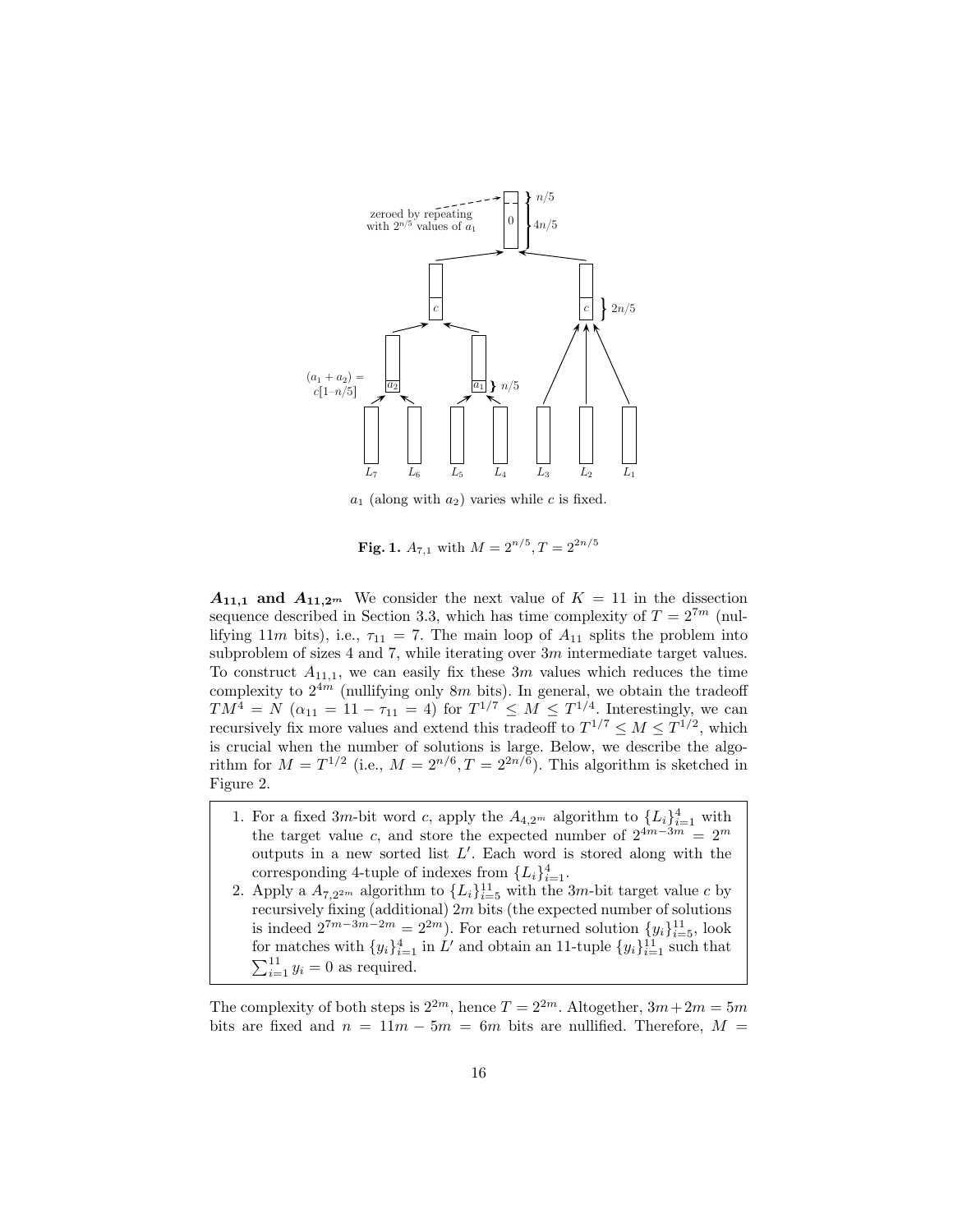$2^{n/6}, T = 2^{2n/6}$  as claimed. The ability to recursively fix target values (while maintaining the tradeoff of (3)) is a distinct feature of asymmetric algorithms. Next, we elaborate on which and how many values can be fixed this way for general K.



 $a_1$  (along with  $a_2$ ) and  $a_3$  (along with  $a_4$ ) vary while  $b_1, b_2, c$  are fixed.

**Fig. 2.**  $A_{11,1}$  with  $M = 2^{n/6}, T = 2^{2n/6}$ 

Section 3.3) to  $A_{K_i,1}$ . As described in Section 3.3,  $A_{K_i}$  for  $K_i = 1 + i(i+1)/2$ Generic Analysis of Basic Asymmetric List Sum Algorithms We analyze the transformation of the  $K_i$ -way dissection algorithm  $A_{K_i}$  (mentioned in runs in time  $2^{\tau_{K_i}m}$  for  $\tau_{K_i} = 1 + i(i-1)/2$ . Therefore  $\alpha_{K_i} = K_i - \tau_{K_i} = i$ , ideally giving the tradeoff

$$
TM^i=N.
$$

Determining the range of parameters for which this tradeoff applies is more subtle, as demonstrated for  $A_{11,1}$  above. Recall from Section 3.3 that  $A_{K_i}$  splits the problem into subproblems of sizes  $i, i - 1, i - 2, \ldots, 3, 2, 2$ , and applies the algorithms  $A_i, A_{i-1}, \ldots, A_3, A_2, A_2$ , respectively. Hence, the time complexity of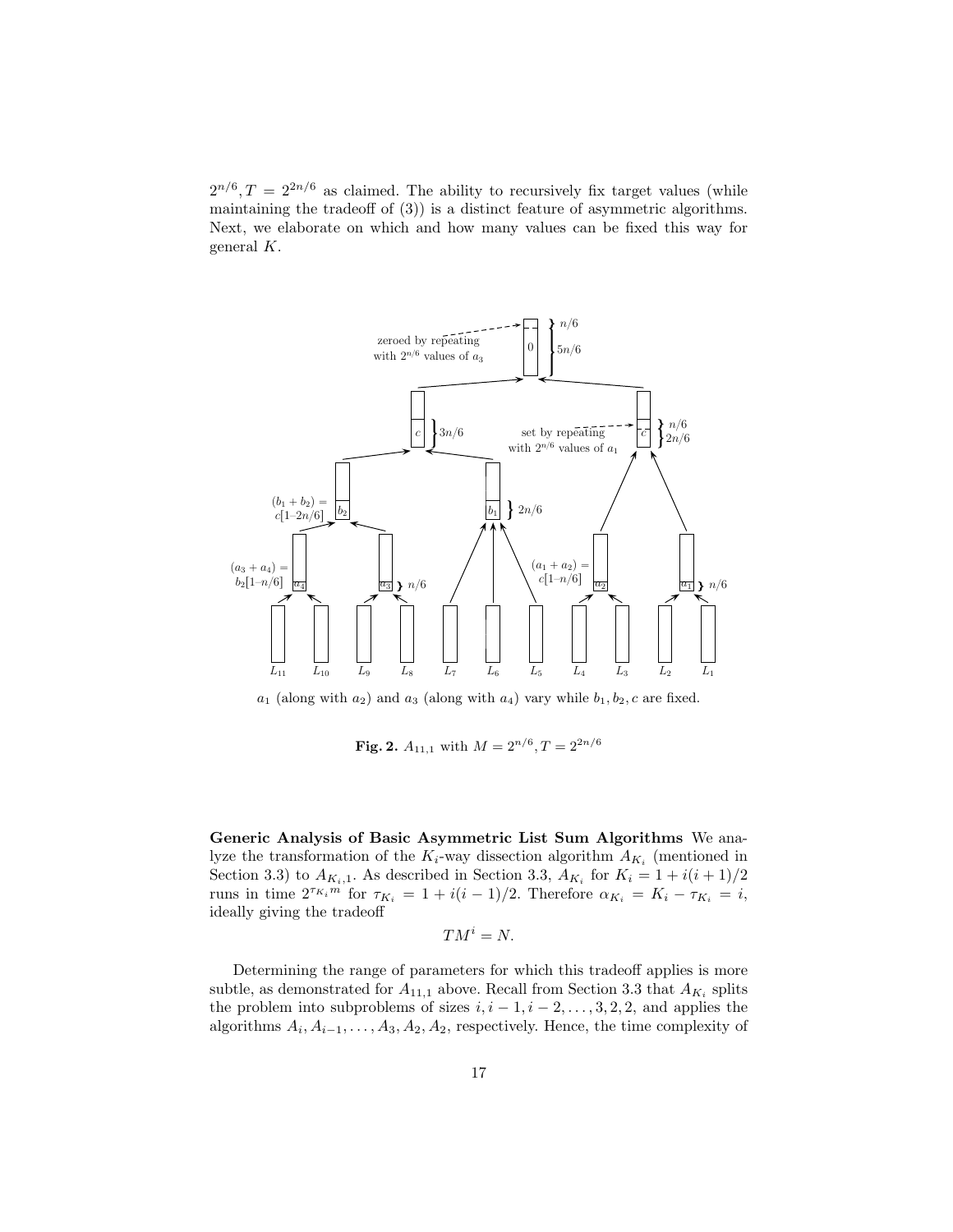the algorithm cannot be reduced below the time complexity of  $A_i$ <sup>6</sup>, which is  $2^{\tau_i m}$ . In conclusion, the tradeoff is applicable in the range  $T^{1/\tau_{K_i}} \leq M \leq T^{1/\tau_i}$ .

For example, for  $i = 3$ , we have  $K_3 = 7, \tau_7 = 4$  (as the time complexity of  $A_{K_3} = A_7$  is  $2^{4m}$ ) and  $\tau_3 = 2$  (as the time complexity of  $A_i = A_3$  is  $2^{2m}$ ). Therefore, we obtain the tradeoff  $TM^3 = N$ , applicable for  $T^{1/4} \leq M \leq T^{1/2}$ , which indeed coincides with the  $A_{7,1}$  tradeoff obtained above. For  $i = 4$ , we have  $K_4 = 11$  and obtain the tradeoff  $TM^4 = N$ , applicable for  $T^{1/7} \leq M \leq T^{1/2}$ .

We conclude the analysis with several observations.

- The optimal time complexity in the tradeoff range of basic list sum algorithms is determined by the largest subproblem that they solve. Since symmetric algorithms partition the problem evenly, they have an advantage over asymmetric algorithms in case we are interested only in a small fraction of many solutions (and hence can fix many intermediate target values) and care only about time complexity.
- On the other hand, in many practical GBP instances the number of solutions is limited and asymmetric algorithms may have a significant advantage (as we show in Section 7) by better exploiting the solution space. Moreover, asymmetric algorithms offer substantially better time-memory tradeoffs for many parameters (as demonstrated explicitly in Section 5.3).
- Technically, basic asymmetric list sum algorithms are constructed from exhaustive algorithms by recursively fixing intermediate target values. The values are fixed in the order of recursion from the largest  $K$  value to the smallest until we cannot further improve the time complexity (e.g., for  $A_{11,1}$ ) we fix values inside the recursive calls with  $K = 11$  and  $K = 7$ , but not  $K = 4$ ). On the other hand, for symmetric algorithms (such as  $A_{16,1}$ ), values are fixed in the main loop in an arbitrary manner.

## 5 Construction of New Multiple-Layer List Sum Algorithms

The second part of our framework uses the basic  $A_{P,1}$  and  $A_{P,2^m}$  algorithms developed in the previous sections in order to construct multi-layered algorithms  $A_K^P$ .<sup>7</sup> The most relevant multi-layer list sum algorithms obtained in this section and in [19] are summarized in Table 2.

The analysis for  $A_K^P$  will use the parameter  $\alpha_P$  established for  $A_{P,1}$  according to its tradeoff curve (3).

<sup>&</sup>lt;sup>6</sup> We could try to fix additional intermediate target values that the algorithm  $A_i$ iterates over internally. However, this generally results in a less efficient tradeoff compared to  $TM^i = N$ .

<sup>&</sup>lt;sup>7</sup> Note that in this section we rename the parameter of basic algorithms from  $K$  to  $P$ .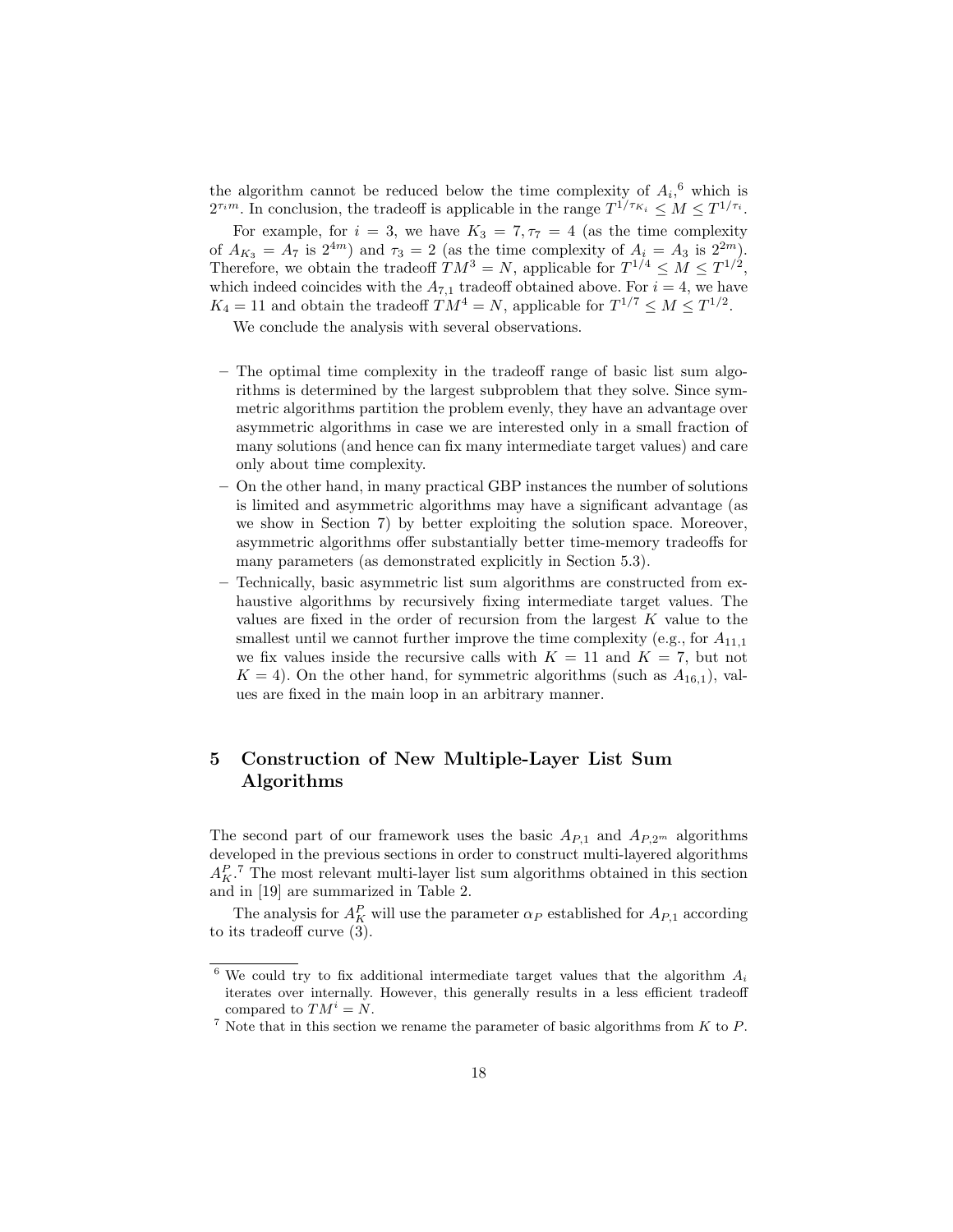Table 2. Multiple-Layer List Sum Algorithms

| Algorithm  | Time-Memory Tradeoff                                                   | Range $(M \text{ vs. } T)$ Reference |     |
|------------|------------------------------------------------------------------------|--------------------------------------|-----|
| $A_K^2$    | $T = M = N^{1/(\log K + 1)}$                                           | $T = M$                              | 19  |
| $A_K^4$    | $ T^{\lfloor (\log K)/2 \rfloor} M^{\lceil (\log K)/2 \rceil + 1} = N$ | $T^{1/2} < M < T$                    | New |
| $A_K^7$    | $T^{\log_7 K} M^{2 \log_7 K + 1} = N$                                  | $T^{1/4} < M < T^{1/2}$              | New |
| $A_K^{11}$ | $T^{\log_{11} K} M^{3 \log_{11} K + 1} = N$                            | $T^{1/7} < M < T^{1/2}$              | New |
| $A^{16}_K$ | $T^{\log_{16} K} M^{4 \log_{16} K + 1} = N$                            | $ T^{1/11} < M < T^{1/2} $           | New |

### 5.1 Generic Construction and Analysis of Multiple-Layer Algorithms

We assume that  $K = P^k \cdot Q$ , where  $1 \le Q < P$  and  $P, k, Q$  are integers (if K is not of the required form we round it down to  $K'$  of this form and apply the algorithm for  $K'$ ). In this decomposition, we have  $k = \log_P K$  (the logarithm is rounded down to the nearest integer). We construct the algorithm  $A_K^P$ .

If  $Q = 1$ ,  $A_K^P$  has  $k-1$  layers of  $A_{P,2^m}$  (merging the lists in groups of  $P$ , where each merge outputs a list of  $2<sup>m</sup>$  inputs into the next layer) and a final layer of  $A_{P,1}$ . If  $Q > 1$ ,  $A_K^P$  has k layers of  $A_{P,2^m}$  and a final layer of  $A_{Q,1}$ .

First, we analyze the case of  $K = P^k$  (namely,  $Q = 1$ ), based on the tradeoff parameter  $\alpha_P$  for  $A_{P,1}$  (as specified in (3)). Fix a parameter n' such that each of the  $k-1$  layers of  $A_{P,2^m}$  nullifies n' bits in time complexity  $2^{n'-(\alpha_P-1)m}$ , according to the tradeoff curve (4) for  $A_{P,2^m}$ . Altogether,  $n'(k-1)$  bits are nullified in these layers and  $n - n'(k-1)$  remain to be nullified by the final layer  $A_{P,1}$  in time  $2^{n-n'(k-1)-\alpha_P m}$ . In order to balance the algorithm, we equate the time complexities of the layers by setting  $n' - (\alpha_P - 1)m = n - n'(k - 1) - \alpha_P m$ or  $n' = (n - m)/k$ . Consequently, the time complexity of the layered algorithm is  $T = 2^{n' - (\alpha_P - 1)m} = 2^{(n-m)/k - (\alpha_P - 1)m} = 2^{(n-m)(k(\alpha_P - 1)+1)/k}$ . This gives a time-memory tradeoff of  $T^k M^{k(\alpha_P - 1)+1} = N$  or

$$
T^{\log_P K} M^{\log_P K \cdot (\alpha_P - 1) + 1} = N.
$$
\n<sup>(5)</sup>

It is applicable for the same time-memory range as  $A_{P,1}$  (and  $A_{P,2^m}$ ).

For example, in the K-tree algorithm, we have  $P = 2$  and  $\alpha_2 = 2 - \tau_2 =$ 1. Hence, the tradeoff of  $T^{\log_{P} K} M^{\log_{P} K \cdot (\alpha_2 - 1) + 1}$  collapses to  $T^{\log K} M = N$ . Setting  $T = M$  (which is the only point in which the K-tree algorithm is directly applicable) gives the standard formula of  $T^{\log K+1} = N$  or  $T = N^{1/(\log K+1)}$ .

In case  $K = P^k \cdot Q$  for  $1 < Q < P$ , the generic analysis becomes more involved and depends on the time-memory tradeoff curve of  $A_{Q,1}$ .

In this paper we focus on  $Q = 2$ , where the final merge is a basic  $A_{2,1}$ algorithm that runs in fixed time complexity of  $2^m$  and nullifies  $2m$  bits. Fix a parameter  $n'$  such that each of the k layers of  $A_{P,2^m}$  nullifies  $n'$  bits in time complexity  $2^{n' - (\alpha_P - 1)m}$ . Altogether, n'k bits are nullified in these layers and  $n-n'k$  remain to be nullified by the final layer  $A_{2,1}$  in time  $2^m$ . Since the final 2way list sum algorithm nullifies 2m bits, we have  $n - n'k = 2m$  or  $n' = (n-2m)/k$ .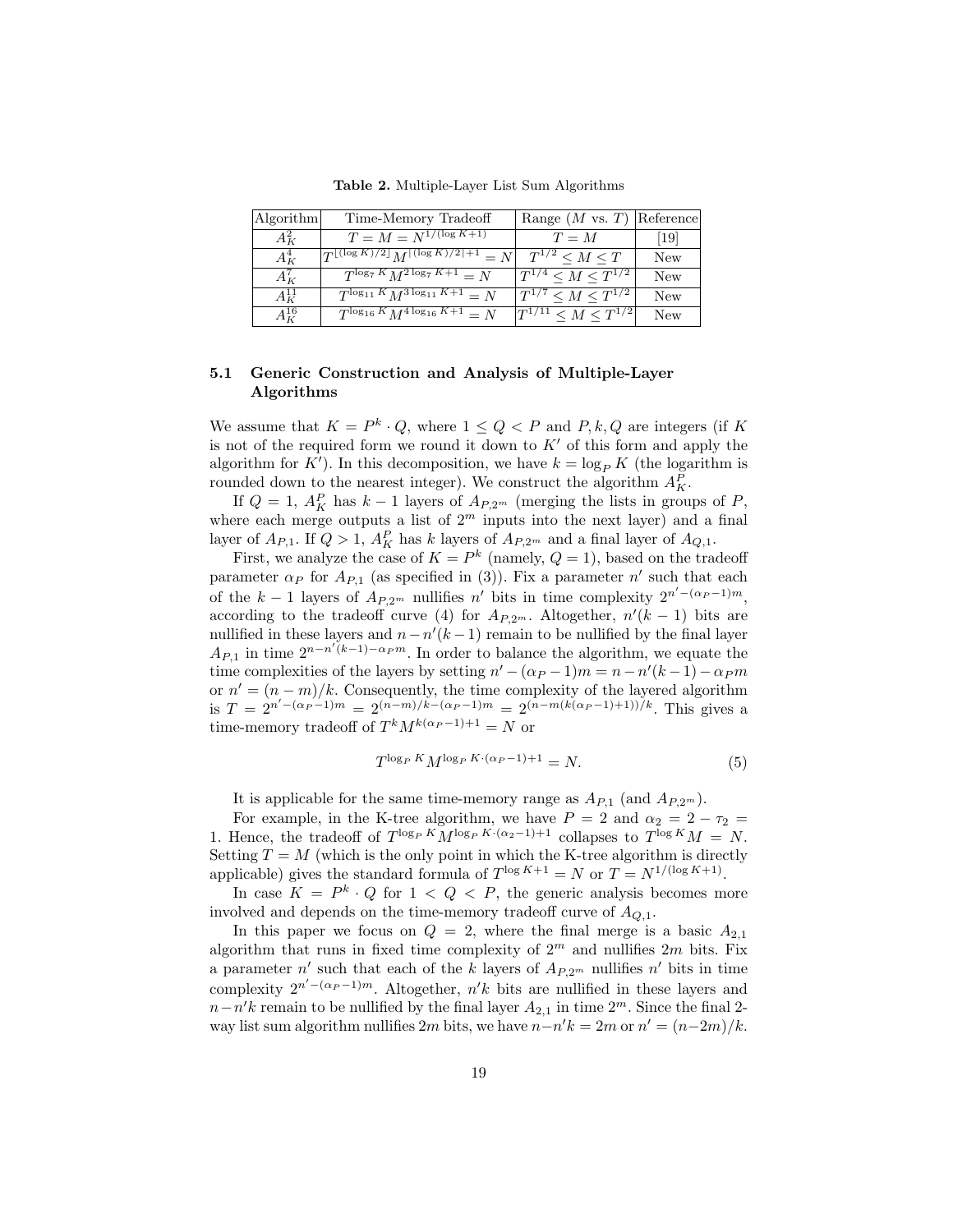The algorithm's time complexity is dominated by the first  $k$  layers and is therefore  $\tilde{T} = 2^{n' - (\alpha_P - 1)m} = 2^{(n-2m)/k - (\alpha_P - 1)m} = 2^{(n-m(k(\alpha_P - 1) + 2))/k}$ . This gives a time-memory tradeoff of

$$
T^{\log_P K} M^{\log_P K \cdot (\alpha_P - 1) + 2} = N,\tag{6}
$$

applicable for the same time-memory parameter range as  $A_{P,1}$  (and  $A_{P,2^m}$ ).

#### 5.2 Analysis of Specific Multiple-Layer List Sum Algorithms

We analyze the  $A_K^4$  algorithm according to the generic approach above. The analysis of the rest of the layered algorithms  $A_K^P$  summarized in Table 2 is obtained in a similar manner by plugging the relevant  $\alpha_P$  parameter into (5).

 $A_K^4$  For arity  $P = 4$ , we only analyze values of K which are powers of 2 (as this allows direct comparison to previous tradeoffs for GBP). For  $A_{4,1}$ , we have  $\alpha_4 = 2$ , established in Section 4.2.

In case  $K = 4^k$ , we plug  $\log_P K = \log_4 K = \log K/2$  and  $\alpha_P = \alpha_4 = 2$ into (5), obtaining

$$
T^{(\log K)/2} M^{(\log K)/2 + 1} = N,
$$

applicable for  $T^{1/2} \leq M \leq T$  (as the  $A_{4,1}$  and  $A_{4,2^m}$  algorithms).

We demonstrate the  $A_{16}^4$  algorithm (that works in two layers) below.

- 1. Apply the  $A_{4,2^m}$  algorithm of Section 3.4 four times to lists  $\{L_i\}_{i=1}^4$ ,  ${L_i}_{i=5}^8$ ,  ${L_i}_{i=9}^{12}$  and  ${L_i}_{i=13}^{16}$ , nullifying  $n' = (n-m)/2$  bits. Obtain four sorted lists  $L'_1, L'_2, L'_3, L'_4$ , each of expected size  $2^m$ .
- 2. Apply the  $A_{4,1}$  algorithm of Section 3.4 to  $L'_1, L'_2, L'_3, L'_4$ , nullifying the remaining  $n - n' = (n + m)/2$  bits. Derive a single solution to the list sum problem  $\sum_{i=1}^{16} y_i[1-n] = 0.$

In case  $K = 2 \cdot 4^k$ , we have  $P = 4$ ,  $Q = 2$  and  $\log_4 K = (\log K - 1)/2$ . Plugging these values into (6) we obtain

$$
T^{(\log K - 1)/2} M^{(\log K - 1)/2 + 2} = N,
$$

applicable for  $T^{1/2} \leq M \leq T$ .

Unified formula for powers of 2. Unifying the tradeoff formulas obtained above to any  $K = 2^k$ , we obtain

$$
T^{\lfloor (\log K)/2 \rfloor} M^{\lceil (\log K)/2 \rceil + 1} = N,
$$

applicable for  $T^{1/2} \leq M \leq T$ .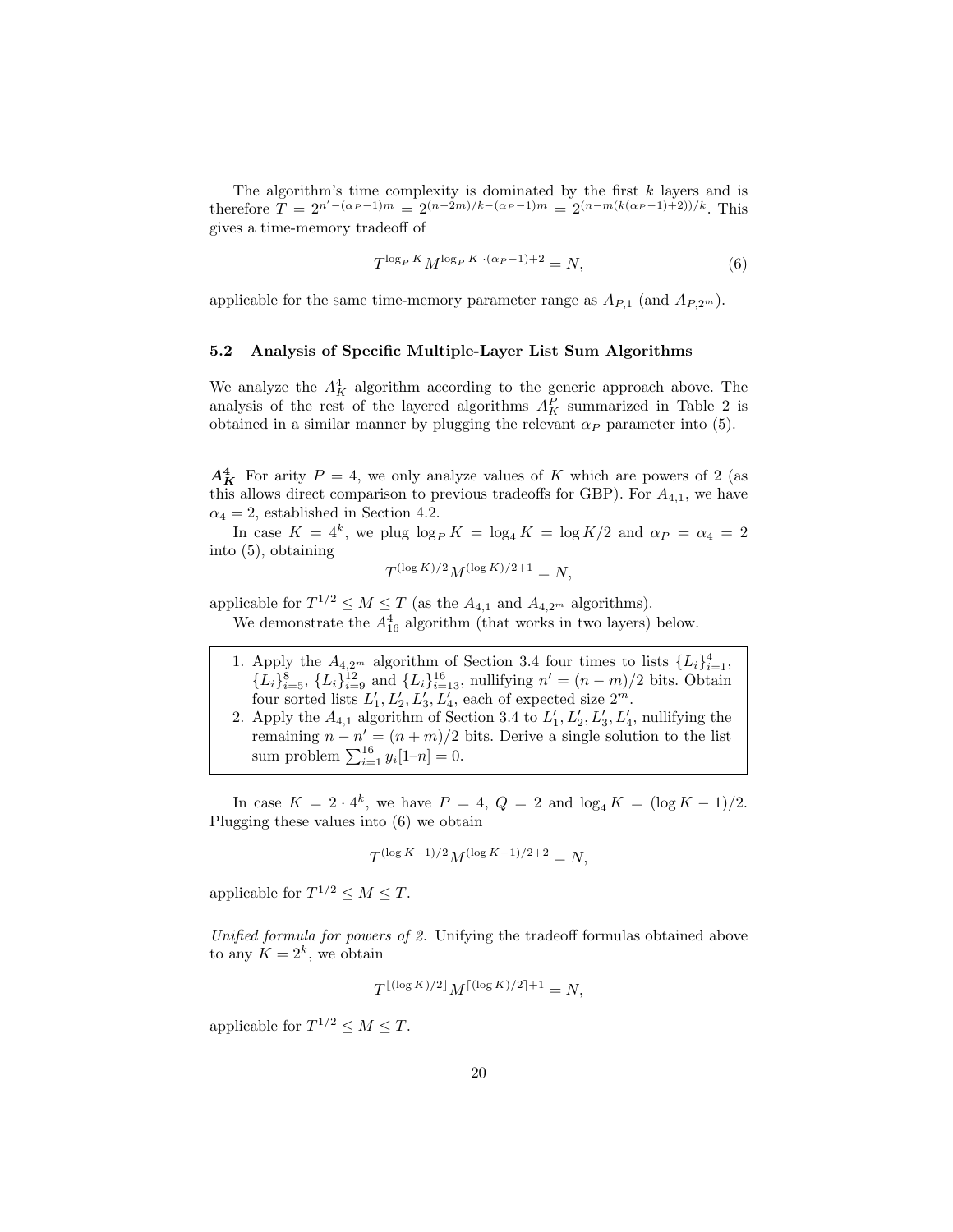#### 5.3 Comparison of Single-Solution List Sum Algorithms

As shown in Table 2,  $A_K^{16}$  is applicable in the range  $T^{1/11} \leq M \leq T^{1/2}$ , while  $A_K^7$  is applicable in the range  $T^{1/4} \leq M \leq T^{1/2}$ . Hence, both algorithms are applicable in  $T^{1/4} \leq M \leq T^{1/2}$  and it is interesting the investigate which of the algorithms is more efficient in this parameter range. The goal of this section is to compare the efficiency single-solution list sum algorithms (such as  $A_K^{16}$  and  $A_K^7$ ) for any fixed value of  $K$  for parameters where the algorithms can be applied.

The efficiency of the algorithms is determined by the tradeoff formula (5). The difficultly in applying this formula to  $A_K^{16}$  is that this algorithm is directly applicable only for values of K that are powers of 16. Hence the logarithm  $\log_{16} K$ is rounded down in (5) for  $K = 16$ . Similarly,  $A_K^7$  is directly applicable only for values of  $K$  that are powers of  $7$ .

In general, the difficultly in comparing  $A_K^{P_1}$  and  $A_K^{P_2}$  for a fixed value of K (for parameters in which both are applicable), is that we need to round down the logarithms  $\log_{P_1} K$  and  $\log_{P_2} K$  in (5). To simplify the analysis, we assume that the tradeoffs are continuous and can be evaluated at any positive real number  $K$ with no rounding. Hence, we equate the time and memory complexities  $T, M$  of these algorithms for a fixed value  $K = K_1 = (P_1)^{k_1} = (P_2)^{k_2} = K_2$  and compare the resulting values of N. We then investigate the implications this comparison.

Continuous analysis. According to (5) the tradeoff for  $A_K^P$  is of the form  $T^{\log_P K}M^{\log_P K \cdot (\alpha_P - 1)+1}$  = N (for a value  $\alpha_P$  for  $A_{P,1}$ ). For a parameter x, let  $T = M^x$  be a point for which the tradeoff is applicable. Then, we obtain the equality  $M^{x \log_{P} K} M^{\log_{P} K \cdot (\alpha_{P} - 1)+1} =$ N or  $M^{\log_{P} K(x+\alpha_{P}-1)+1} = N$ . Converting to base 2, the exponent of M is equal to  $\log K / \log P \cdot (x + \alpha_P - 1) + 1$ .

Therefore, in order to compare two tradeoffs  $T^{\log_{P_1} K} M^{\log_{P_1} K \cdot (\alpha_{P_1}-1)+1} = N$ and  $T^{\log_{P_2} K} M^{\log_{P_2} K \cdot (\alpha_{P_2}-1)+1} = N$  (for  $K = (P_1)^{k_1}$  and  $K = (P_2)^{k_2}$ , respectively), we can compare their exponents after plugging in  $T = M^x$  for a value of x for which both are applicable.

Hence, the tradeoff for  $A_K^{P_1}$  is superior if and only if

$$
\log K / \log P_1 \cdot (x + \alpha_{P_1} - 1) + 1 > \log K / \log P_2 \cdot (x + \alpha_{P_2} - 1) + 1,\tag{7}
$$

or

$$
x > 1 + (\alpha_{P_2} \log P_1 - \alpha_{P_1} \log P_2) / (\log P_2 - \log P_1).
$$
 (8)

Note that the last formula does not depend on K.

We say that if the above formulas hold, then  $A_K^{P_1}$  is *weakly superior* to  $A_K^{P_2}$ (for the relevant parameter range). Indeed, this does not imply that  $A_K^{P_1}$  is actually more efficient than  $A_K^{P_2}$  for a fixed value of K, as we did not round down the logarithms  $\log_{P_1} K$  and  $\log_{P_2} K$  in (5) as required. The consequences of this comparison are given by the theorem below.

**Theorem 1.** Assume that  $A_K^{P_1}$  is weakly superior to  $A_K^{P_2}$  in a range of T, M parameters where both tradeoffs are applicable. Then, for this range: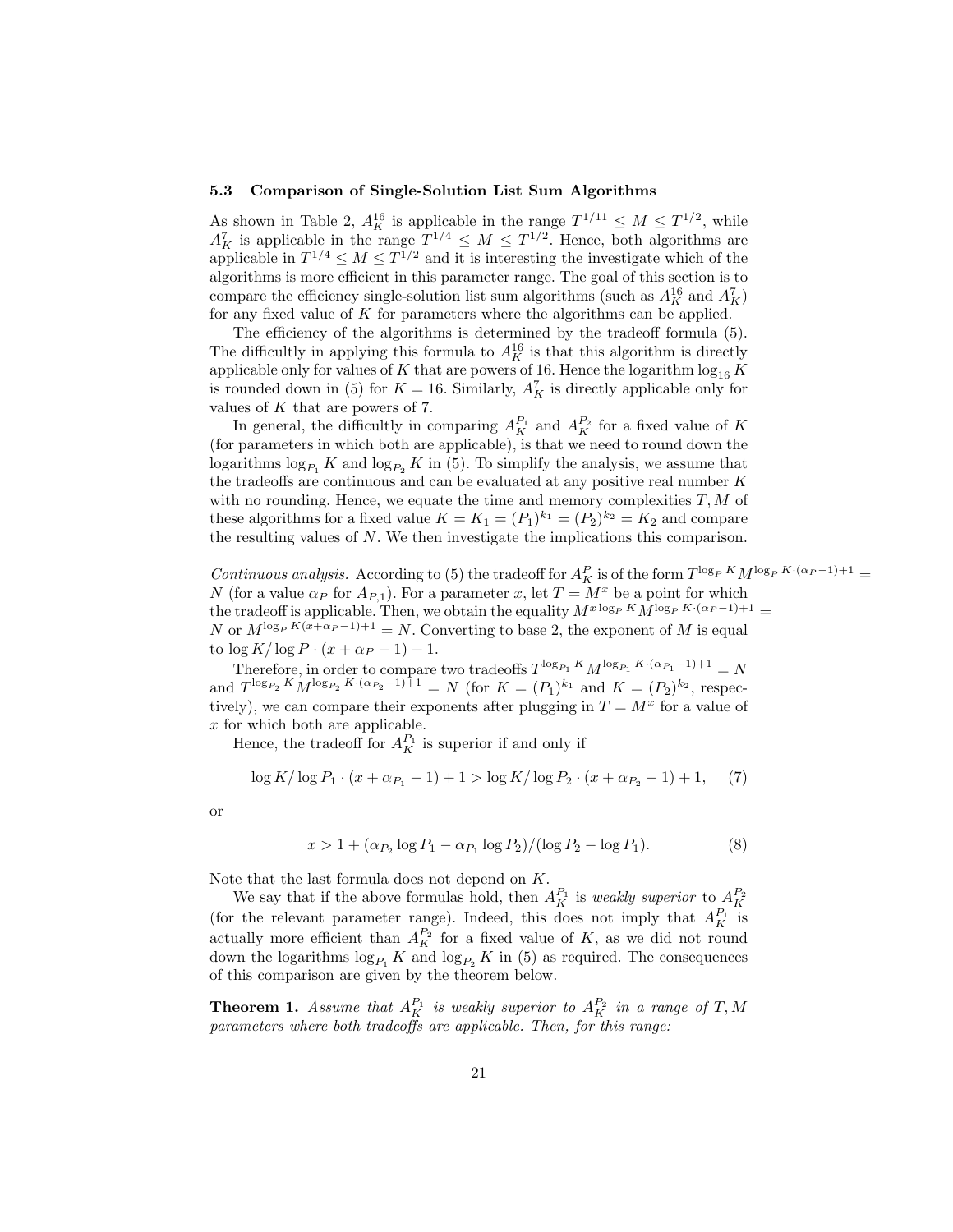- 1. The  $A_K^{P_1}$  algorithm is more efficient than the  $A_K^{P_2}$  algorithm for all values of  $K = (P_1)^k$  for an integer k.
- 2. There exists a value of K' such that the  $A_K^{P_1}$  algorithm is more efficient than the  $A_K^{P_2}$  algorithm for any  $K > K'$  (including  $K = (P_2)^k$  for an integer k).

For example, we will show that for  $T^{1/4} \leq M \leq T^{1/2.7}$ ,  $A_K^7$  is weakly superior to  $A_K^{16}$ . The theorem implies that for  $T^{1/4} \leq M \leq T^{1/2.7}$ ,  $A_K^7$  is always more efficient than  $A_K^{16}$  for values of K that are powers of 7. Moreover, for  $T^{1/4} \leq$  $M \leq T^{1/2.7}$ , there exists a value of K' such that  $A_K^7$  is more efficient than  $A_K^{16}$ for any  $K > K'$ .

*Proof.* The first part of the theorem follows from the fact that when  $K = (P_1)^k$ , the  $A_K^{P_1}$  algorithm can be directly applied with no rounding loss in  $\log_{P_1} K$ . Comparing exponents, the left hand side of  $(7)$  remains the same for  $A_K^{P_1}$ , whereas the right hand side can only decrease for  $A_K^{P_2}$  due to rounding. As a result, the value of N for  $A_K^{P_1}$  remains larger.

The second part of the theorem is obtained by analyzing the efficiency loss due to rounding, and showing that it becomes negligible as  $K$  grows to infinity. From (7) we get  $1/\log P_1 \cdot (x + \alpha_{P_1} - 1) > 1/\log P_2 \cdot (x + \alpha_{P_2} - 1)$ . Therefore,

$$
\lim_{K \to \infty} \log K \cdot (1/\log P_1 \cdot (x + \alpha_{P_1} - 1) - 1/\log P_2 \cdot (x + \alpha_{P_2} - 1)) = \infty.
$$

The rounding loss for  $A_K^{P_1}$  can decrease the factor  $\log_{P_1} K = \log K / \log P_1$ in (7) by less than 1. To complete the proof we show that (7) holds for all sufficiently large K even after this loss, namely,  $(\log K / \log P_1 - 1) \cdot (x + \alpha_{P_1} 1) + 1 > \log K / \log P_2 \cdot (x + \alpha_{P_2} - 1) + 1$ . Equivalently,

$$
\log K \cdot (1/\log P_1 \cdot (x + \alpha_{P_1} - 1) - 1/\log P_2 \cdot (x + \alpha_{P_2} - 1)) > x + \alpha_{P_1} - 1,
$$

which holds for all sufficiently large  $K$  as the left hand side approaches infinity, while the right hand side is constant.

 $\blacksquare$ 

We note that the value of  $K'$  in the second part of the theorem depends on the actual tradeoffs and the value of  $x$  in the proof.

Comparison of Specific Single-Solution List Sum Algorithms Since the tradeoffs of  $A_K^P$  for  $P \in \{7, 11, 16\}$  are applicable in intersecting ranges (as shown in Table 2), we compare their efficiency.

Using (8) by setting  $P_1 = 7$  and  $P_2 = 16$ , we obtain the crossover point of  $x_{7,16} = 1 + (5 \log 7 - 3 \log 16)/(\log 16 - \log 7) \approx 2.7$ . By similar comparison which takes into account the range for which each tradeoff is applicable, we obtain the results of Table 3 that lists the weakly best algorithms among the 3 compared in the range  $T^{1/11} \leq M \leq T^{1/2}$ .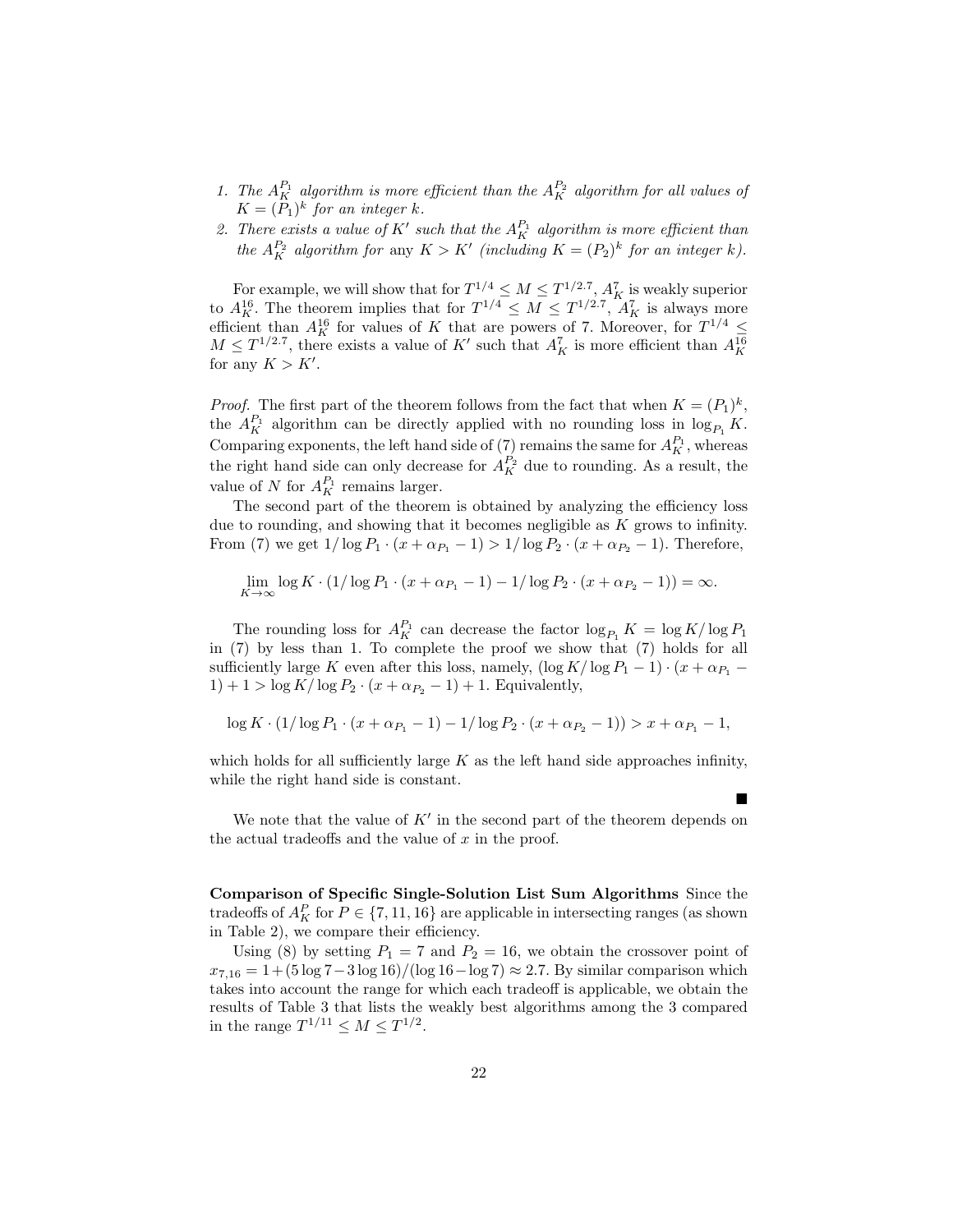Table 3. Comparison of List Sum Algorithms

| Range                           | Weakly Best Algorithm |
|---------------------------------|-----------------------|
| $T^{1/2.7} < M < T^{1/2}$       | $A^{16}_{\nu}$        |
| $T^{1/4} \leq M \leq T^{1/2.7}$ |                       |
| $\boxed{T^{1/7} < M < T^{1/4}}$ |                       |
| $ T^{1/11} < M < T^{1/7} $      |                       |

## 6 Construction of New Algorithms for the Generalized Birthday Problem

The third part of our framework combines preparation phase and list sum algorithms (for  $S = 1$ ) to obtain new GBP algorithms. It combines either PCS (parallel collision search) or CTP (clamping through precomputation) with a given list sum algorithm in a generic manner. The generic formulas are then used to obtain improved tradeoffs for various specific  $K$  values (some of which are specified in Table 4). We focus on values of  $K$  that allow direct comparison to previous tradeoff curves in addition to values that are relevant to Section 7, where we analyze concrete GBP instances.

| $K_{\parallel}$ | Time-Memory Tradeoff                                                            | Range $(M \text{ vs. } T)$         | <b>Building Blocks</b>       |
|-----------------|---------------------------------------------------------------------------------|------------------------------------|------------------------------|
| $\geq 8$        | $T^{[(\log K)/2]+1}M^{\lfloor (\log K)/2 \rfloor} = N$                          | $\overline{T^{1/2}}\leq M\leq T$   | $PCS + A_{K/2}^4$            |
|                 | $\geq 8 \sqrt{T^2 M^{3 \lceil (\log K)/2 \rceil - 2 - (\log K) \bmod 2 } } = N$ | $1 \leq M \leq T^{1/2}$            | $\overline{PCS} + A_{K/2}^4$ |
| 8               | $\overline{T^3}M=N$                                                             | $\overline{T^{1/2} \leq M} \leq T$ | $PCS + A_{4,1}$              |
| 8               | $T^2M^3=N$                                                                      | $1 \leq M \leq T^{1/2}$            | $PCS + A_{4,1}$              |
| 16              | $T^3M^2=N$                                                                      | $\overline{T^{1/2} < M} \leq T$    | $PCS + A_8^4$                |
| 16              | $T^3M^2=N$                                                                      | $T^{1/4} \leq M \leq T^{1/2}$      | $PCS + A_{7,1}$              |
| 16              | $T^2M^6=N$                                                                      | $1 \leq M \leq T^{1/4}$            | $PCS + A_{7,1}$              |
| 32              | $T^4M^2=N$                                                                      | $T^{1/2} \leq M \leq T$            | $PCS + A_{16}^4$             |
| 32              | $T^3M^4=N$                                                                      | $T^{1/11} \leq M \leq T^{1/2}$     | $PCS + A_{16,1}$             |
| 32              | $T^2M^{15}=N$                                                                   | $1 \leq M \leq T^{1/11}$           | $PCS + A_{16,1}$             |
| 6               | $T^2M^2=N$                                                                      | $1 \leq M \leq T^{1/2}$            | $PCS + A_{3,1}$              |
| $\overline{7}$  | $T^2M^2=N$                                                                      | $T^{1/4} < M < T^{1/2}$            | $CTP + A_{7,1}$              |
| 14              | $T^3M^2=N$                                                                      | $T^{1/4} \leq M \leq T^{1/2}$      | $PCS + A_{7,1}$              |
| 14              | $T^2M^6=N$                                                                      | $1 \leq M \leq T^{1/4}$            | $PCS + A_{7,1}$              |

Table 4. Time-Memory Tradeoffs of GBP Algorithms

For a parameter  $K$ , we construct a GBP algorithm assuming we have a list sum algorithm A (which can be a basic or layered algorithm) with  $S = 1$  for a parameter K' (whose value will be either  $K' = K$  or  $K' = K/2$ ). We assume that the time-memory tradeoff curve of A for  $K'$  is  $T^{\beta}M^{\gamma} = N$  for parameters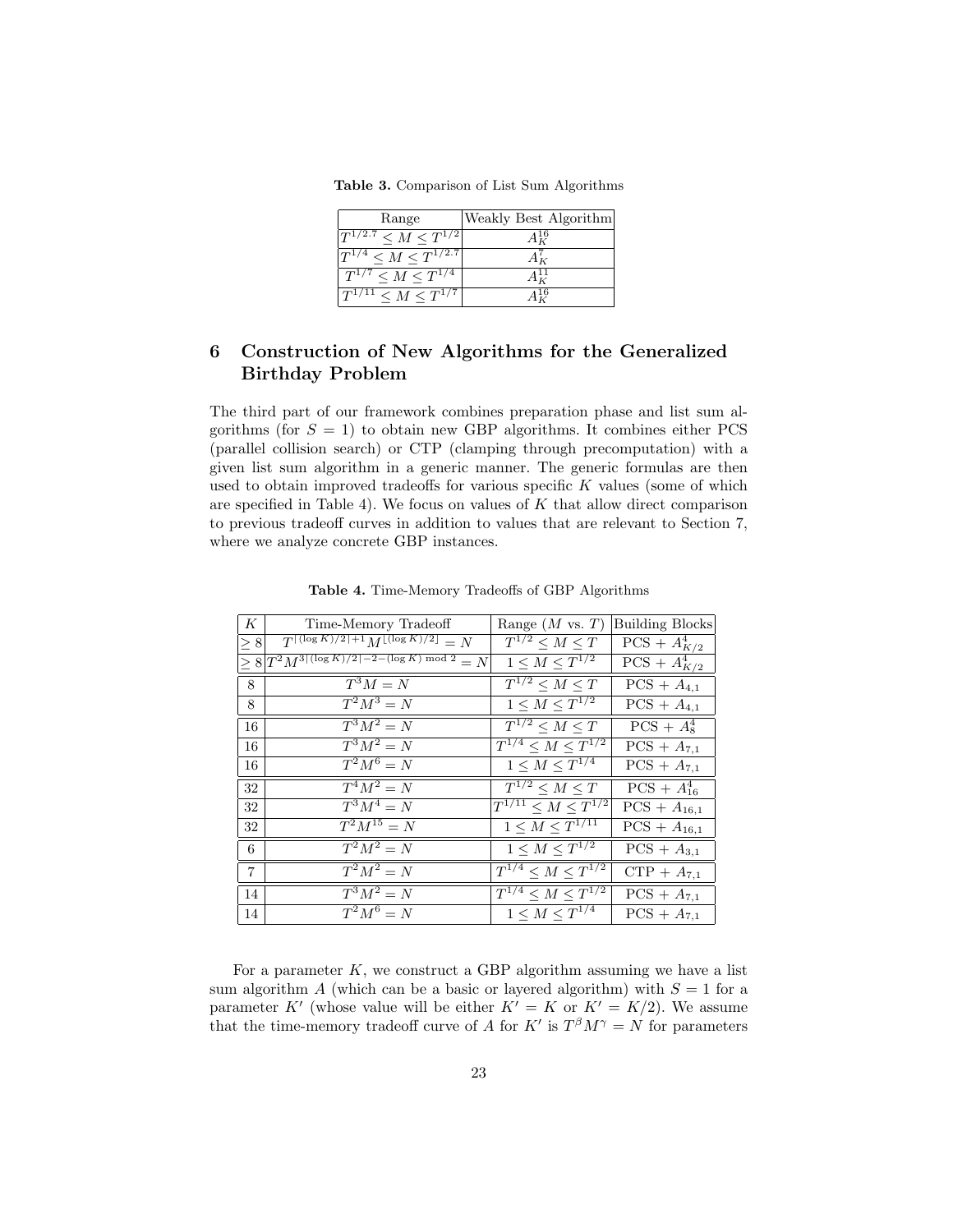$β, γ$ . Our analysis also uses a parameter  $δ$ , which specifies the lower range limit for the tradeoff algorithm of A as  $M \geq T^{1/\delta}$ . For example, we established the tradeoff  $TM^3 = N$  for  $A_{7,1}$  in the range  $T^{1/4} \leq M \leq T^{1/2}$ , hence we have  $\beta = 1, \gamma = 3, \delta = 4$ . We will derive a basic tradeoff for  $M \geq T^{1/\delta}$  and then extend it to  $M < T^{1/\delta}$ . Furthermore, the tradeoffs depend on the input range size  $L = 2^{\ell}$  since the complexity of the preparation phase algorithm varies according on whether or not  $\ell$  is below some value. For example, when applying PCS with a small value of  $\ell$ , we have to apply it to an expanding function and adapt the complexity as specified on Section 3.6.

Altogether, a GBP tradeoff formula depends on a triplet of parameters (preparation phase algorithm, memory range, input size range) and there are  $2^3 = 8$ such possible triplets. However, we only derive and use 6 of these in this paper, as summarized in Table 5. Due to lack of space, these 6 algorithms and their analysis are described in Appendix D. Below, we explicitly derive the first 4 tradeoffs for the specific case of  $K = 14$  with the PCS preparation phase.

|               | Tradeoff Time-Memory Tradeoff K'                                                                                          |     | Range $(M \text{ vs. } T)$                          | Range $(L)$                             | Building Blocks |
|---------------|---------------------------------------------------------------------------------------------------------------------------|-----|-----------------------------------------------------|-----------------------------------------|-----------------|
|               | $T^{\beta+2}M^{\gamma-1}=N$                                                                                               |     | $K/2 M \geq T^{1/\delta}$ (same as A)               | $2n-2m\gamma-m\beta$<br>$\ell > 1$      | $PCS + A$       |
| $\mathcal{D}$ | $T^2M^{\delta\beta+\gamma-1}=N$                                                                                           | K/2 | $M \leq T^{1/\delta}$                               | $\ell \geq n-m(\delta\beta+\gamma)$     | $PCS + A$       |
| 3             | $T^{\beta+1}M^{\gamma-1/2}L^{1/2} = N K/2 M \geq T^{1/\delta}$ (same as A) $\ell \leq \frac{2n-2m\gamma-m\beta}{\beta+2}$ |     |                                                     |                                         | $PCS + A$       |
|               | $TM^{\delta\beta+\gamma-1/2}L^{1/2} = N K/2 $                                                                             |     | $M \leq T^{1/\delta}$                               | $\ell \leq n-m(\delta\beta+\gamma)$     | $PCS + A$       |
| 5             | $T^{\beta+1}M^{\gamma-1}=N$                                                                                               |     | $\overline{K}$ $ M \geq T^{1/\delta}$ (same as A)   | $\ell \geq \frac{n-m\gamma+m}{\beta+1}$ | $CTP + A$       |
| 6             | $T^{\beta}M^{\gamma-1}L=N$                                                                                                |     | $\overline{K \mid M} \geq T^{1/\delta}$ (same as A) | $\ell \leq \frac{n-m\gamma+m}{\beta+1}$ | $CTP + A$       |

Table 5. Generic GBP Time-Memory Tradeoffs Formulas

#### 6.1 Tradeoff Algorithm for  $K = 14$

For  $K = 14$  with the PCS preparation phase, we use an algorithm A for  $K' = K/2 = 7$ , namely  $A_{7,1}$ . The tradeoff formula for  $A_{7,1}$  is  $TM^3 = N$  (i.e., its time complexity is  $T = 2^{n-3m}$ ) in the range  $T^{1/4} \leq M \leq T^{1/2}$ . The combination algorithm uses the truncated function  $H_{|r,r}$  (as defined in Section 2) for a parameter  $r \geq m$ , set below to optimize the algorithm.

- 1. Run PCS on the function  $H_{|r,r}$  and look for  $2^m$  collisions. For each collision  $H(x)[1-r] = H(x')[1-r]$ , compute  $y = H(x) + H(x')$  and store all these words in 7 lists  $\{L_i\}_{i=1}^7$  of size about  $2^m$  (along with the  $corresponding x values).$
- 2. Run A on  $\{L_i\}_{i=1}^7$  (nullifying bits  $[r+1-n]$ ). Obtain 7 words  $y_i \in L_i$  such that  $\sum_{i=1}^{7} y_i = 0$  and use them (based on the first step) to construct a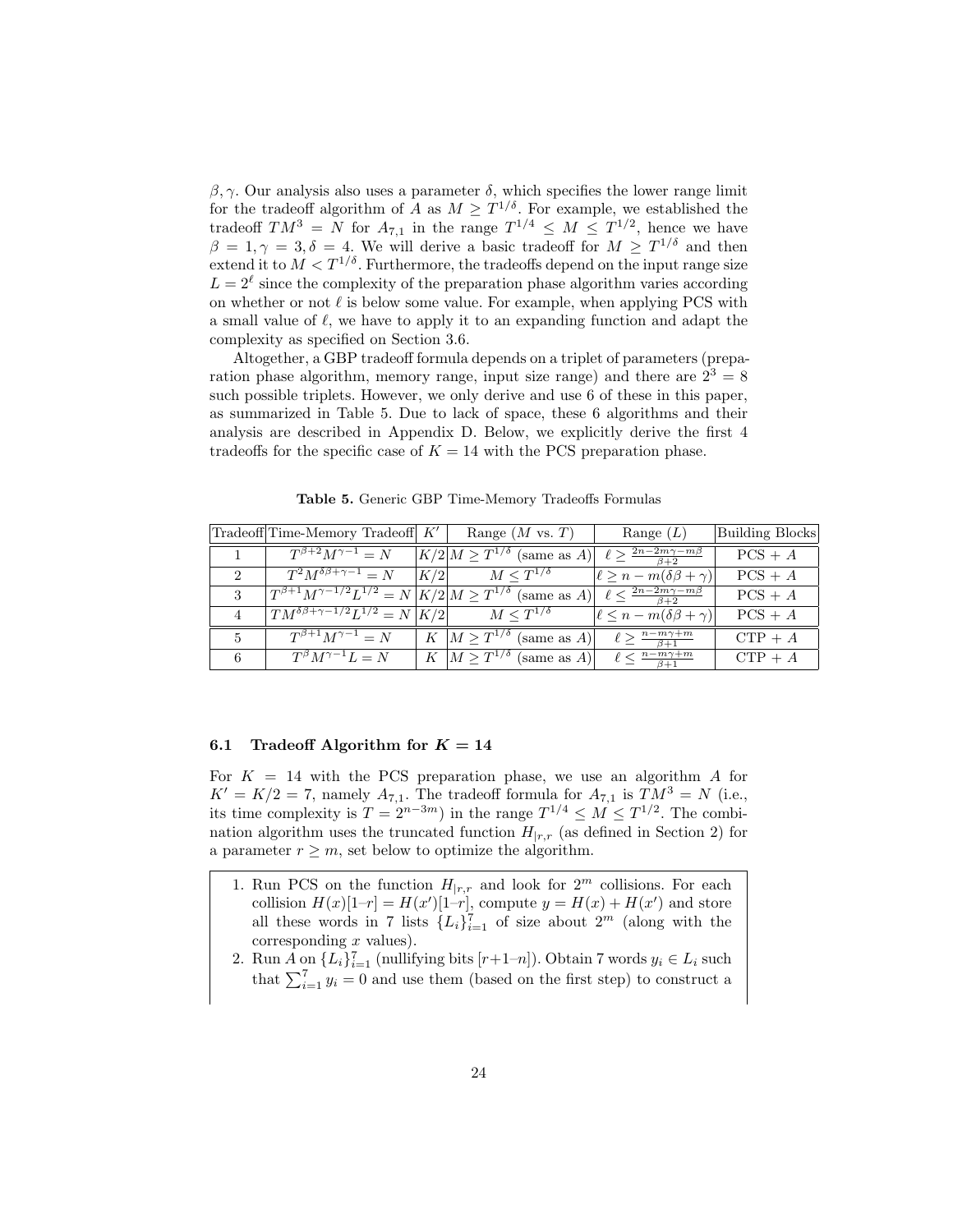solution to GBP by recovering the K words  $x_i$  such that  $\sum_{i=1}^{14} H(x_i) =$  $\sum_{i=1}^{7} y_i = 0$  as required.

In the first step, we execute PCS with parameter r in time  $2^{(r+m)/2}$  (according to Section 3.6). In the second step we nullify the remaining  $n' = n - r$ bits by using  $A_{7,1}$  in time complexity  $2^{n^{\prime}-3m} = 2^{n-r-3m}$ . Then, to balance the two steps we require  $(r + m)/2 = n - r - 3m$  or  $r = (2n - 7m)/3$ , giving time complexity of  $T = 2^{(n-2m)/3}$  and a tradeoff of

$$
T^3M^2=N.
$$

This matches Tradeoff 1 for  $K = 14$  in Table 5 (recall that for  $A_{7,1}$ ,  $\beta = 1, \gamma =$  $3, \delta = 4$ ). This tradeoff is valid for  $T^{1/4} \leq M \leq T^{1/2}$  (as  $A_{7,1}$ ). The algorithm for parameters  $T = N^{1/4}, M = N^{1/8}$  (which improves upon the K-tree algorithm) is sketched in Figure 3.

When  $M < T^{1/4}$ , we can extend the tradeoff by applying  $A_{7,1}$  to nullify less bits (i.e., with a smaller value of  $n'$ ), implying that PCS will nullify more bits and dominate the complexity of the algorithm which becomes  $T = 2^{(r+m)/2}$  $2^{(n-n'+m)/2}$ . In order to calculate n', we use the tradeoff curve  $\hat{T}M^3 = N'$  of  $A_{7,1}$ at its lower range  $M = \hat{T}^{1/4}$  or  $\hat{T} = M^4$  (here,  $\hat{T}$  denotes the time complexity of  $A_{7,1}$ ) and obtain  $N' = M^7$ , namely  $n' = 7m$ . Therefore,  $T = 2^{(n-n'+m)/2}$  $(n - 6m)/2$ , giving the tradeoff

$$
T^2M^6=N.
$$

This matches Tradeoff 2 in Table 5.

Restricted Domain Recall from the first tradeoff that  $r = (2n - 7m)/3$ . In case  $\ell \leq r = (2n - 7m)/3$  (the domain size of H is  $2^{\ell} \leq 2^r$ ) we are forced to use  $H|_{\ell,r}$  which is an expanding function. The time complexity of PCS for the expanding function  $H_{\lvert \ell,r}$  is  $2^{r+(m-\ell)/2}$  (as specified in Section 3.6), while the time complexity of  $A_{7,1}$  remains  $T = 2^{n-r-3m}$ . Balancing the steps in this case gives  $r + (m - \ell)/2 = n - r - 3m$  or  $r = n/2 - 7m/4 + \ell/4$  and time complexity of  $T = r + (m - \ell)/2 = n/2 - 5m/4 - \ell/4$ . This gives the formula

$$
T^2 M^{5/2} L^{1/2} = N,
$$

matching Tradeoff 3 in Table 5.

When  $M < T^{1/4}$ , the steps cannot be balanced as above and the time complexity becomes  $2^{r+(m-\ell)/2}$  (dominated by PCS). Here,  $r = n - n' = n - 7m$  $(n' = 7m$  as in the case where the domain is not restricted). We obtain  $T =$  $2^{n-13m/2-\ell/2}$ , giving the formula

$$
TM^{13/2}L^{1/2} = N
$$

and matching Tradeoff 4 in Table 5.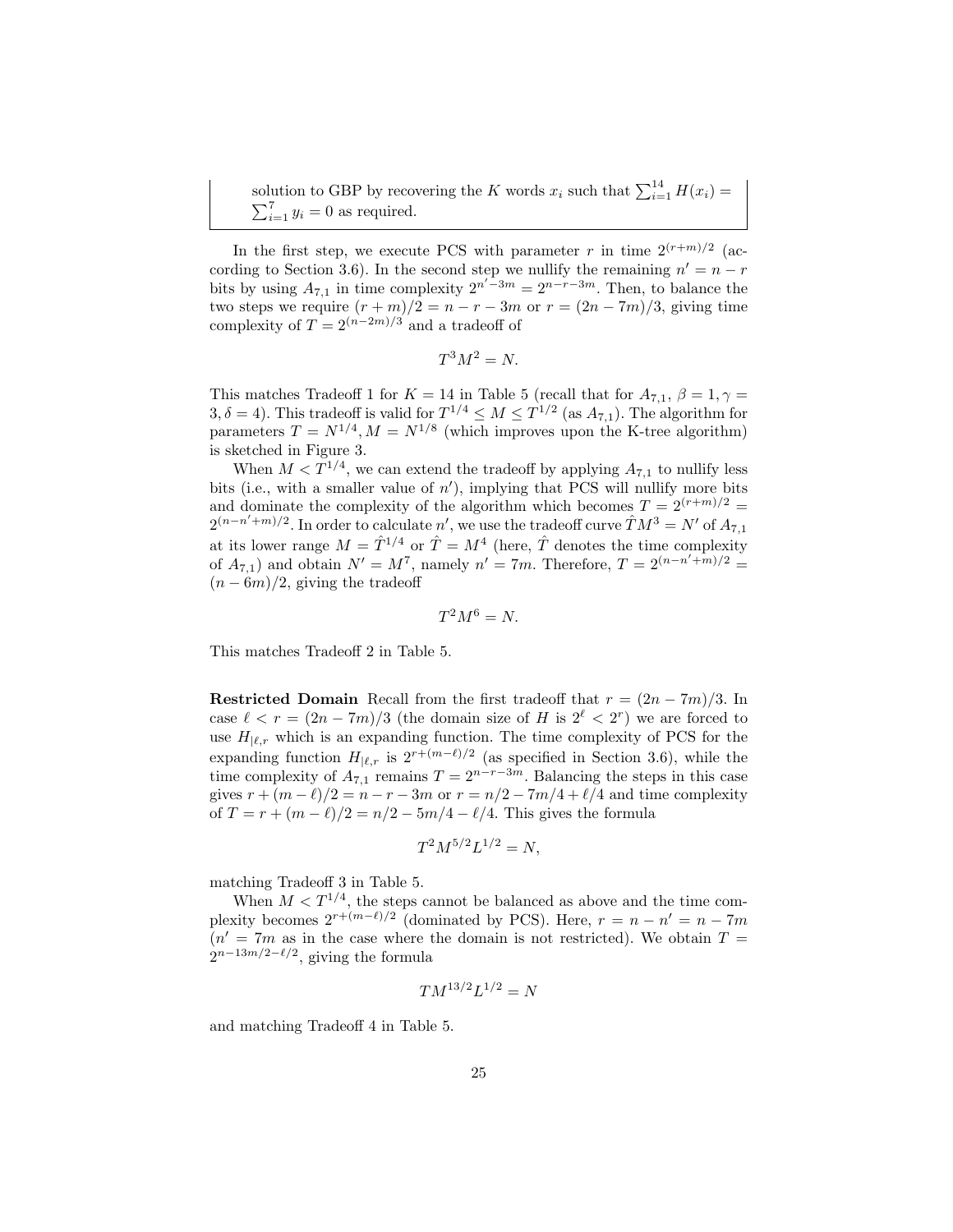

 $a_1$  (along with  $a_2$ ) varies while c is fixed. PCS colliding values  $(x_i)$  are arbitrary.

**Fig. 3.** GBP Algorithm for  $K = 14$  with  $M = 2^{n/8}, T = 2^{n/4}$ 

## 6.2 Tradeoff Formulas for  $K = 2^k$  (and  $K \geq 8$ )

sum algorithm  $A_{K/2}^4$  (described in Section 5) as the generic algorithm A. The We now derive improved GBP tradeoffs for  $K = 2^k$  assuming that  $K \geq 8$ . These tradeoffs are obtained by combining PCS with multiple layers of the 4-way list formula is calculated according to Tradeoff 1 in Table 5.

We recall the formula of  $A_{K/2}^4$  from Table 2, which is  $T^{\lfloor (\log K-1)/2 \rfloor} M^{\lceil (\log K-1)/2 \rceil+1}$  $N,$ <sup>8</sup> namely  $\beta = \lfloor (\log K - 1)/2 \rfloor = \lceil (\log K)/2 \rceil - 1$  and  $\gamma = \lceil (\log K - 1)/2 \rceil + 1 =$  $\lfloor (\log K)/2 \rfloor + 1$ . Adding 2 to  $\beta$  and reducing  $\gamma$  by 1 (as in Tradeoff 1 in Table 5), we obtain

$$
T^{\lceil (\log K)/2 \rceil + 1} M^{\lfloor (\log K)/2 \rfloor} = N,
$$

applicable for  $T^{1/2} \leq M \leq T$ .

Extending the Tradeoffs to  $M < T^{1/2}$  In case  $M < T^{1/2}$ , PCS dominates the algorithm's time complexity and the formula is given in Tradeoff 2 in Table 5

 $8$  Note that the evaluation is performed at  $K/2$  rather than K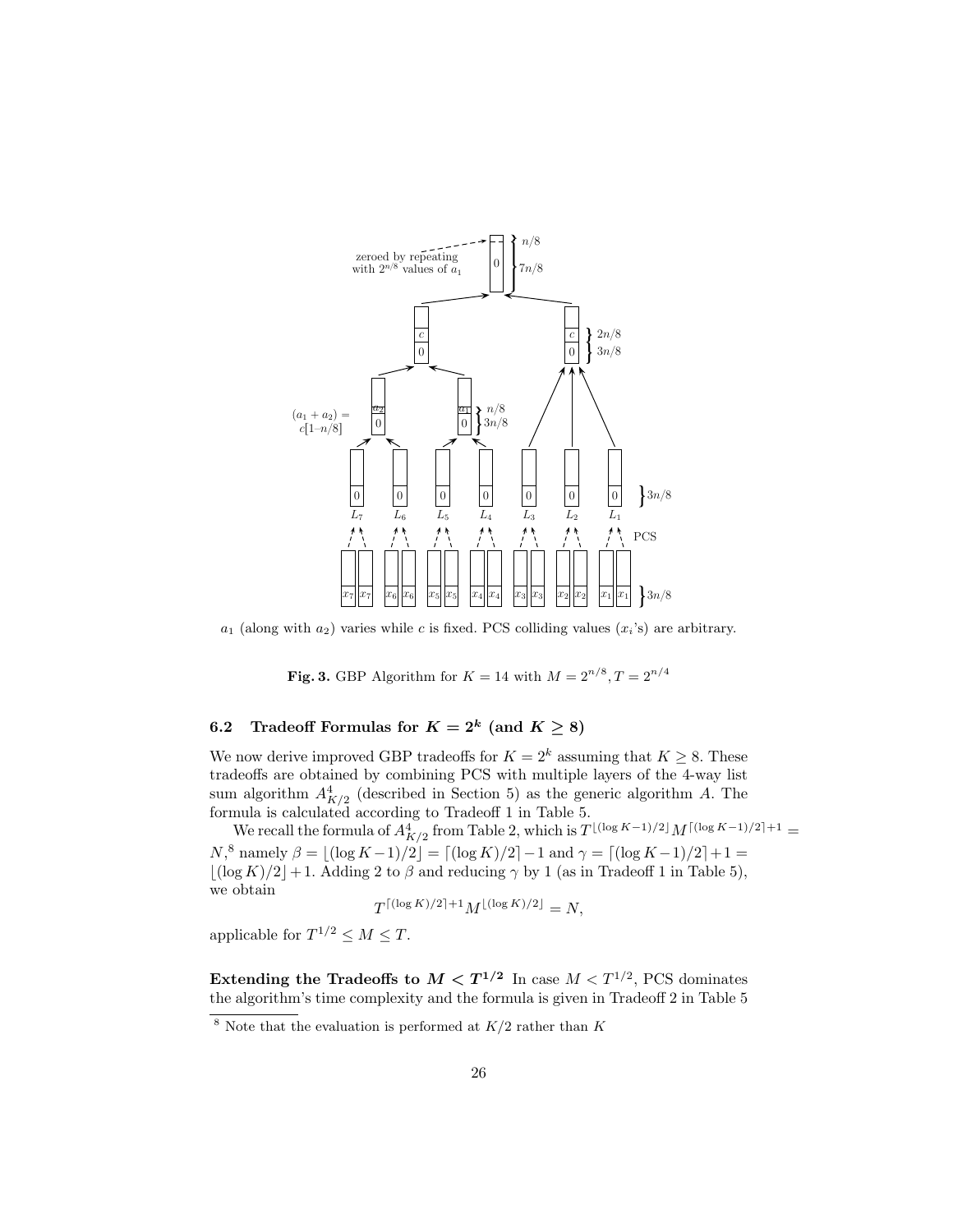as  $T^2M^{\delta\beta+\gamma-1}$ , where  $\delta=2$ . We obtain  $T^2M^{2\lceil(\log K)/2\rceil-2+\lfloor(\log K)/2\rfloor}=N$ , or

$$
T^2 M^{3\lceil (\log K)/2 \rceil - 2 - (\log K) \bmod 2} = N.
$$

The tradeoff is applicable for  $M \leq T^{1/2}$ .

Tradeoff Formulas for  $K = 16$ ,  $K = 32$  and Beyond The tradeoff curve for  $T^{1/2} \leq M \leq T$  above is the best we can obtain for  $K = 2<sup>k</sup>$ . On the other hand, the curve for  $M < T^{1/2}$  is only optimal for  $K = 8$  as for larger K values it is possible to apply more complex list sum algorithms as described in Section 5. In fact, as described in Section 5.3 (and specifically in Table 3), for large values of  $K = 2^k$  and  $T^{1/4} \leq M \leq T^{1/2.7}$ , the most efficient algorithm will combine PCS with  $A_{K/2}^7$  (layers of 7-way list sum algorithm).

While we cannot obtain generic optimal formulas that are applicable to all values of  $K = 2^k$  and  $M < T^{1/2}$ , we further extend the tradeoffs for  $K = 16$  and  $K = 32$  in Table 4. The results were obtained using the formulas of the combination algorithms (Tradeoffs 1,2 in Table 5) after plugging in the parameters of the relevant list sum algorithms (specified as building blocks in Table 4). The methods to obtain tradeoffs for  $K = 64$  and beyond are similar.

## 6.3 Tradeoff Formulas for  $K \in \{6, 7, 14, 15\}$

As for values of  $K = 2^k$  analyzed above, the results for  $K \in \{6, 7, 14, 15\}$  in Table 4 were obtained using the formulas of the combination algorithms with the list sum algorithms specified as building blocks in the table.

Restricted Domains Using combination algorithms for restricted domains  $L = 2^{\ell} < N$ , we derive additional tradeoffs in Table 6.<sup>9</sup> These tradeoffs are applicable to the concrete GBP instances analyzed in the next section.

|        | Time-Memory Tradeoff Range $(M \text{ vs. } T)$ Domain Range Building Blocks |                                                                                         |                 |
|--------|------------------------------------------------------------------------------|-----------------------------------------------------------------------------------------|-----------------|
|        | $T M^{5/2} L^{1/2} = N$                                                      | $1 \leq M \leq T^{1/2}$ $L \leq N M^{-3}$                                               | $PCS + A_{3.1}$ |
|        | $T M^2 L = N$                                                                | $T^{1/4} \leq M \leq T^{1/2}$ $L \leq N^{1/2} M^{-1}$ CTP + $A_{7,1}$                   |                 |
| 14, 15 | $T^2M^{5/2}\overline{L^{1/2}} = N$                                           | $\overline{ T^{1/4} \leq M \leq T^{1/2} }L \leq N^{2/3}M^{-7/3}$ PCS + A <sub>7.1</sub> |                 |

Table 6. Some GBP Algorithms for Restricted Domains

<sup>&</sup>lt;sup>9</sup> These algorithms are not optimal for a very small domain size close to  $2^{n/K}$ , which is the minimal value required for a solution to exist with high probability. In such cases it is more efficient to apply a final layer of random-walk collision search (as done in [5, 10]). However, the practical relevance of these algorithms is relatively limited and they are beyond the scope of this paper (as we focus on practical tradeoffs for GBP instances with limited domain sizes).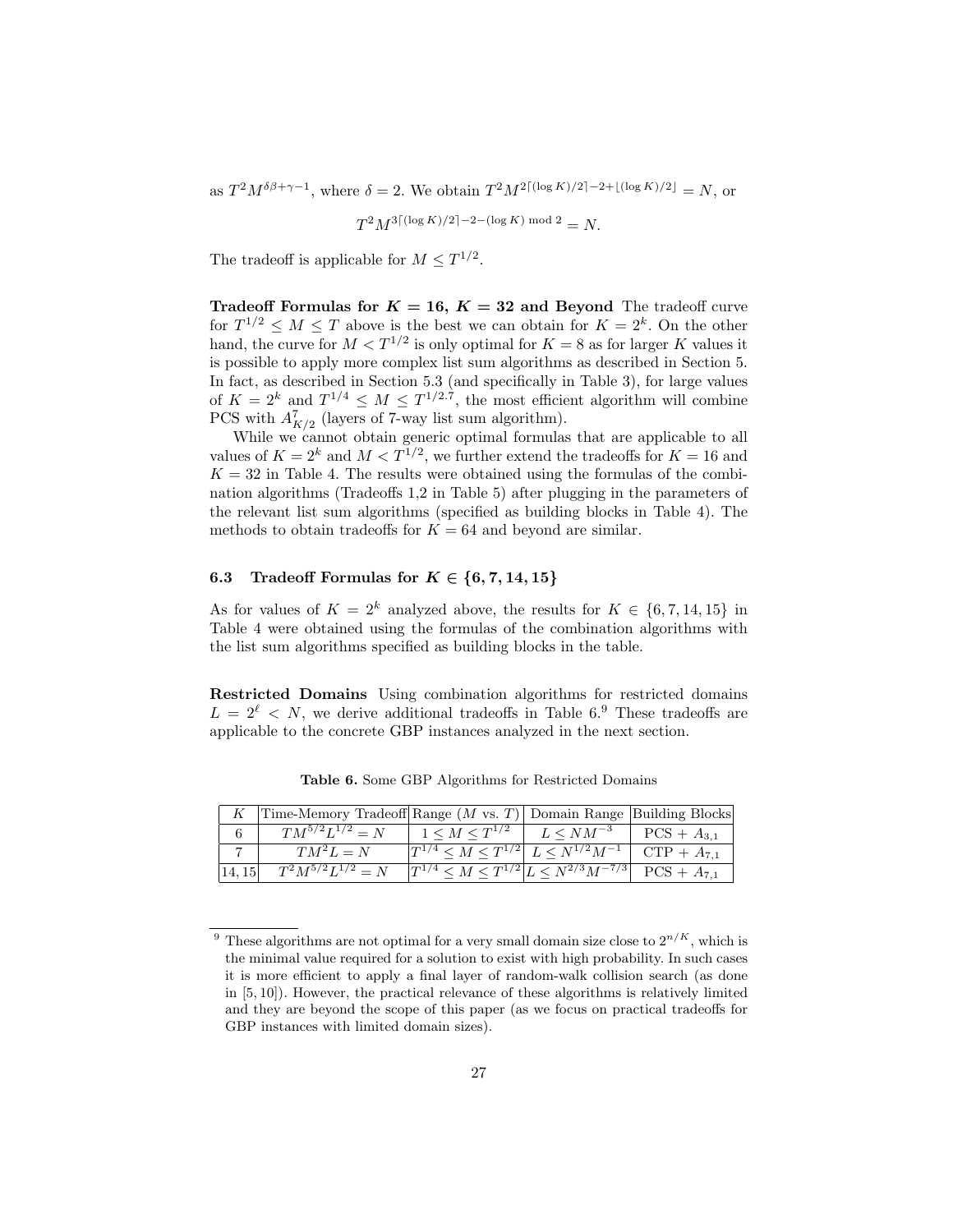## 7 Applications to Concrete Generalized Birthday Problem Instances

We apply our algorithms to concrete GBP instances, recently analyzed by Both and May [8]. These instances were generated by the parity check problem in which (using different notation than  $[8]$ ) we are given an irreducible polynomial  $P(x)$  of degree n over  $GF(2)$  and the goal is to find a multiple  $Q(x)$  of  $P(x)$ of weight (number of non-zero coefficients) at most  $K \ll n$  and degree smaller than  $L \gg n$ . As shown in Appendix E the parity check problem has a simple reduction to GBP with parameters  $K, n$  and domain size  $L = 2^{\ell}$ .

The main application of the parity check problem is in fast correlation attacks on stream ciphers  $[9, 14]$ . As noted in  $[8]$ , in fast correlation attacks it is important to have a flexible choice of  $K$  (which is not necessarily a power of 2) and a low degree  $L$ , and the GBP instances in  $[8]$  were chosen accordingly.

|                              |                                  |                  | $ K $ n $ \ell $ Time/Memory [15] Time/Memory [8] Our Time/Memory Our Tradeoff |               |
|------------------------------|----------------------------------|------------------|--------------------------------------------------------------------------------|---------------|
|                              | (Extended K-tree) (Both and May) |                  |                                                                                |               |
|                              | 6   120   37   $T = M = 2^{48}$  | $T = M = 2^{39}$ | $T = 2^{48}/M = 2^{25}$ $\boxed{TM^{5/2}L^{1/2} = N}$                          |               |
| $6 \vert 120 \vert 32 \vert$ | $T = M = 2^{58}$                 | $T = M = 2^{47}$ | $T = 2^{49}/M = 2^{24}$ $\boxed{TM^{5/2}L^{1/2} = N}$                          |               |
| 7 120 36                     | $T = M = 2^{50}$                 | $T = M = 2^{38}$ | $T = 2^{45}/M = 2^{24}$ $T M^2 L = N$                                          |               |
| 7 120 28                     | $T = M = 2^{66}$                 | $T = M = 2^{49}$ | $T = 2^{49}/M = 2^{26}$                                                        | $T M^2 L = N$ |
| 15 120 14                    | $T = M = 2^{67}$                 | $T = M = 2^{38}$ | $T = 2^{38}/M = 2^{20}  T^2M^{5/2}L^{1/2} = N$                                 |               |

Table 7. Complexities for Concrete GBP Instances

Analysis of Concrete Instances In general, the best known algorithm for concrete GBP instances is the extended K-tree algorithm [15], which can be directly applied to values of  $K = 2^k$  for any  $N^{1/K} \le L \le N^{1/(\log K + 1)}$ . Both and May show that for the parity check problem it is possible to improve the extended the K-tree algorithm for some values of  $K$  that are not powers of two, using approximate matching. Here, we use our GBP tradeoffs derived in Section 6.3 (specified in Table 6) and compare the results for some instances analyzed in [8] to our results in Table 7. For fair comparison, we multiply the time and memory complexities obtained by our general formulas above by  $K$ . For example, for  $K = 6, n = 120, \ell = 37$  the relevant curve in Table 6 is  $TM^{5/2}L^{1/2} = N$  for  $M \leq T^{1/2}$ . To optimize the time complexity we set  $M = T^{1/2}$ , giving  $T =$  $N^{4/9}L^{-2/9} \approx 2^{45}$ . After multiplication by  $K = 6$ , we obtain  $M \approx 2^{25}$ ,  $T \approx 2^{48}$ .

Note that for all instances specified in Table 6 we obtain strict improvements over the extended K-tree algorithm (which is the best know generic algorithm for GBP) in both time and memory complexities (except for  $K = 6, \ell = 37$  for which the time complexities are the same).

In comparison with [8], for 3 instances ( $(K = 6, \ell = 37)$ ,  $(K = 6, \ell = 32)$  and  $(K = 7, \ell = 36)$ ) we obtain sub-linear time-memory tradeoffs. For  $K = 6, \ell = 32$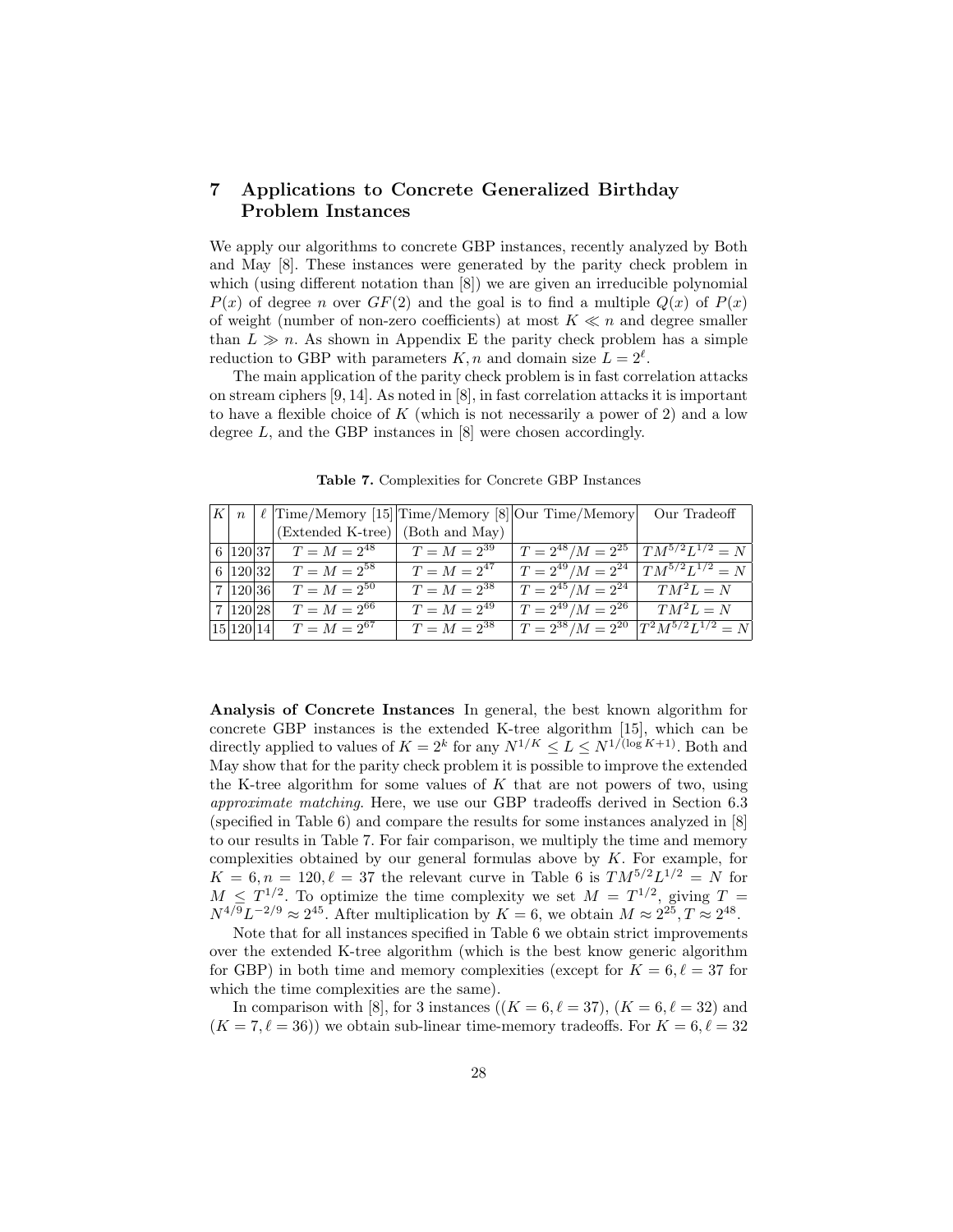we reduce the memory complexity by  $2^{13}$  > 8000 while increasing the time complexity by a small factor of 4, which seems very favorable. For the remaining two instances  $(K = 7, \ell = 28 \text{ and } K = 15, \ell = 14)^{10}$  we significantly improve the memory complexity while the time complexity remains the same.

For some parameter values (such as  $K = 4, n = 120, \ell = 40$ ), our timememory tradeoffs are super-linear and seem to be of less interest. On the other hand, for many parameter values (such as  $n = 120, K = 7$  and  $\ell < 28$ ) we obtain an advantage in both time and memory complexities over [8]. For example, for  $K = 7, \ell = 26$ , Both and May's algorithm gives  $T = M \approx 2^{54}$ . Using the tradeoff  $TM^2L = N$  for  $M = T^{1/2}$ , we obtain  $M \approx 2^{26.5}$  and  $T \approx 2^{50}$ , namely, we reduce the memory complexity by  $2^{27.5}$  and the time complexity by a factor of  $2<sup>4</sup>$ . Smaller  $\ell$  values further increase the gap in time and memory complexities.

Generally, our tradeoffs give better results for values of  $K$  that are far away from their nearest smaller power of 2. However, we remark that our algorithms also gives favorable tradeoffs for some concrete instances with values of K that are powers of 2. For example, for  $K = 16$ ,  $n = 120$ ,  $\ell = 15$ , the extended K-tree algorithm gives  $T = M = 2^{34}$  (as K is power of 2, it cannot be improved by [8]). Assume we want to keep the memory close to  $2^{15}$ , then we can directly apply the 16-way list sum algorithm  $A_{16}^4$  of Section 5 (with the tradeoff of  $T^2M^3 = N$ ) and obtain (after multiplication with  $K = 16$ ),  $M = 2^{19}$  and  $T \approx 2^{41.5}$ . Hence we reduce the memory complexity by a factor of  $2^{15}$  and increase the time complexity by  $2^{7.5}$ , which may be preferable is practical settings.

## 8 Conclusions

In this paper we developed a framework that allows to construct efficient algorithms for the generalized birthday problem from basic building blocks of preparation phase and list sum algorithms. We then used this framework to devise improved GBP algorithms in various settings. In the future it would be interesting to extend our framework and apply it to solve related problems such as LPN and LWE and to adapt it to the quantum computation model.

## References

- 1. M. R. Albrecht, C. Cid. J. Faugère, R. Fitzpatrick, and L. Perret. On the complexity of the BKW algorithm on LWE. Des. Codes Cryptography, 74(2):325–354, 2015.
- 2. A. Becker, J. Coron, and A. Joux. Improved Generic Algorithms for Hard Knapsacks. In K. G. Paterson, editor, Advances in Cryptology - EUROCRYPT 2011 - 30th Annual International Conference on the Theory and Applications of Cryptographic Techniques, Tallinn, Estonia, May 15-19, 2011. Proceedings, volume 6632 of Lecture Notes in Computer Science, pages 364–385. Springer, 2011.

<sup>&</sup>lt;sup>10</sup> For  $K = 15, \ell = 14$  we use our tradeoff for  $K = 14$  and exploit the idea of Both and May to slightly reduce the time and memory complexities further by a factor of 2.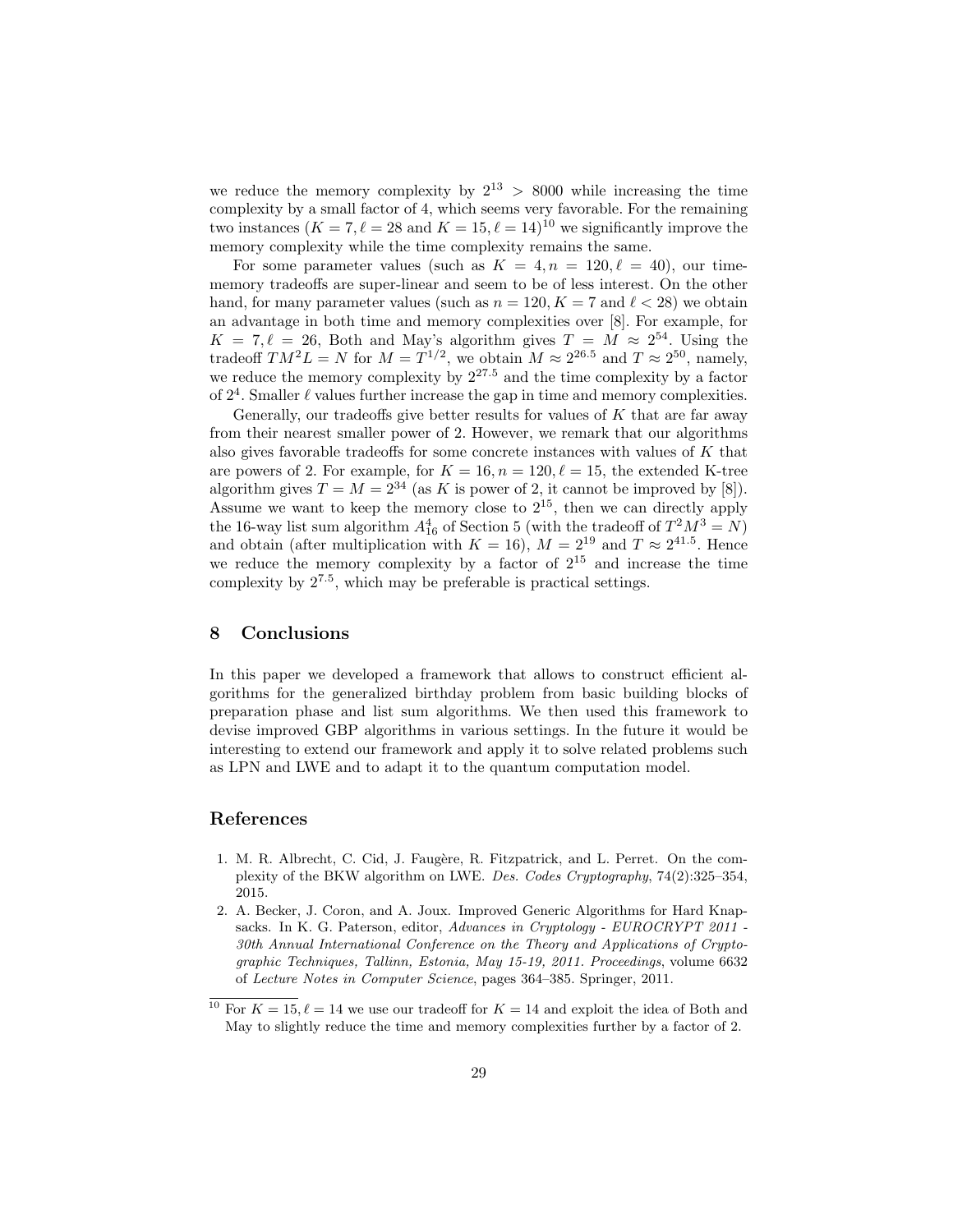- 3. A. Becker, A. Joux, A. May, and A. Meurer. Decoding Random Binary Linear Codes in  $2^{n/20}$ : How  $1 + 1 = 0$  Improves Information Set Decoding. In D. Pointcheval and T. Johansson, editors, Advances in Cryptology - EUROCRYPT 2012 - 31st Annual International Conference on the Theory and Applications of Cryptographic Techniques, Cambridge, UK, April 15-19, 2012. Proceedings, volume 7237 of Lecture Notes in Computer Science, pages 520–536. Springer, 2012.
- 4. D. J. Bernstein. Better price-performance ratios for generalized birthday attacks. SHARCS07: Special-purpose Hardware for Attacking Cryptographic Systems, 2007.
- 5. D. J. Bernstein, T. Lange, R. Niederhagen, C. Peters, and P. Schwabe. FSBday. In B. K. Roy and N. Sendrier, editors, Progress in Cryptology - INDOCRYPT 2009, 10th International Conference on Cryptology in India, New Delhi, India, December 13-16, 2009. Proceedings, volume 5922 of Lecture Notes in Computer Science, pages 18–38. Springer, 2009.
- 6. A. Biryukov and D. Khovratovich. Equihash: Asymmetric Proof-of-Work Based on the Generalized Birthday Problem. In 23nd Annual Network and Distributed System Security Symposium, NDSS 2016, San Diego, California, USA, February 21-24, 2016. The Internet Society, 2016.
- 7. A. Blum, A. Kalai, and H. Wasserman. Noise-tolerant learning, the parity problem, and the statistical query model. J.  $ACM$ ,  $50(4):506-519$ , 2003.
- 8. L. Both and A. May. The Approximate k-List Problem. IACR Trans. Symmetric Cryptol., 2017(1):380–397, 2017.
- 9. A. Canteaut and M. Trabbia. Improved Fast Correlation Attacks Using Parity-Check Equations of Weight 4 and 5. In B. Preneel, editor, Advances in Cryptology - EUROCRYPT 2000, International Conference on the Theory and Application of Cryptographic Techniques, Bruges, Belgium, May 14-18, 2000, Proceeding, volume 1807 of Lecture Notes in Computer Science, pages 573–588. Springer, 2000.
- 10. I. Dinur, O. Dunkelman, N. Keller, and A. Shamir. Efficient Dissection of Composite Problems, with Applications to Cryptanalysis, Knapsacks, and Combinatorial Search Problems. In R. Safavi-Naini and R. Canetti, editors, Advances in Cryptology - CRYPTO 2012 - 32nd Annual Cryptology Conference, Santa Barbara, CA, USA, August 19-23, 2012. Proceedings, volume 7417 of Lecture Notes in Computer Science, pages 719–740. Springer, 2012.
- 11. A. Esser, R. K¨ubler, and A. May. LPN Decoded. In J. Katz and H. Shacham, editors, Advances in Cryptology - CRYPTO 2017 - 37th Annual International Cryptology Conference, Santa Barbara, CA, USA, August 20-24, 2017, Proceedings, Part II, volume 10402 of Lecture Notes in Computer Science, pages 486–514. Springer, 2017.
- 12. L. K. Grover. A Fast Quantum Mechanical Algorithm for Database Search. In G. L. Miller, editor, Proceedings of the Twenty-Eighth Annual ACM Symposium on the Theory of Computing, Philadelphia, Pennsylvania, USA, May 22-24, 1996, pages 212–219. ACM, 1996.
- 13. N. Howgrave-Graham and A. Joux. New Generic Algorithms for Hard Knapsacks. In H. Gilbert, editor, Advances in Cryptology - EUROCRYPT 2010, 29th Annual International Conference on the Theory and Applications of Cryptographic Techniques, French Riviera, May 30 - June 3, 2010. Proceedings, volume 6110 of Lecture Notes in Computer Science, pages 235–256. Springer, 2010.
- 14. W. Meier and O. Staffelbach. Fast Correlation Attacks on Certain Stream Ciphers. J. Cryptology, 1(3):159–176, 1989.
- 15. L. Minder and A. Sinclair. The Extended k-tree Algorithm. J. Cryptology, 25(2):349–382, 2012.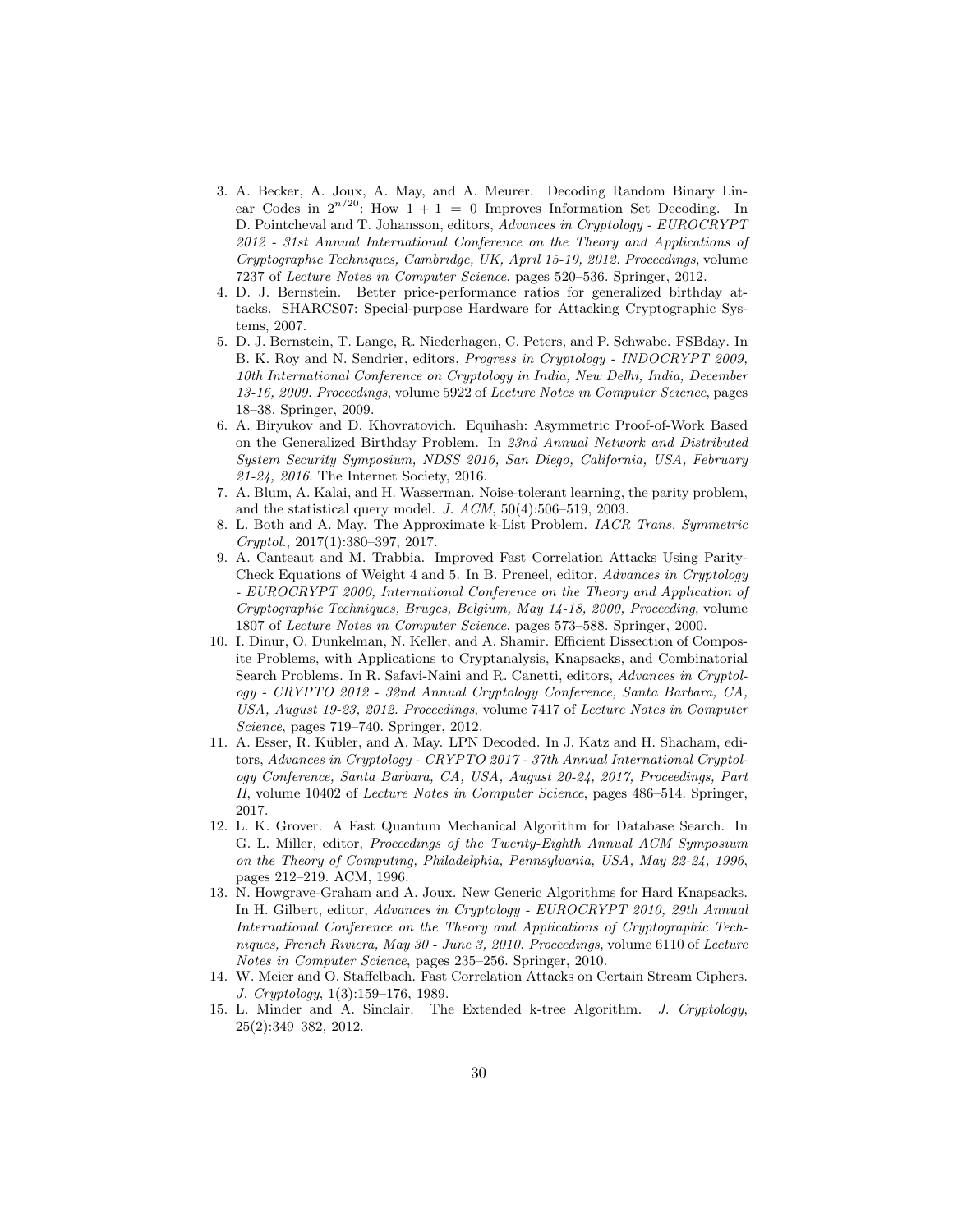- 16. I. Nikolic and Y. Sasaki. Refinements of the k-tree Algorithm for the Generalized Birthday Problem. In T. Iwata and J. H. Cheon, editors, Advances in Cryptology - ASIACRYPT 2015 - 21st International Conference on the Theory and Application of Cryptology and Information Security, Auckland, New Zealand, November 29 - December 3, 2015, Proceedings, Part II, volume 9453 of Lecture Notes in Computer Science, pages 683–703. Springer, 2015.
- 17. R. Schroeppel and A. Shamir. A  $T=O(2^{n/2})$ , S= $O(2^{n/4})$  Algorithm for Certain NP-Complete Problems. SIAM J. Comput., 10(3):456–464, 1981.
- 18. P. C. van Oorschot and M. J. Wiener. Parallel Collision Search with Cryptanalytic Applications. J. Cryptology, 12(1):1–28, 1999.
- 19. D. A. Wagner. A Generalized Birthday Problem. In M. Yung, editor, Advances in Cryptology - CRYPTO 2002, 22nd Annual International Cryptology Conference, Santa Barbara, California, USA, August 18-22, 2002, Proceedings, volume 2442 of Lecture Notes in Computer Science, pages 288–303. Springer, 2002.

## A Details of General Dissection [10]

In this section we describe the recursive construction of dissection algorithms.

Assume that we have a  $A_{K'}$  algorithm that given  $M = 2^m$  memory runs in time complexity  $T' = 2^{\tau_{K'}m} < 2^n$  (for an integer  $\tau_{K'} \ge 1$ ). Moreover, the algorithm can be applied in streaming mode (as all list sum algorithms described in this paper). Namely, given a target of  $n' = m(K' - \tau_{K'})$  bits with arbitrary value, it finds all the  $2^{n-m(K'-\tau_{K'})}$  expected solutions in time  $T' = 2^{\tau_{K'}m}$  (assuming that  $n - m(K' - \tau_{K'}) \leq \tau_{K'} m$  or  $m \geq n/K'$ ). Then, we can construct a  $A_K$ algorithm for  $K = 2K' - \tau_{K'} + 1$  with time complexity  $T = 2^{K'm} (\tau_K = K')$ and memory complexity  $M = 2^m$  as follows.

- 1. For each  $m(K' \tau_{K'})$ -bit value c:
	- (a) Apply a  $A_{K'-\tau_{K'}+1}$  algorithm to  $\{L_i\}_{i=1}^{K'-\tau_{K'}+1}$ , with c as the target, and store the expected number of  $2^{m(K'-\tau_{K'}+1-(K'-\tau_{K'}))} = 2^m$ outputs (whose  $m(K' - \tau_{K'})$  LSBs equal to c) in a new sorted list L'. Each word is stored along with the corresponding  $(K' - \tau_{K'} + 1)$ tuple of indexes in  $\{L_i\}_{i=1}^{K'-\tau_{K'}+1}$ .
	- (b) Apply the given  $A_{K'}$  algorithm to  $\{L_i\}_{i=K'-\tau_{K'}+1}^{2K'-\tau_{K'}+1}$  (the remaining  $K'$  lists) with c as the target. For each obtained  $K'$ -tuple, search for a match in L' on the remaining  $n-m(K'-\tau_{K'})$  bits and output the corresponding K-tuples.

The memory complexity of the algorithm is indeed  $M = 2<sup>m</sup>$ . In terms of time complexity, Since  $\tau_{K'} \geq 1$ , then the  $A_{K'}$  algorithm dominates the  $A_{K'-\tau_{K'}+1}$ algorithm in the inner loop (it is applied to a problem of size at least as large). Overall, the time complexity is  $T = 2^{m(K'-\tau_{K'})+\tau_{K'}m} = 2^{K'm}$  as claimed.

The algorithm can be applied in streaming mode and therefore it can be applied recursively, giving a sequence of dissection algorithms. The dissection sequence starts with  $K_0 = 1$  and  $\tau_{K_0} = \tau_1 = 1$  (which is a trivial 1-way list sum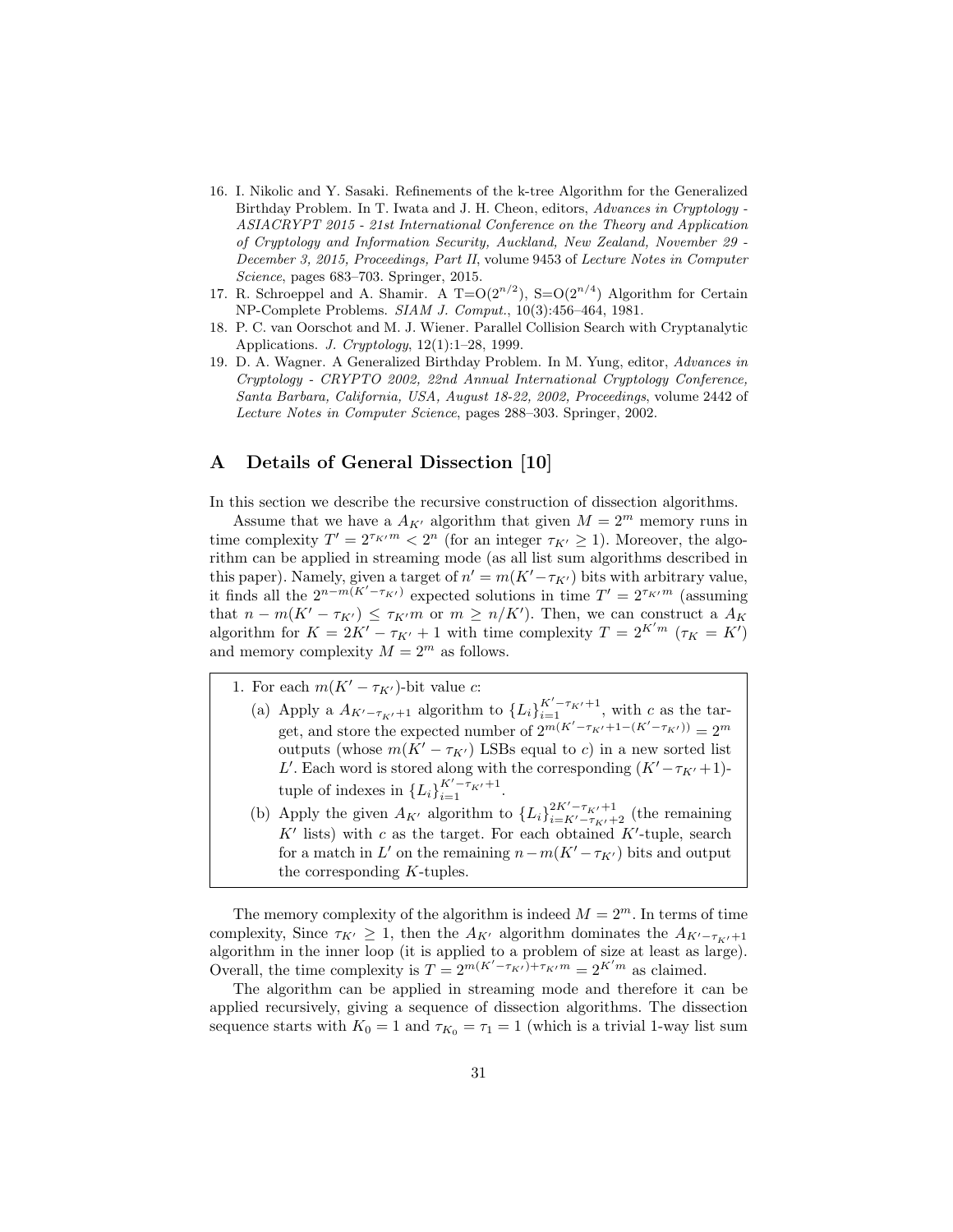algorithm). Next, we obtain  $K_1 = 2K_0 - \tau_{K_0} + 1 = 2$  and  $\tau_{K_1} = \tau_2 = K_0 = 1$ ,  $K_2 = 2K_1 - \tau_{K_1} + 1 = 4$  and  $\tau_{K_2} = \tau_4 = K_1 = 2$ . In general, it is easy to verify that  $K_i = 1 + i(i + 1)/2$  and  $\tau_{K_i} = 1 + i(i - 1)/2$ . In particular, after  $K_3 = 7$ , we have  $K_4 = 11$  and  $\tau_{11} = 7$ , i.e. the  $A_{11}$  dissection algorithm has time complexity  $2^{7m}$ . As mentioned in Section 3.3, observe that  $A_{K_i}$  recursively splits the problem of size  $K_i = 1 + i(i + 1)/2$  into i subproblems of respective sizes  $i, i-1, i-2, \ldots, 3, 2, 2$ .

## B Details of Parallel Collision Search [18]

Parallel collision search (PCS) is a memory-efficient algorithm for finding collisions in an r-bit function  $F: \{0,1\}^r \to \{0,1\}^r$ . Given  $2^m \leq 2^r$  words of memory, the algorithm builds a chain structure containing  $2<sup>m</sup>$  chains, where a chain starts at an arbitrary point and computed by iteratively applying  $F$ . Each chain is terminated after about  $2^{(r-m)/2}$  evaluations, hence the structure contains a total of about  $2^m \cdot 2^{(r-m)/2} = 2^{(r+m)/2}$  distinct points. The fact that the chains are of length  $2^{(r-m)/2}$  ensures that each chain collides with a different chain in the structure with high probability according to the birthday paradox, as the number of relevant pairs of points is  $2^{(r-m)/2} \cdot 2^{(r+m)/2} = 2^r$ . Therefore, the structure contains about  $2^m$  collisions.

The collisions can be recovered efficiently by defining a set of  $2^{(r+m)/2}$  distinguished points according to an easily verifiable condition (e.g., the  $(r - m)/2$ LSBs of the r-bit word are 0). Each chain in the structure is terminated at a distinguished point (and hence its expected length is  $2^r/2^{(r+m)/2} = 2^{(r-m)/2}$  as required). The PCS algorithm stores the distinguished points sorted in memory and collisions between chains are detected at their distinguished points. The actual collisions are obtained by recomputing the colliding chains.

In total, PCS finds  $2^m$  collisions in an r-bit function in time complexity

$$
T = 2^{(r+m)/2}.
$$

Parallel Collision Search in Expanding Functions Assume that our goal is to find  $2^m$  collisions in the expanding function  $F: \{0,1\}^{\ell} \to \{0,1\}^r$ , where  $(r+m)/2 \leq \ell \leq r$  (ensuring that  $2^m$  collisions indeed exist in F).

We apply PCS to the truncated function  $F_{|\ell,\ell}$  to find  $2^m$  collisions on  $\ell$  bits of F in  $2^{(\ell+m)/2}$  time. Each such collision extends to a full r-bit collision with probability  $2^{\ell-r}$ . In other words, the PCS execution gives an expected number of  $2^{m+\ell-r}$  full collisions in F. To find the required  $2^m$  collisions, we repeat the process  $2^{r-\ell}$  times, giving time complexity of

$$
T = 2^{r-\ell} \cdot 2^{(\ell+m)/2} = 2^{r+(m-\ell)/2}.
$$

We note that in order to make the different PCS executions essentially independent, we have to use a different flavor of  $F_{\ell,\ell}$  in each execution (as done in [18]). For example, we can define the *i*'th flavor as  $F^i_{\lbrack \ell,\ell}(x) = F_{\lbrack \ell,\ell}(x) + i$ .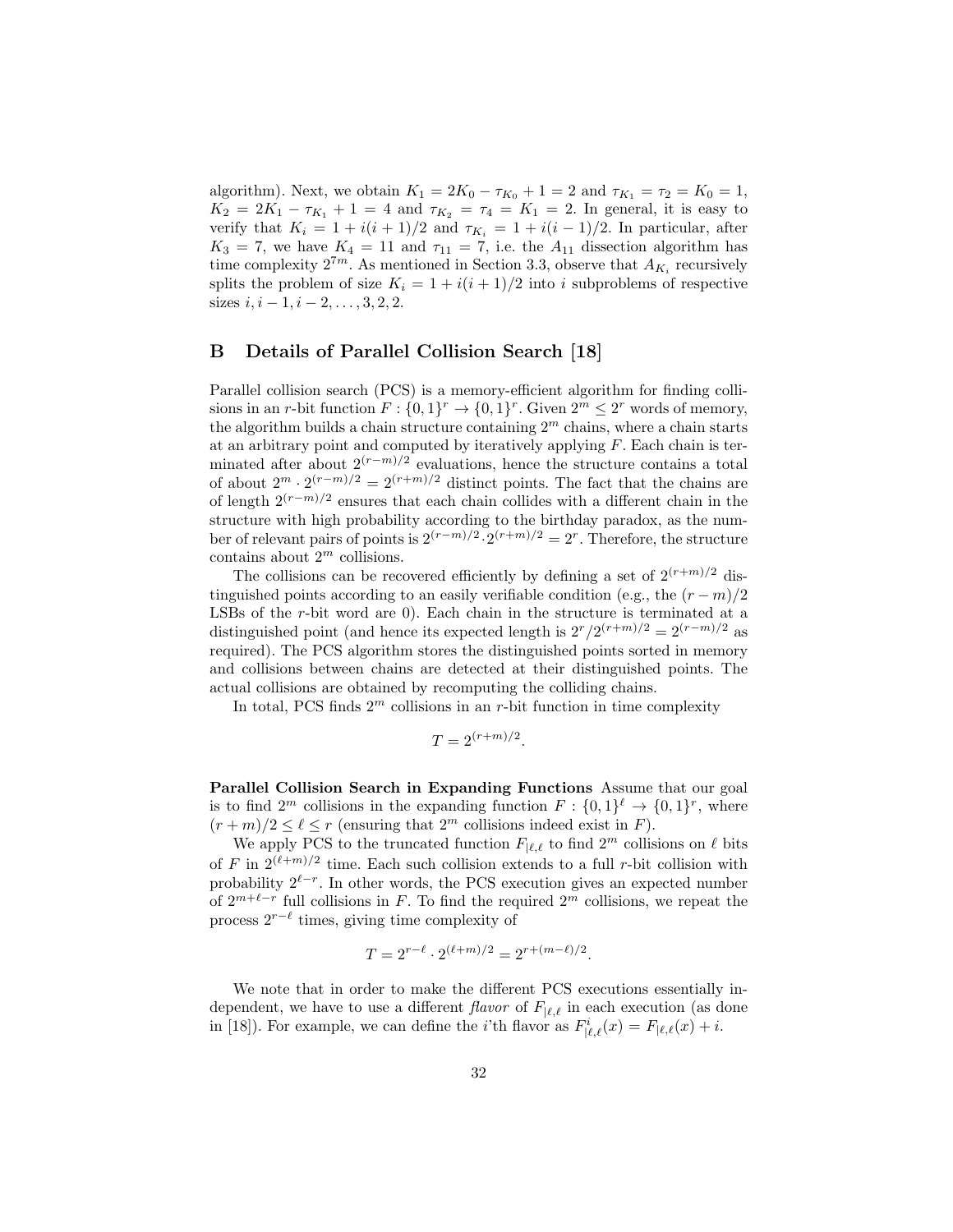## C Details of Previous GBP Tradeoff Algorithm for  $K=2^k \;[6,16]$

We describe the best known time-memory tradeoff algorithm for GBP with  $K =$  $2^k$  and  $M = 2^m$  words of memory, such that  $m \leq n/(k+1)$ .

Given an integer parameter  $r \geq m$  to be determined later, the algorithm uses the truncated function  $H_{|r,r}$  (as defined in Section 2).

- 1. Run PCS on the function  $H_{|r,r}$  and look for  $2^m$  collisions. For each collision  $H(x)[1-r] = H(x')[1-r]$ , compute  $y = H(x) + H(x')$  and store all these words in  $K/2$  lists  $\{L_i\}_{i=1}^{K/2}$  of size about  $2^m$  (along with the  $corresponding x values).$
- 2. Apply the K-tree algorithm to the  $K/2$  lists (nullifying bits  $[r+1-n]$ ). Obtain  $K/2$  words  $y_i \in L_i$  such that  $\sum_{i=1}^{K/2} y_i = 0$  and use them (based on the first step) to construct a solution to GBP by recovering the  $K$ words  $x_i$  such that  $\sum_{i=1}^K H(x_i) = \sum_{i=1}^{K/2} y_i = 0$  as required.

We now calculate the value of  $r$  that ensures that the algorithm succeeds to find a solution (with high probability). The K-tree algorithm is run using  $2^{k'} = 2^{k-1}$  lists, each of size  $2^m$ , and it has to zero the remaining  $n' = n - r$ bits after the PCS is executed. Therefore, according to the analysis of the K-tree algorithm in Section 3.5 we require  $m = n'/(k' + 1) = (n - r)/k$ . This gives  $r = n - mk$ .

The time complexity of the PCS algorithm is  $2^{(r+m)/2} = 2^{(n-m(k-1))/2}$ , while the time complexity of the K-tree algorithm is  $2^m \leq 2^{(r+m)/2}$  (and can be neglected).

Therefore, the total time complexity is  $T = 2^{(n-m(\log K-1))/2}$ . This gives a time-memory tradeoff of

$$
T^2 M^{\log K - 1} = N,
$$

assuming that  $M \leq N^{1/(\log K + 1)}$ . Note that when  $M = N^{1/(\log K + 1)}$ , the PCS is similar to the first layer of the K-tree algorithm, as the function  $H_{r,r}$  is iterated only once.

As already noted in Section 3.7, the two steps of the algorithm are not balanced since the time complexity of PCS is larger than the time complexity of the K-tree algorithm.

## D Details of the New Tradeoff Algorithms for the Generalized Birthday Problem

Recall from Section 6 that for a parameter  $K$ , our goal is to we construct a GBP algorithm given a list sum algorithm A with  $S = 1$  for a parameter K' (either  $K' = K$  or  $K' = K/2$ ). The time-memory tradeoff curve of A for K' is  $T^{\beta}M^{\gamma} = N$  for parameters  $\beta, \gamma$ . We also use a parameter  $\delta$ , which specifies the lower range limit for the tradeoff algorithm of A as  $M \geq T^{1/\delta}$ .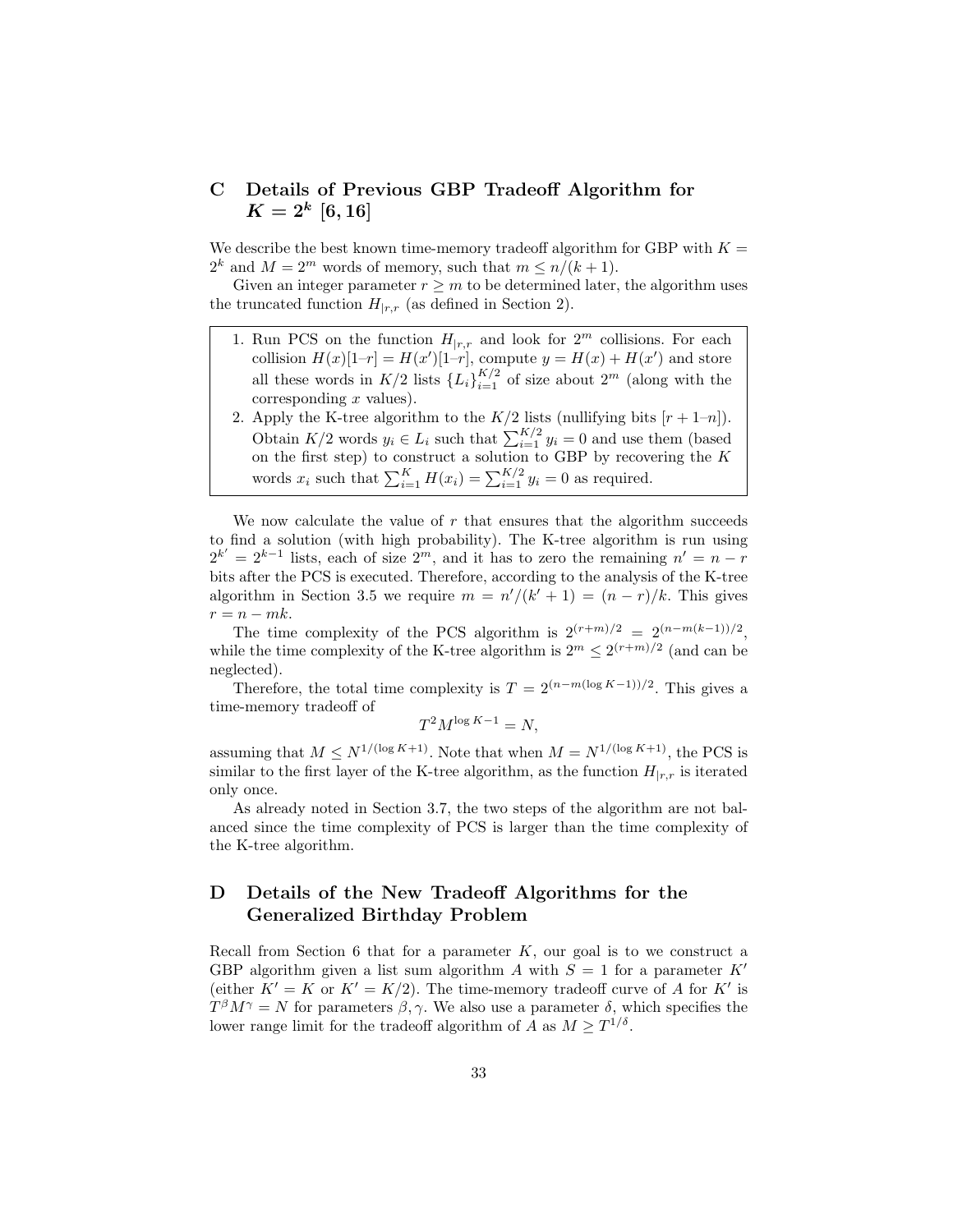## D.1 Combining Parallel Collision Search with a  $K/2$ -Way List Sum Algorithm

We combine PCS with a  $K/2$ -way list sum algorithm A in order to solve GBP with an even parameter K. The algorithm is identical to the one by  $[6, 16]$ (described in Appendix C), with the exception that it invokes a  $K/2$ -way list sum algorithm in the second step to balance the time complexities of the two steps (instead on the K-tree algorithm).

The GBP algorithm uses the truncated function  $H_{|r,r}$  (as defined in Section 2) for a parameter  $r \geq m$ , set below to optimize the algorithm.

- 1. Run PCS on the function  $H_{|r,r}$  and look for  $2^m$  collisions. For each collision  $H(x)[1-r] = H(x')[1-r]$ , compute  $y = H(x) + H(x')$  and store all these words in  $K/2$  lists  $\{L_i\}_{i=1}^{K/2}$  of size about  $2^m$  (along with the  $corresponding x values).$
- 2. Run A on  $\{L_i\}_{i=1}^{K/2}$  (nullifying bits  $[r+1-n]$ ). Obtain  $K/2$  words  $y_i \in$  $L_i$  such that  $\sum_{i=1}^{K/2} y_i = 0$  and use them (based on the first step) to construct a solution to GBP by recovering the K words  $x_i$  such that  $\sum_{i=1}^{K} H(x_i) = \sum_{i=1}^{K/2} y_i = 0$  as required.

In the first step, we execute PCS with parameter r in time  $2^{(r+m)/2}$  (according to Section 3.6). In the second step we nullify the remaining  $n' = n - r$  bits by using A. Denote the time complexity of A by  $2^{t'}$ . Then, to balance the two steps, we require  $(r+m)/2 = t'$ .

According to the given tradeoff curve of A, we have  $t' = (n' - m\gamma)/\beta = (n (r-m\gamma)/\beta$ . The condition  $(r+m)/2 = t'$  reduces to  $(n-r-m\gamma)/\beta = (r+m)/2$ , giving

$$
r = (2n - 2m\gamma - m\beta)/(\beta + 2). \tag{9}
$$

Plugging this value into the time complexity, we obtain  $T = 2^{(n-m(\gamma-1))/(\beta+2)}$ , giving the tradeoff

$$
T^{\beta+2}M^{\gamma-1} = N.\t\t(10)
$$

In other words, compared to  $A$ , the combination algorithm (which solves GBP) for K) increases the exponent of T by 2 and reduces the exponent of M by 1.

The tradeoff is applicable for the same parameter (memory and time) ranges as the ones for A.

Beyond the basic tradeoff of A. When  $M$  is larger than the maximal memory for which the tradeoff for  $A$  is applicable, we can simply use less memory, or if possible, apply a more efficient tradeoff that can exploit more memory.

When  $M$  is smaller than the minimal memory for which the tradeoff for  $A$  is applicable,<sup>11</sup> we can reduce the parameter  $n'$  used for A to match its lower range

 $\frac{11}{11}$  For example, we do not have (efficient) 4-way list sum algorithms for the range  $M < T^{1/2}$ , but would still like to obtain a GBP algorithm for this range.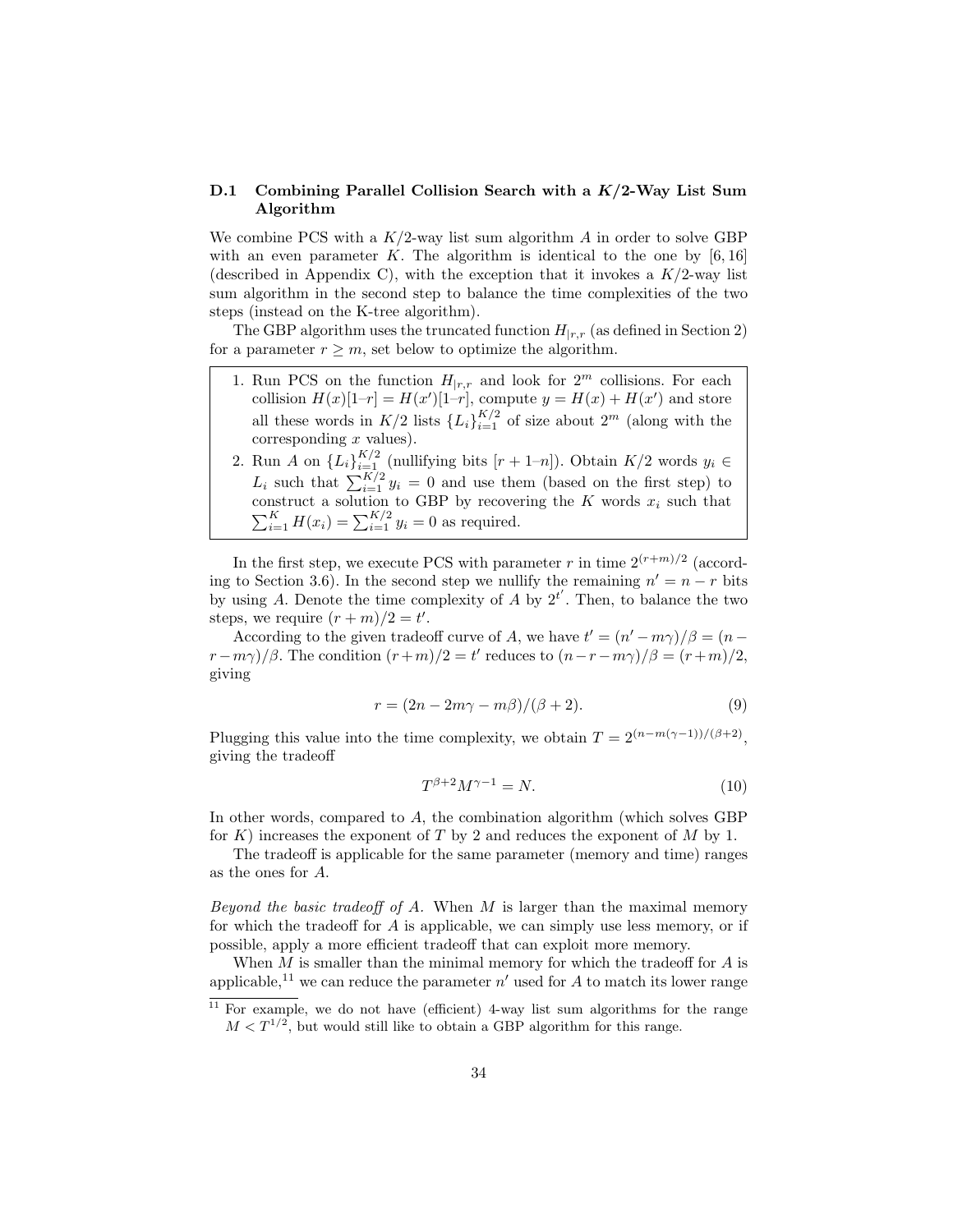limit on  $M$ , implying that  $A$  will nullify less bits. Consequently, we have to spend more time on PCS to nullify the remaining  $r = n - n'$  bits and balancing the time complexities of the two steps is no longer possible. In this case, PCS dominates the algorithm's time complexity which is  $T = 2^{(r+m)/2} = 2^{(n-n'+m)/2}$ .

In order to calculate  $n'$ , we use the parameter  $\delta$  which specifies the lower range limit of the tradeoff algorithm A as  $\hat{T} = M^{\delta}$  (where  $\hat{T}$  denotes the time complexity of the A algorithm, rather than the time complexity of the full algorithm which is higher). Plugging the value of  $\hat{T}$  into the A's tradeoff  $\hat{T}^{\beta}M^{\gamma} = N',$ we obtain  $M^{\delta\beta+\gamma} = N'$  or  $n' = m(\delta\beta+\gamma)$ . Therefore,

$$
r = n - n' = n - m(\delta\beta + \gamma).
$$
 (11)

Since the time complexity of the GBP algorithm is  $T = 2^{(n-n'+m)/2}$ , this gives

$$
T^2 M^{\delta\beta + \gamma - 1} = N. \tag{12}
$$

The tradeoff is applicable all the way to  $M = 1$  (constant memory), for which the algorithm reduces to simple memoryless collision search in time complexity  $T = N^{1/2}.$ 

Algorithms for Restricted Domain In some concrete GBP instances the function H has a limited domain size  $2^{\ell}$  for  $\ell < n$ . The algorithm above uses the truncated function  $H_{|r,r}$  in the PCS step, for a value of r (given by (9) or (11)). However, in case  $\ell < r$  (the domain size of H is  $2^{\ell} < 2^r$ ) we are forced to use  $H_{\vert \ell,r}$  which is an expanding function. The time complexity of PCS for the expanding function  $H_{\lvert \ell,r}$  is  $2^{r+(m-\ell)/2}$  (as specified in Section 3.6).

Consequently, assuming we can balance the two algorithm steps, we require  $t' = r + (m - \ell)/2$ , where  $2^{t'}$  denotes the time complexity of A. Otherwise, the time complexity is  $2^{r+(m-\ell)/2}$ , dominated by PCS.

We first analyze the case of  $t' = r + (m - \ell)/2$ . Writing the tradeoff curve for A parametrically as above, we obtain  $t' = (n - r - m\gamma)/\beta$ , giving the equality  $r+(m-\ell)/2 = (n-r-m\gamma)/\beta$  or  $r = (2n-2m\gamma-m\beta+\ell\beta)/(2\beta+2)$ . Therefore, we obtain  $T = 2^{(n-m\gamma+m/2-\ell/2)/(\beta+1)}$ , giving the tradeoff

$$
T^{\beta+1}M^{\gamma-1/2}L^{1/2} = N,\t\t(13)
$$

where  $L = 2^{\ell}$ . The tradeoff is applicable in the same range as the A algorithm, and it must be applied whenever  $\ell < (2n - 2m\gamma - m\beta)/(\beta + 2)$  implying we cannot use  $H_{r,r}$  for the r value specified in (9).

In case we cannot balance the algorithm and the domain size is restricted to  $\ell < n - m(\delta\beta + \gamma)$  (we cannot use  $H_{|r,r}$  for the r value specified in (11)), the time complexity is  $T = 2^{r+(m-\ell)/2}$  for  $r = n - n' = n - m(\delta\beta + \gamma)$ , or  $T = 2^{n-m(\delta\beta + \gamma)+(m-\ell)/2}$ . This gives the tradeoff

$$
TM^{\delta\beta+\gamma-1/2}L^{1/2} = N.
$$
\n<sup>(14)</sup>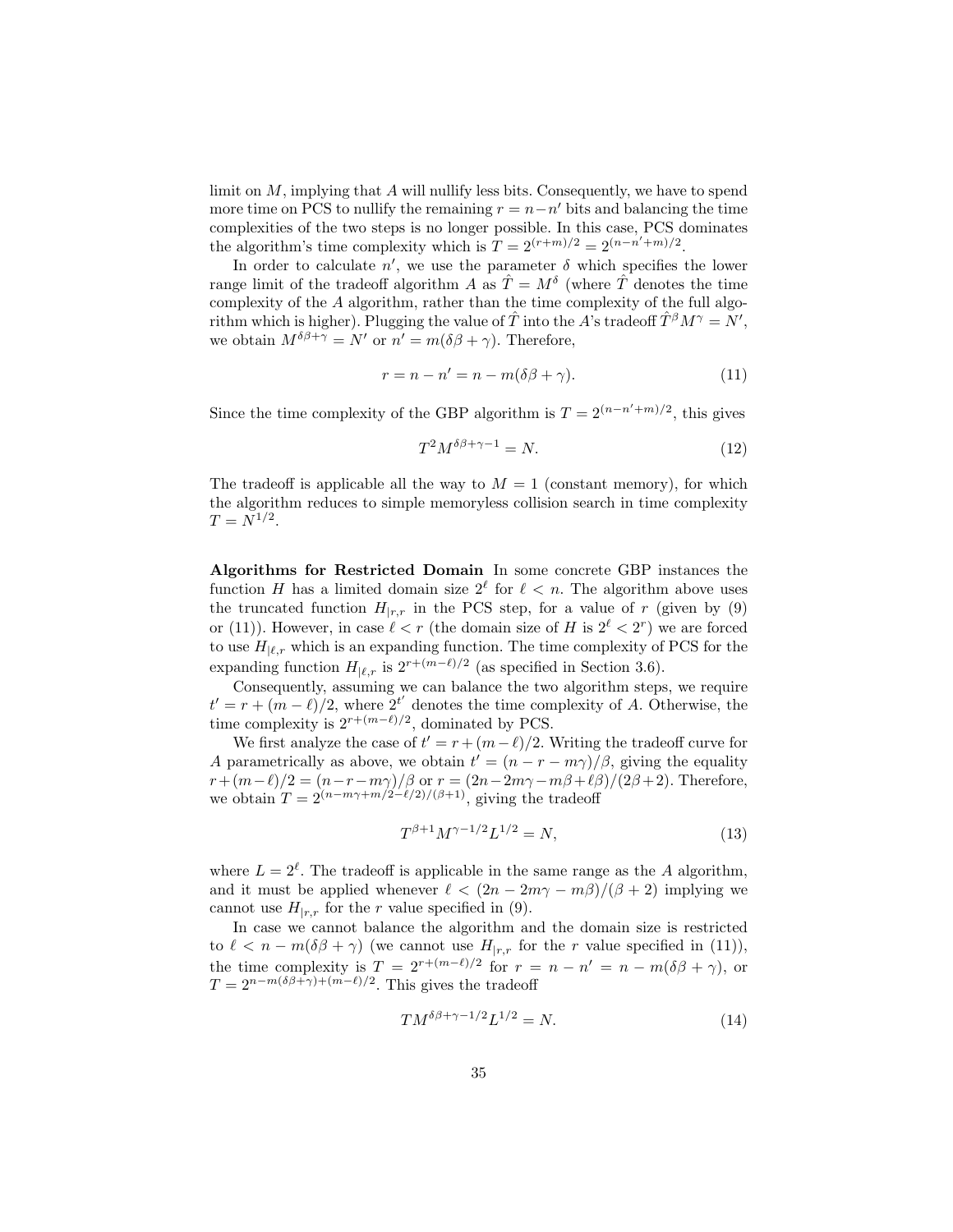### D.2 Combining Clamping through Precomputation with a K-Way List Sum Algorithm

In general, PCS is a more efficient preparation phase algorithm than clamping through precomputation (CTP), essentially because (partial) collision search is more efficient than (partial) preimage search. However, in some cases where  $K$ is odd it is more efficient to apply CTP, as PCS searches for partial collisions on pairs and forces us to run the GBP algorithm for  $K - 1$  (which is even) rather than for  $K$ . Therefore, we describe and analyze the combination of CTP with a K-way list sum algorithm A. The algorithm uses a parameter  $r$ , optimized below.

- 1. Run CTP on  $H(x)$  and look for  $2^m$  values x such that  $H(x)[1-r] = 0$ . Store all these images of H in K lists  $\{L_i\}_{i=1}^K$  of size about  $2^m$  (along with the corresponding  $x$  values).
- 2. Run A on  $\{L_i\}_{i=1}^K$  (zeroing bits  $[r+1-n]$ ). Obtain K words  $y_i \in L_i$  such that  $\sum_{i=1}^{K} y_i = 0$ , which give K words  $x_i$  such that  $\sum_{i=1}^{K} H(x_i) = 0$ .

In the first step, we execute CTP with parameter r in time  $2^{r+m}$  (according to the analysis of Section 3.6). In the second step we nullify the remaining  $n' = n - r$ bits using A. Denoting the time complexity of A by  $2^{t'}$ , we balance the two steps by requiring  $r + m = t'$ .

The tradeoff curve for A gives  $t' = (n-r-m\gamma)/\beta$  and the condition  $r+m = t'$ reduces to  $(n-r-m\gamma)/\beta = r+m$ , implying  $r = (n-m\gamma-m\beta)/(\beta+1)$ . Therefore, we obtain  $T = 2^{(n-m(\gamma-1))/(\beta+1)}$ , giving the tradeoff

$$
T^{\beta+1}M^{\gamma-1} = N,\t\t(15)
$$

applicable for the same parameter (memory and time) ranges as A.

Finally, as specified in Section 3.6, CTP requires a domain size of

$$
\ell \ge r + m = (n - m\gamma + m)/(\beta + 1). \tag{16}
$$

Algorithms for Restricted Domain In case  $\ell < r+m$ , CTP can only nullify  $r = \ell - m$  bits in time complexity  $2^{\ell}$  (assuming  $m \leq \ell$ ). This leaves  $n' = n - \ell + m$ bits to be nullified by A and its time complexity dominates the algorithm. The tradeoff curve obtained in this case is  $T^{\beta}M^{\gamma} = N'$  for  $N' = NM/L$ , namely

$$
T^{\beta}M^{\gamma-1}L=N.
$$

## E Reduction from the Parity Check Problem to the Generalized Birthday Problem

Recall from Section 7 that the input to the parity check problem is an irreducible polynomial  $P(x)$  of degree n over  $GF(2)$  and the goal is to find a multiple  $Q(x)$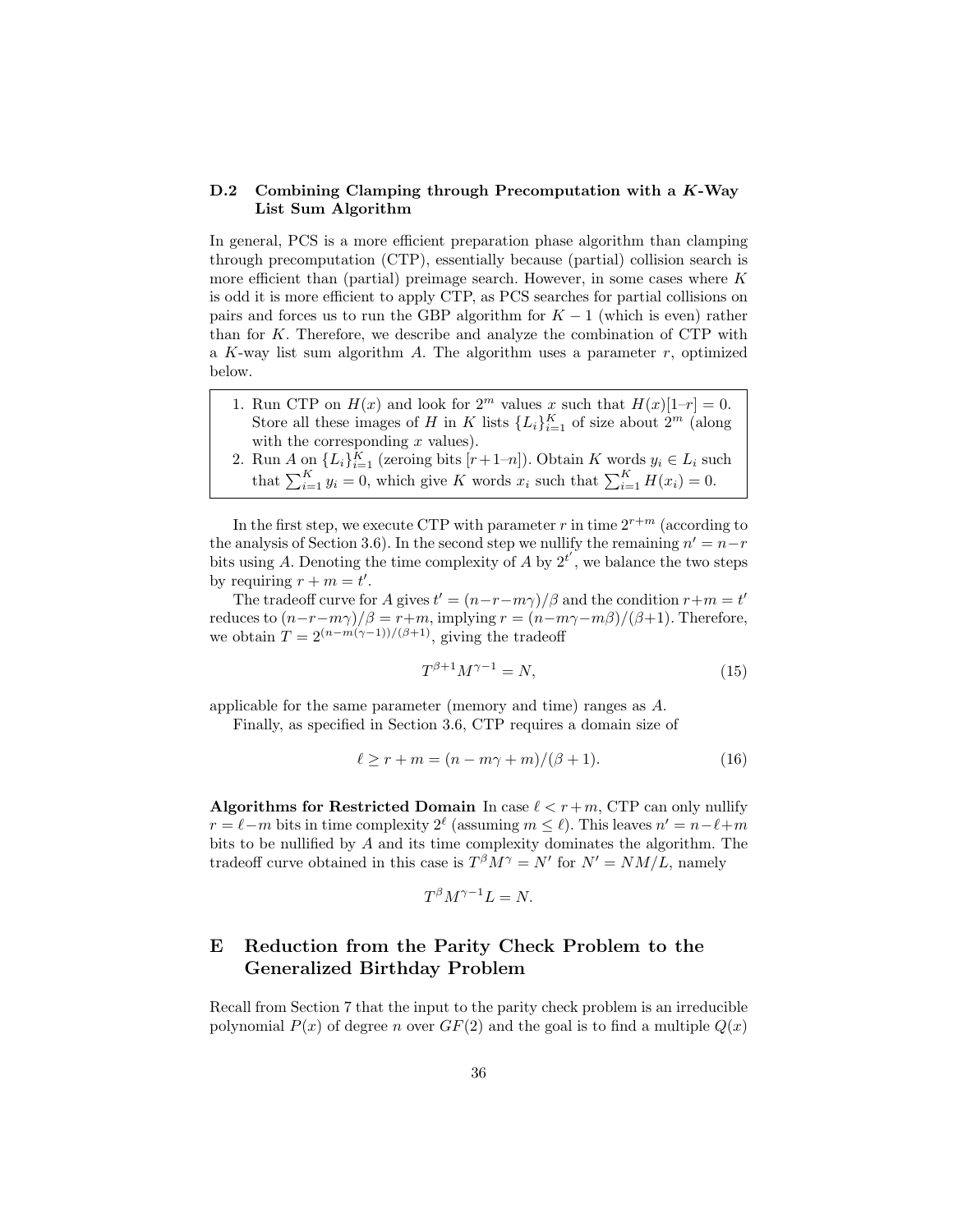of  $P(x)$  of weight at most  $K \ll n$  and degree smaller than  $L \gg n$ . We describe the reduction from the parity check problem to GBP.

The function  $H(a): \{0,1\}^{\ell} \to \{0,1\}^n$  for GBP maps the  $\ell$ -bit string a to an *n*-bit string by reducing the polynomial  $x^a$  (of degree smaller than  $L = 2^{\ell}$ ) modulo  $P(x)$  (of degree n), namely  $H(a) = x^a \mod P(x)$ . Any polynomial of degree less than n over  $GF(2)$  can be represented by an n-bit word that specifies the values of its n coefficients. In this representation  $H(a) \in \{0,1\}^n$  as required. Next, assume we solve GBP with parameter  $K$  on the defined instance, namely, we find a K-tuple  ${a_i}_{i=1}^K$ , such that  $\sum_{i=1}^K H(a_i) = 0$ . Then, define  $Q(x) = \sum_{i=1}^K x^{a_i}$ . We show that  $Q(x)$  is a solution to the parity check problem. First,  $Q(x)$ mod  $P(x) = \sum_{i=1}^{K} x^{a_i} \mod P(x) = \sum_{i=1}^{K} (x^{a_i} \mod P(x)) = \sum_{i=1}^{K} H(a_i) = 0$ , where the third equality follows since the addition of polynomials is performed by adding their corresponding coefficients over  $GF(2)$ . Moreover, the polynomial  $Q(x)$  is of degree smaller than L since all of its monomials  $x^{a_i}$  are of degrees smaller than L. Finally, the number of non-zero coefficients of  $Q(x)$  is K as required.

## F Tradeoff Curves for the Generalized Birthday Problem

We plot our GBP tradeoff curves for  $K \in \{8, 16, 32\}$  in Figure 4 and our GBP tradeoff curves for  $K \in \{8, 16, 32\}$  in Figure 5, while comparing them to the best known ones [6, 16]. The time-memory tradeoff curve for an algorithm should be interpreted as follows: if the point  $(m', t') = (m/n, t/n)$  is on the curve, then given  $2^{m'n} = 2^m$  memory the algorithm solves GBP in time  $2^{t'n} = 2^t$ . Consider for example  $K = 8$ , where the point  $(1/7, 2/7)$  is on the curve of our algorithm. This implies that it solves GBP in memory and time complexities of  $M = 2^{n/7} = N^{1/7}$  and  $T = 2^{2n/7} = N^{2/7}$ , respectively.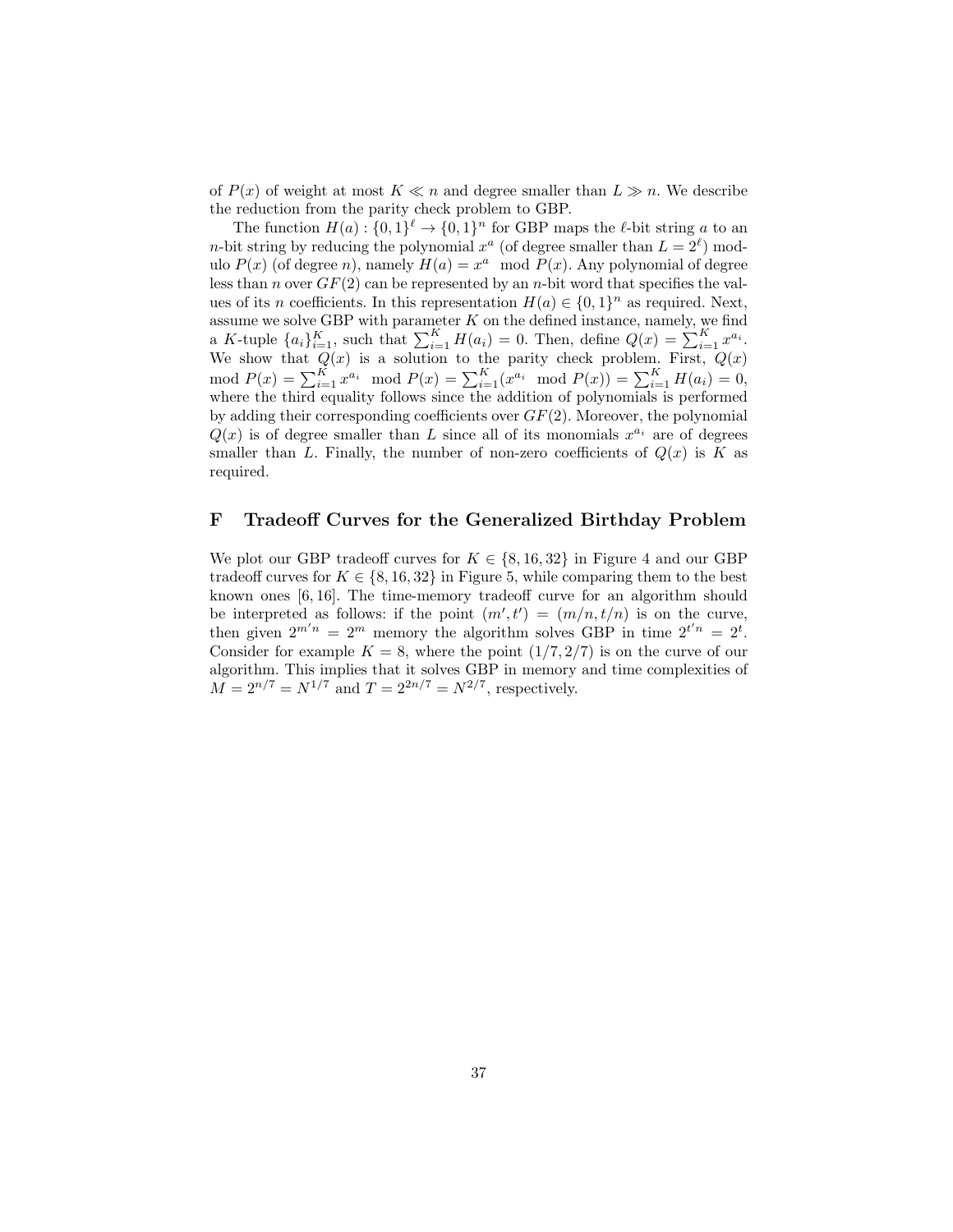

Fig. 4. GBP Time-Memory Tradeoff Curves for  $K \in \{8, 16, 32\}$